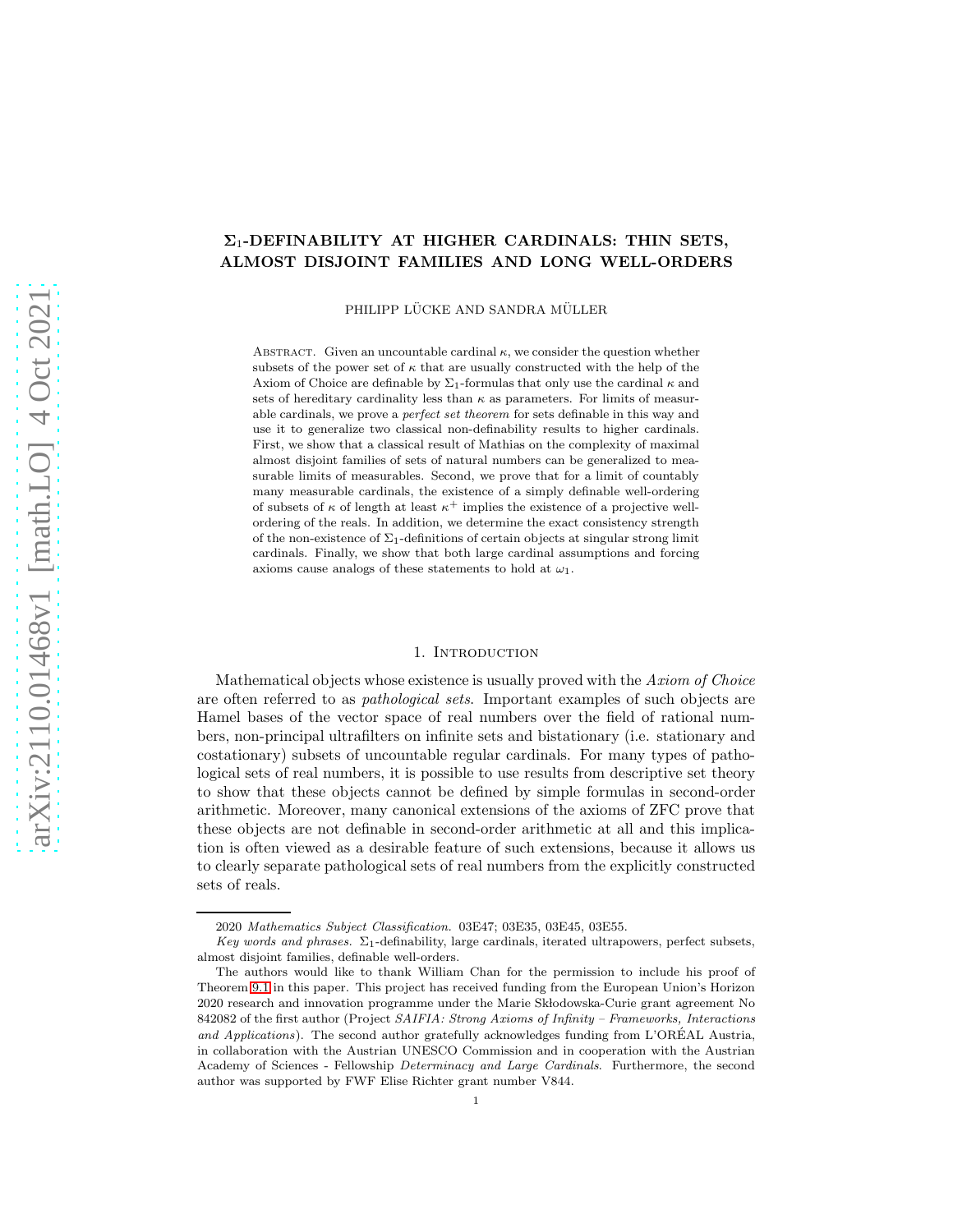In this paper, we study the *set-theoretic* definability of pathological sets of higher cardinalities. More specifically, we aim to generalize classical non-definability results for sets of reals numbers to subsets of the power set  $\mathcal{P}(\kappa)$  of an uncountable cardinal  $\kappa$  that are definable by  $\Sigma_1$  $\Sigma_1$ -formulas<sup>1</sup> with parameters in H( $\kappa$ ) ∪ { $\kappa$ }. This bound on the complexity of the used formulas is motivated by the observation that the assumption  $V = HOD$  implies the  $\Sigma_2$ -definability of various pathological sets (see [\[29,](#page-36-0) Proposition 3.9]) and this assumption is compatible with many canonical extensions of ZFC. The restriction of the set of parameters is motivated by the existence of highly potent coding forcings at uncountable cardinals (see [\[28,](#page-36-1) Section 3]). Previous work in this direction (see [\[29\]](#page-36-0), [\[32\]](#page-37-0) and [\[45\]](#page-37-1)) has already provided important examples that show that we can achieve the above aim when we work in one of the following scenarios:

- The cardinal  $\kappa$  is a limit of cardinals possessing certain large cardinal properties, like measurability.
- The cardinal  $\kappa$  is the first uncountable cardinal  $\omega_1$  and either certain large cardinals exist above  $\kappa$  or strong forcing axioms hold.

In the following, we will derive structural results for simply definable sets that will allow us to prove the non-definability of several types of pathological sets in the above settings. These implications can again be seen as desirable features of the corresponding axiom systems. Moreover, for most of our results about singular limits of large cardinals, we proof that the used large cardinal assumption is optimal for the corresponding non-definability statement at singular cardinals.

The starting point of our work is a *perfect set theorem* for  $\Sigma_1$ -definable sets at limits of measurable cardinals. In order to formulate this result, we generalize some basic topological concepts to higher function spaces and power sets. Given a cardinal  $\kappa > 0$  and an infinite cardinal  $\mu$ , we equip the set  $^{\mu}$  k of all functions from  $\mu$  to  $\kappa$  with the topology whose basic open sets consists of all functions that extend a given function  $s : \xi \longrightarrow \kappa$  with  $\xi < \mu$ . In the same way, we equip the power set  $\mathcal{P}(\nu)$  of an infinite cardinal  $\nu$  with the topology whose basic open sets consists of all subsets of  $\nu$  whose intersection with a given ordinal  $\eta < \nu$  is equal to a fixed subset of  $\eta$ . We then say that an injection  $\iota : \mu_K \longrightarrow \mathcal{P}(\nu)$  is a *perfect embedding* if it induces a homeomorphism between  $^{\mu}$ <sub>K</sub> and the subspace ran(*l*) of  $\mathcal{P}(\nu)$ . The following result now shows that, analogously to the perfect set property of analytic sets of reals, simply definable *thin* sets of subsets of limits of measurable cardinals have small cardinality.

<span id="page-1-1"></span>Theorem 1.1. *Let* κ *be a limit of measurable cardinals and let* D *be a subset of*  $\mathcal{P}(\kappa)$  *that is definable by a*  $\Sigma_1$ -formula with parameters in H( $\kappa$ ) ∪ { $\kappa$ }. If D has *cardinality greater than*  $\kappa$ *, then there is a perfect embedding*  $\iota$  : <sup>cof( $\kappa$ ) $\kappa \longrightarrow \mathcal{P}(\kappa)$ </sup> *with* ran( $\iota$ )  $\subseteq$  *D*.

In the case of singular limits of measurable cardinals, we will use *core model theory* developed in [\[26\]](#page-36-2) and, for example, in [\[47\]](#page-37-2) to show that the consistency strength of the assumption of this theorem is optimal for its conclusion.

<span id="page-1-2"></span>Theorem 1.2. *Let* κ *be a singular strong limit cardinal with the property that for every subset* D *of*  $\mathcal{P}(\kappa)$  *of cardinality greater than*  $\kappa$  *that is definable by a*  $\Sigma_1$ *-formula with parameters in*  $H(\kappa) \cup \{\kappa\}$ , there is a perfect embedding  $\iota : \text{cof}(\kappa) \kappa \longrightarrow \mathcal{P}(\kappa)$  with

<span id="page-1-0"></span><sup>1</sup>See [\[23,](#page-36-3) p. 5] for the definition of the *Levy hierarchy* of formulas.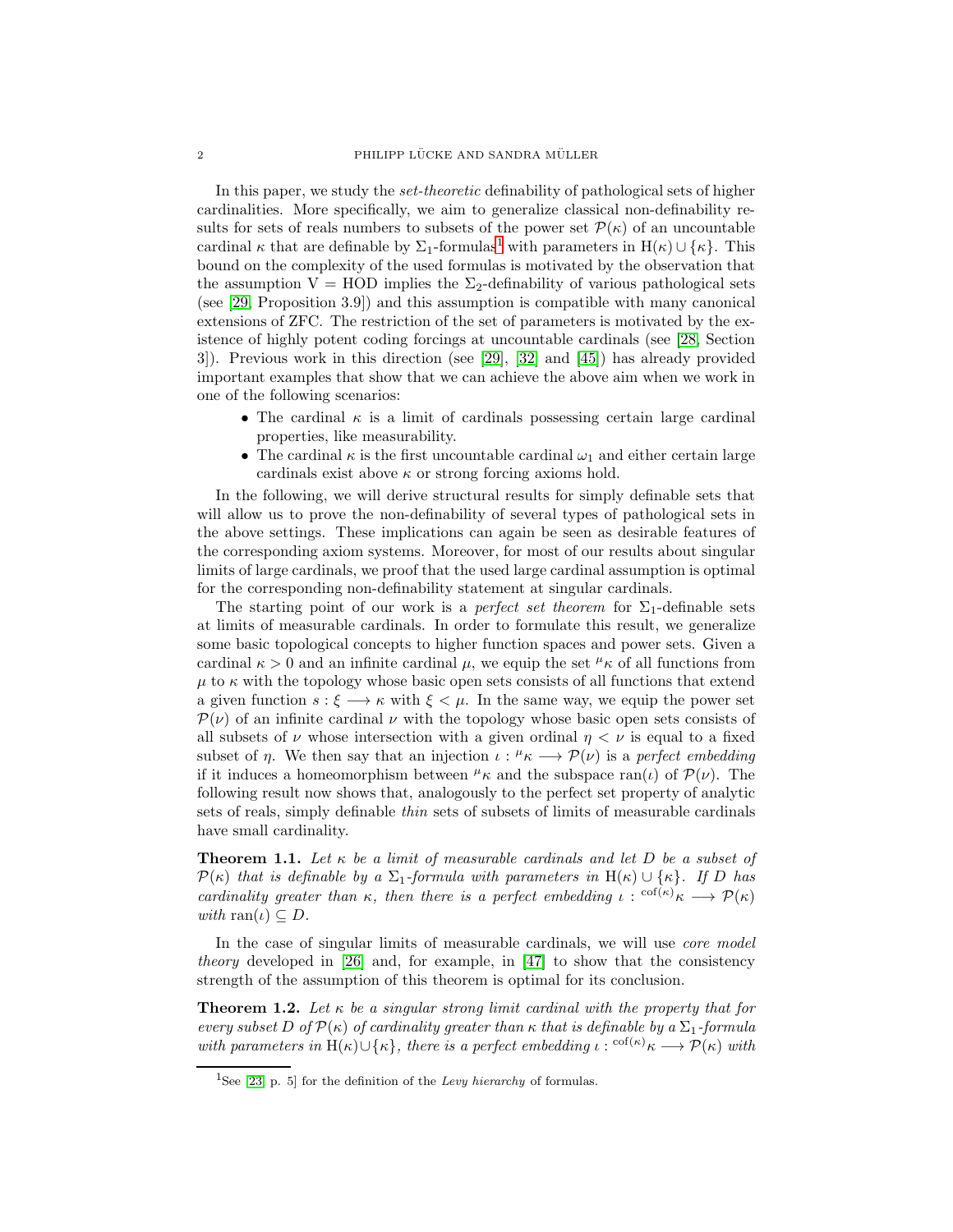$ran(\iota) \subseteq D$ . Then there is an inner model with a sequence of measurable cardinals *of length*  $\cot(\kappa)$ .

The next type of pathological sets that we will study in this paper are *almost disjoint families* of large cardinalities. Given an infinite cardinal  $\kappa$ , a set A of unbounded subsets of  $\kappa$  is an *almost disjoint family in*  $\mathcal{P}(\kappa)$  if  $x \cap y$  is bounded in  $\kappa$  for all distinct  $x, y \in A$ . In addition, we say that such a family A is *maximal* if for every unbounded subset x of  $\kappa$ , there exists  $y \in A$  with the property that  $x \cap y$  is unbounded in  $\kappa$ . Motivated by a classical result of Mathias in [\[34\]](#page-37-3) that shows that all analytic maximal almost disjoint families in  $\mathcal{P}(\omega)$  are finite and many additional influential results on maximal almost disjoint families by Mathias, A. Miller, Törnquist, Horowitz and Shelah, Neeman and Norwood, Bakke-Haga, Fischer, Schrittesser, Weinert, and others (see [3, [11,](#page-36-4) [19,](#page-36-5) [34,](#page-37-3) [35,](#page-37-4) [37,](#page-37-5) [39,](#page-37-6) [44\]](#page-37-7)), we will use the techniques developed in the proof of Theorem [1.1](#page-1-1) to prove that, if a cardinal  $\kappa$  possesses sufficiently strong large cardinal properties, then every simply definable almost disjoint family in  $\mathcal{P}(\kappa)$  has cardinality at most  $\kappa$ . In particular, by a simple diagonalization argument, all simply definable maximal almost disjoint families in  $\mathcal{P}(\kappa)$  have cardinality less than  $\kappa$  in this case.

In order to reduce the large cardinal assumptions used in our arguments, we recall the notion of *iterable cardinals*, introduced by Sharpe and Welch in [\[40\]](#page-37-8) and studied extensively in [\[15\]](#page-36-6). An uncountable cardinal  $\kappa$  is *iterable* if for every subset x of  $\kappa$ , there exists a transitive model M of ZFC<sup>-</sup> of cardinality  $\kappa$  with  $\kappa$ ,  $x \in M$  and a weakly amenable M-ultrafilter U on  $\kappa$  such that the structure  $\langle M, U \rangle$  is iterable. Note that all iterable cardinals are weakly compact and all Ramsey cardinals are iterable (see, for example, [\[14,](#page-36-7) Theorem 1.3]). In particular, all measurable limits of measurable cardinals satisfy the assumptions of the following result.

<span id="page-2-0"></span>**Theorem 1.3.** Let  $\kappa$  be an iterable cardinal that is a limit of measurable cardinals *and let* A *be a subset of*  $\mathcal{P}(\kappa)$  *that is definable by a*  $\Sigma_1$ *-formula with parameters in* H( $\kappa$ )  $\cup$  { $\kappa$ }. If A has cardinality greater than  $\kappa$ , then there exist distinct  $x, y \in A$ *with the property that*  $x \cap y$  *is unbounded in*  $\kappa$ *.* 

The third type of pathological sets studied in this paper are *long well-orders*, i.e. well-orderings of subsets of the power set  $\mathcal{P}(\kappa)$  of an infinite cardinal  $\kappa$  of order-type at least  $\kappa^+$ . The study of the definability of these objects is motivated by the classical fact that *Projective Determinacy* implies that all well-orderings definable in second-order arithmetic have countable length. In the case of limits of measurable cardinals  $\kappa$ , it is possible to use arguments contained in the proof of [\[33,](#page-37-9) Lemma 1.3] to show that for every well-ordering of  $\kappa$ , the collection of proper initial segments of the given order is not definable by a  $\Sigma_1$ -formula with parameters in H( $\kappa$ ) ∪ { $\kappa$ }. In Section [7](#page-23-0) below, we will show that it is possible to use classical results of Dehornoy in [\[10\]](#page-36-8) to show that for all such limits  $\kappa$ , no well-ordering of  $\mathcal{P}(\kappa)$  is definable in the above way (see Corollary [7.4\)](#page-24-0). We will then proceed by using ideas from the proof of Theorem [1.1](#page-1-1) to prove results about well-orderings whose domain is a large proper subset of  $\mathcal{P}(\kappa)$ . The following theorem provides a scenario in which such orders have no simple definition.

<span id="page-2-1"></span>**Theorem 1.4.** Let  $\kappa$  be a cardinal of countable cofinality that is a limit of mea*surable cardinals. If there exists a well-ordering of a subset of*  $\mathcal{P}(\kappa)$  *of cardinality greater than*  $\kappa$  *that is definable by a*  $\Sigma_1$ -formula with parameter  $\kappa$ , then there is a  $\Sigma_3^1$ -well-ordering of the reals.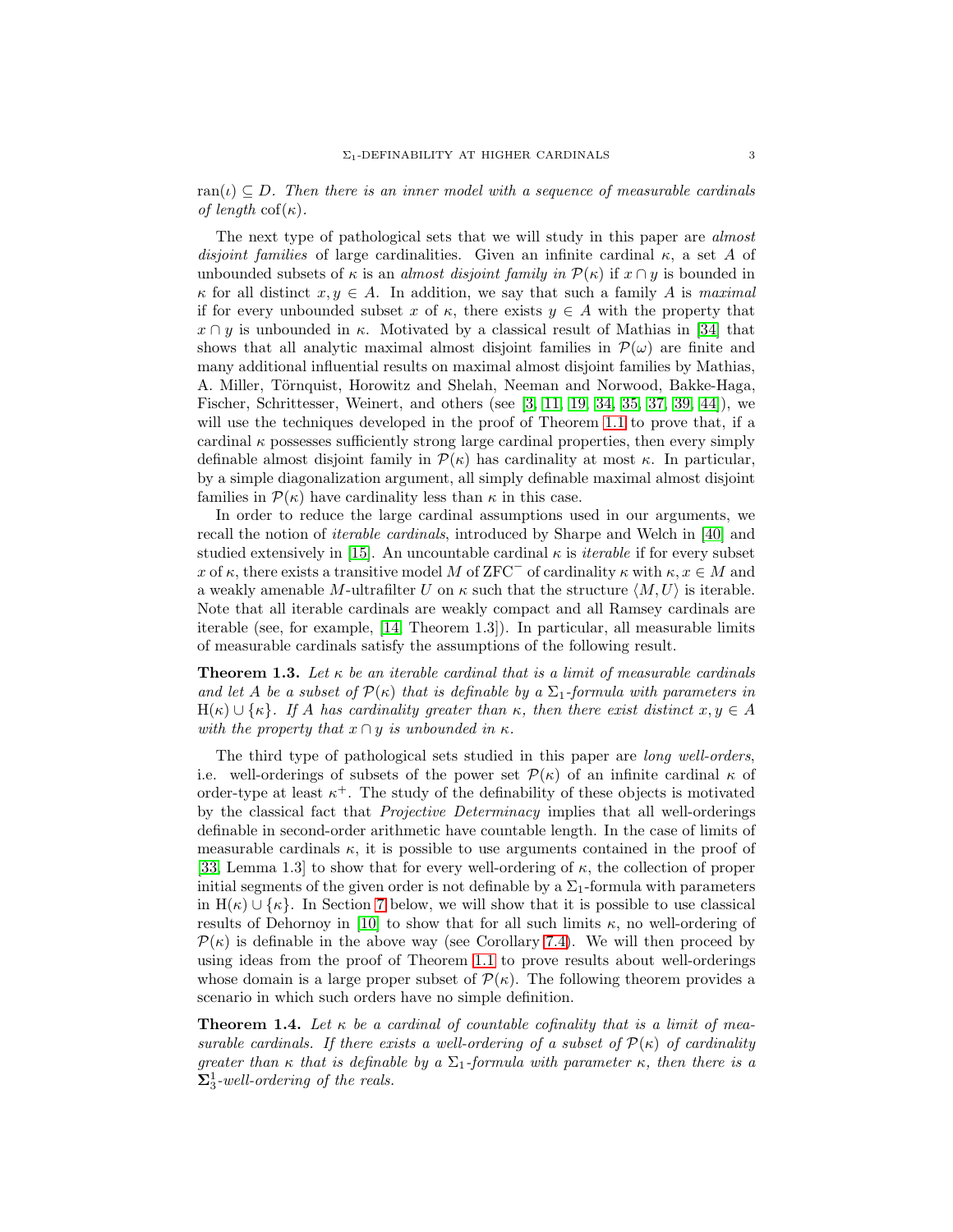In addition, the theory developed in this paper allow us to determine the exact consistency strength of the non-existence of  $\Sigma_1$ -definable long well-orderings of subsets of a singular strong limit cardinal of countable cofinality. The following theorem is proven by combining our techniques with results about *short core models* from [\[26\]](#page-36-2) in one direction and *diagonal Prikry forcing* in the other direction.

<span id="page-3-1"></span>Theorem 1.5. *The following statements are equiconsistent over* ZFC*:*

- *(i) There exist infinitely many measurable cardinals.*
- *(ii) There exists a singular cardinal* κ *with the property that no well-ordering of a subset of*  $\mathcal{P}(\kappa)$  *of cardinality greater than*  $\kappa$  *is definable by a*  $\Sigma_1$ -formula *with parameters in*  $H(\kappa) \cup {\kappa}$ .

We now continue by considering analogues of the above results for pathological sets consisting of subsets of the first uncountable cardinal  $\omega_1$ . Using results of Woodin in [\[46\]](#page-37-10), a perfect subset theorem for subsets of  $\mathcal{P}(\omega_1)$  definable by a  $\Sigma_1$ formula with parameters in H( $\aleph_1$ ) ∪ { $\omega_1$ } is provided by [\[32,](#page-37-0) Theorem 4.9] that shows that if the non-stationary ideal on  $\omega_1$  is saturated and there is a measurable cardinal, then every such subset either contains a continuous image of  $\omega_1 \omega_1$  or is a subset of  $L(\mathbb{R})$ . As observed in [\[32\]](#page-37-0), it is, in general, not possible to strengthen the second alternative to state that the given set has cardinality at most  $\aleph_1$ , because the failure of CH implies that  $\{x \in {}^{\omega_1} \omega_1 \mid \forall \alpha < \omega_1 \ x(\omega + \alpha) = 0\}$  is a subset of  ${}^{\omega_1} \omega_1$ of cardinality greater than  $\aleph_1$  that is definable by a  $\Sigma_1$ -formula with parameter  $\omega_1$ and does not contain a perfect subset. The following result now shows that analogs of Theorems [1.3](#page-2-0) and [1.4](#page-2-1) for  $\omega_1$  follow both from strong large cardinal assumptions and the validity of strong forcing axioms.

<span id="page-3-3"></span><span id="page-3-2"></span>Theorem 1.6. *Assume that either there is a measurable cardinal above infinitely many Woodin cardinals or Woodin's Axiom* (∗) *holds.*

- *(i)* No well-ordering of a subset of  $\mathcal{P}(\omega_1)$  of cardinality greater than  $\aleph_1$  *is definable by a*  $\Sigma_1$ -formula with parameters in H( $\aleph_1$ ) ∪  $\{\omega_1\}$ .
- <span id="page-3-4"></span>*(ii)* If A *is a set of cardinality greater than*  $\aleph_1$  *that consists of unbounded subsets of*  $\omega_1$  *and is definable by a*  $\Sigma_1$ -formula with parameters in H( $\aleph_1$ )∪  $\{\omega_1\}$ , then there exist distinct  $x, y \in A$  with the property that  $x \cap y$  is *unbounded in*  $\omega_1$ *.*

We will end this paper by observing that the above results cannot be generalized from  $\omega_1$  to  $\omega_2$ . More specifically, we will show that all large cardinal assumptions are compatible with the existence of an almost disjoint family of cardinality  $2^{\aleph_2}$  in  $\mathcal{P}(\omega_2)$  that is definable by a  $\Sigma_1$ -formula with parameter  $\omega_2$  (see Proposition 10.6) below).

<span id="page-3-0"></span>2. A perfect subset theorem for limits of measurable cardinals

In this section, we prove Theorem [1.1](#page-1-1) with the help of iterated ultrapowers using set-many measurable cardinals. Our treatment of these constructions follows [\[43,](#page-37-11) Section 3. Given a transitive model M of ZFC<sup>-</sup> and  $\mathcal{E} \in M$  with

 $M \models \text{``$\mathcal{E}$ consists of normal ultrafilters on measurable cardinals''},$ 

a *linear iteration of*  $\langle M, \mathcal{E} \rangle$  is a sequence  $I = \langle U_\alpha | \alpha \langle \lambda \rangle$  with  $\lambda > 0$  and the property that there exists a directed system

$$
\langle \langle M_{\alpha} \mid \alpha < \lambda \rangle, \langle i_{\alpha,\beta} : M_{\alpha} \longrightarrow M_{\beta} \mid \alpha \leq \beta < \lambda \rangle \rangle
$$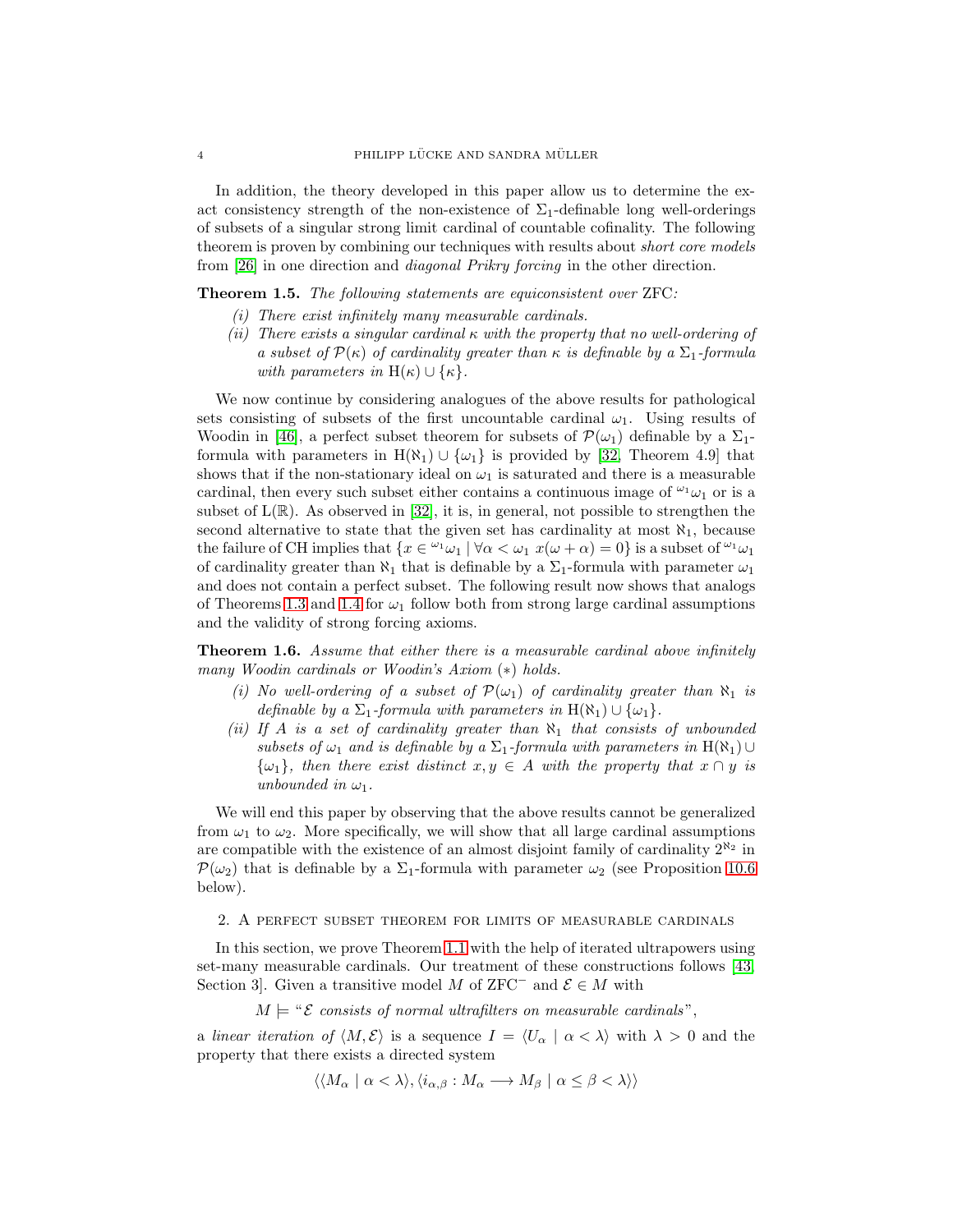of transitive ZFC−-models and elementary embeddings such that the following statements hold:

- (i)  $M_0 = M$ .
- (ii)  $U_{\alpha} \in i_{0,\alpha}(\mathcal{E})$  for all  $\alpha < \lambda$ .
- (iii) If  $\alpha$  is an ordinal with  $\alpha + 1 < \lambda$ , then  $M_{\alpha+1}$  is the (transitive collapse) of the ultrapower of  $M_{\alpha}$  constructed using  $U_{\alpha}$  and  $i_{\alpha,\alpha+1}$  is the corresponding ultrapower embedding.
- (iv) If  $\eta < \lambda$  is a limit ordinal, then  $\langle M_{\eta}, \langle i_{\alpha,\eta} | \alpha \langle \eta \rangle \rangle$  is a direct limit of the directed system  $\langle M_{\alpha} | \alpha < \eta \rangle, \langle i_{\alpha,\beta} : M_{\alpha} \longrightarrow M_{\beta} | \alpha \leq \beta < \eta \rangle$ .

The ordinal  $\lambda$  is then called the *length of* I and we use  $\ln(I)$  to refer to this ordinal.

It is easy to see that the above system is uniquely determined by the sequence  $I$ and therefore we write  $U^I_\alpha = U_\alpha$ ,  $M^I_\alpha = M_\alpha$  and  $i^I_{\alpha,\beta} = i_{\alpha,\beta}$  for all  $\alpha \leq \beta < \text{lh}(I)$ . We then let  $\langle M^I_{\infty}, \langle i^I_{\alpha,\infty} : M^I_{\alpha} \longrightarrow M^I_{\infty} \mid \alpha < \mathrm{lh}(I) \rangle$  denote the direct limit of the above system and, if the model  $M^I_{\infty}$  is well-founded, then we identify it with its transitive collapse. Finally, the pair  $\langle M, \mathcal{E} \rangle$  is called *linearly iterable* if the model  $M^I_{\infty}$  is well-founded for every linear iteration I of  $\langle M, \mathcal{E} \rangle$ . Note that [\[43,](#page-37-11) Theorem 3.3] shows that, if every element of  $\mathcal E$  is  $\sigma$ -complete in V, then the pair is  $\langle M, \mathcal E \rangle$  is linearly iterable. In particular, the pair  $\langle V, \mathcal{E} \rangle$  is linearly iterable for every set  $\mathcal{E}$  of normal ultrafilters.

The following technical lemma about the existence of certain systems of linear iterations is the starting point of the proofs of most of the results about limits of measurable cardinals stated in the introduction:

<span id="page-4-7"></span>**Lemma 2.1.** Let  $\mu$  be an infinite regular cardinal, let  $\kappa$  be a limit of measurable *cardinals with*  $\cot(\kappa) = \mu$  *and let* E *denote the collection of all normal ultrafilters on cardinals smaller than*  $\kappa$ *. Given an element* z of  $H(\kappa)$  *and a subset* D of  $\mathcal{P}(\kappa)$ *of cardinality*  $\kappa^+$ *, there exists* 

- *an element*  $x$  *of*  $D$ *,*
- *a system*  $\langle \nu_s | s \in \langle \nu_k \rangle$  *of inaccessible cardinals smaller than*  $\kappa$ *,*
- *a system*  $\langle \kappa_s | s \in \langle^{\mu} \kappa \rangle$  *of measurable cardinals smaller than*  $\kappa$ *,*
- *a system*  $\langle U_s | s \in \langle \mu_K \rangle$  *of elements of*  $\mathcal{E}$ *, and*
- *a system*  $\langle I_s | s \in \langle {}^{\mu} \kappa \rangle$  *of linear iterations of*  $\langle V, \mathcal{E} \rangle$  *of length less than*  $\kappa$

such that the following statements hold for all  $s, t \in \langle \mu_K, \mu \rangle$ 

- *(i)*  $z \in H(\nu_{\emptyset})$  *and*  $\mu < \kappa$  *implies that*  $\mu < \nu_{\emptyset}$ *.*
- *(ii)*  $U_s$  *is an ultrafilter on*  $\kappa_s$ *.*
- <span id="page-4-2"></span>*(iii)*  $I_s$  *is a linear iteration of*  $\langle V, \{U_{s \upharpoonright \xi} \mid \xi \in \text{dom}(s)\}\rangle$ .
- <span id="page-4-1"></span>*(iv)* The sequence  $\{\min\{\kappa_s \mid s \in \xi \kappa\} \mid \xi < \mu\}$  is cofinal in  $\kappa$ .
- (*v*) If  $I_s$  *is non-trivial, then*  $lh(I_s) \in Lim$ .
- <span id="page-4-4"></span><span id="page-4-3"></span>*(vi)* If  $s \subseteq t$ , then  $\ln(I_s) < \nu_s < \kappa_s < \nu_t$ .
- (*vii*)  $i_{0,\infty}^{I_s}(\nu_s) = \nu_s$  *and*  $i_{0,\infty}^{I_s}(\kappa_s) = \kappa_s$ .
- <span id="page-4-6"></span><span id="page-4-5"></span> $(viii) i_{0,\infty}^{I_s}(\mu) = \mu, i_{0,\infty}^{I_s}(\kappa) = \kappa \text{ and } i_{0,\infty}^{I_s}(z) = z.$
- (*ix*) If  $s \subseteq t$ , then  $\ln(I_s) \leq \ln(I_t)$  and  $U_{\alpha}^{I_s} = U_{\alpha}^{I_t}$  for all  $\alpha < \ln(I_s)$ .<sup>[2](#page-4-0)</sup>

<span id="page-4-0"></span><sup>&</sup>lt;sup>2</sup>Note that this directly implies that  $M_{\alpha}^{I_s} = M_{\alpha}^{I_t}$  and  $i_{\alpha,\beta}^{I_s} = i_{\alpha,\beta}^{I_t}$  holds for all  $\alpha \leq \beta < \text{lh}(I_s)$ . Moreover, if  $1 < \mathrm{lh}(I_s) < \mathrm{lh}(I_t)$ , then [\(v\)](#page-4-1) implies that  $M_{\infty}^{I_s} = M_{\mathrm{lh}(I_s)}^{I_t}$  and  $i_{0,\infty}^{I_s} = i_{0,\mathrm{lh}(I_s)}^{I_t}$ . Finally, if  $\ln(I_s) = 1 < \ln(I_t)$ , then  $M_{\infty}^{I_s} = M_0^{I_t}$  and  $i_{0,\infty}^{I_s} = id_{M_0^{I_t}}$ .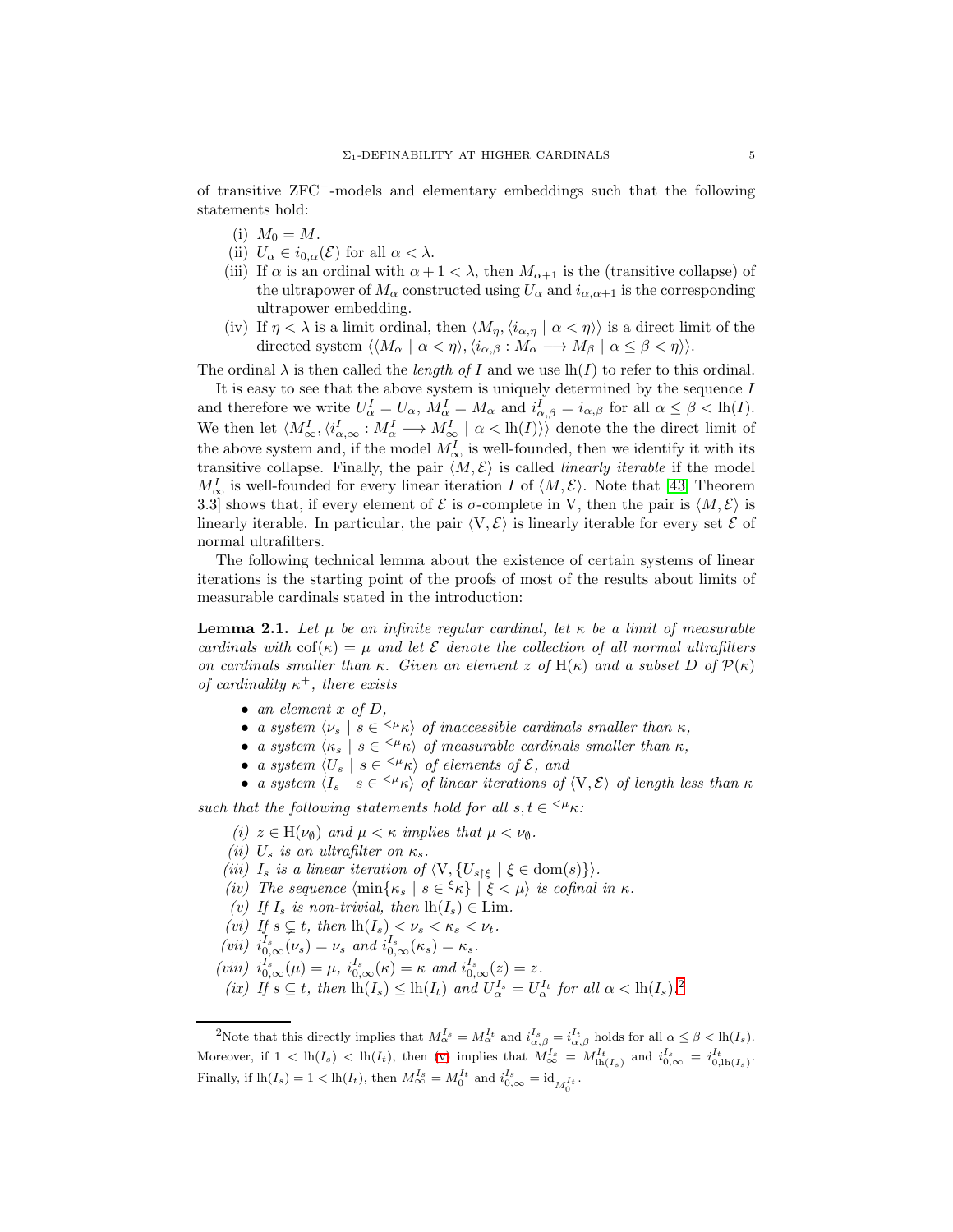$$
(x) \text{ If } s \subseteq t \text{ with } \text{lh}(I_s) < \text{lh}(I_t), \text{ then } \text{H}(\kappa_s)^{M_{\infty}^{I_s}} = \text{H}(\kappa_s)^{M_{\infty}^{I_t}} \text{ and}
$$
\n
$$
i_{\text{lh}(I_s),\infty}^{I_t} \upharpoonright \text{H}(\kappa_s)^{M_{\infty}^{I_s}} = \text{id}_{\text{H}(\kappa_s)^{M_{\infty}^{I_s}}}.
$$

<span id="page-5-1"></span>*(xi)* If  $\xi \in \text{dom}(s) \cap \text{dom}(t)$  *satisfying*  $s \restriction \xi = t \restriction \xi$  *and*  $s(\xi) < t(\xi)$ *, then*  $\nu_{s\upharpoonright(\xi+1)} \leq \nu_{t\upharpoonright(\xi+1)}$  and

$$
i^{I_s}_{0,\infty}(x) \cap \nu_{s \restriction (\xi+1)} \; \neq \; i^{I_t}_{0,\infty}(x) \cap \nu_{s \restriction (\xi+1)}.
$$

*Proof.* Pick a strictly increasing, cofinal sequence  $\langle \kappa_{\xi} | \xi \langle \mu \rangle$  of measurable cardinals in  $\kappa$  with the property that  $\mu < \kappa$  implies that  $\mu < \kappa_0$ . Given  $\xi < \mu$ , fix a normal ultrafilter  $U_{\xi}$  on  $\kappa_{\xi}$  and let

$$
\langle \langle N_{\alpha}^{\xi} \mid \alpha \in \text{On} \rangle, \langle j_{\alpha,\beta}^{\xi} : N_{\alpha}^{\xi} \longrightarrow N_{\beta}^{\xi} \mid \alpha \leq \beta \in \text{On} \rangle \rangle
$$

denote the iteration of  $\langle V, U_{\xi} \rangle$ . Given  $\xi < \mu$ , we then have  $j_{0,\kappa}^{\xi}(\kappa_{\xi}) = \kappa$  and  $j_{0,\alpha}^{\xi}(\kappa) = \kappa$  for all  $\alpha < \kappa$ . In particular, we know that  $|\mathcal{P}(\kappa)^{N_{\kappa}^{\xi}}| = \kappa$  holds for all  $\xi < \mu$ . Therefore, we can find  $x \in D$  with  $x \notin N_{\kappa}^{\xi}$  for all  $\xi < \mu$ . Given  $\xi < \mu$ , we then have  $x \neq j_{0,\kappa}^{\xi}(x) \cap \kappa$  and hence we know that

<span id="page-5-2"></span>
$$
x \cap j_{0,\lambda}^{\xi}(\kappa_{\xi}) \neq j_{0,\lambda}^{\xi}(x \cap \kappa_{\xi}) \tag{1}
$$

holds for all sufficiently large  $\lambda < \kappa$ .

By earlier remarks, the pair  $\langle V, \mathcal{E} \rangle$  is linearly iterable. In the following, we inductively construct systems with the properties listed above while also ensuring that for every  $s \in \langle \mu_K \rangle$ , there exists dom(s)  $\leq \xi \leq \mu$  with  $\kappa_s = \kappa_{\xi}$  and  $U_s = U_{\xi}$ . Note that this additional property will directly ensure that [\(iv\)](#page-4-2) holds in the end.

First, we define  $I_{\emptyset}$  to be the trivial iteration of  $\langle V, \mathcal{E} \rangle$ . Moreover, we pick some inaccessible cardinal  $\nu_{\emptyset} < \kappa$  such that  $z \in H(\nu_{\emptyset})$  and  $\mu < \kappa$  implies  $\mu < \nu_{\emptyset}$ .

Next, assume that  $\zeta \in \text{Lim} \cap \mu$  and the objects  $\nu_t$ ,  $\kappa_t$ ,  $U_t$  and  $I_t$  are defined for all  $t \in \langle \zeta_K$ . Fix  $s \in \zeta_K$  and define  $I_s$  to be the unique linear iteration of  $\langle V, \{U_{s \uparrow \eta} \mid \eta < \zeta\} \rangle$  of length  $\sup_{\eta < \zeta} \text{lh}(I_{s \uparrow \eta}) < \kappa$  with the property that  $U_{\alpha}^{I_s} = U_{\alpha}^{I_{s \uparrow \eta}}$ holds for all  $\eta < \zeta$  and  $\alpha < \ln(I_{s\upharpoonright \eta})$ . In addition, define  $\nu_s$  to be an inaccessible cardinal smaller than  $\kappa$  and bigger than both  $\sup_{\eta \leq \zeta} \kappa_{s\eta}$  and  $\ln(I_s)$ . This setup ensures that  $lh(I_s) > 1$  implies that  $lh(I_s) \in \text{Lim}$ , and therefore we know that [\(v\)](#page-4-1) holds. Moreover, these definitions directly ensure that the relevant parts of [\(vi\)](#page-4-3) and [\(vii\)](#page-4-4) hold in this case. In addition, since  $lh(I_s) < \nu_s$  and  $I_s$  only makes use of ultrafilter on cardinals contained in the interval  $(\nu_{\emptyset}, \nu_{s})$ , the fact that the cofinality of  $\kappa$  is not contained in this interval allows us to conclude that [\(viii\)](#page-4-5) holds in this case. Next, notice that our construction directly ensures that [\(ix\)](#page-4-6) holds in this case. Moreover, if  $\eta < \zeta$  with  $\ln(I_{s\uparrow\eta}) < \ln(I_s)$ , then the fact that [\(v\)](#page-4-1) and [\(x\)](#page-5-0) hold for all  $\eta < \rho < \zeta$  ensures that

$$
\text{H}(\kappa_{s\restriction \eta})^{M^{I_s\restriction \eta}_\infty} \; = \; \text{H}(\kappa_{s\restriction \eta})^{M^{I_s}_\infty}
$$

and

$$
i^{I_s}_{\mathrm{lh}(I_{s\restriction \eta}),\infty} \restriction \mathrm{H}(\kappa_{s\restriction \eta})^{M^{I_s}_{\infty}} \ = \ \mathrm{id}_{\mathrm{H}(\kappa_{s\restriction \eta})^{M^{I_s}_{\infty}}}.
$$

By the definition of  $I_s$ , this shows that  $(x)$  also holds in this case. Finally, pick  $t \in \langle \mu_K \rangle$  with dom $(t) \leq \zeta$  and  $\xi \in \text{dom}(t)$  with  $s \upharpoonright \xi = t \upharpoonright \xi$  and  $s(\xi) \neq t(\xi)$ . Set

<span id="page-5-0"></span>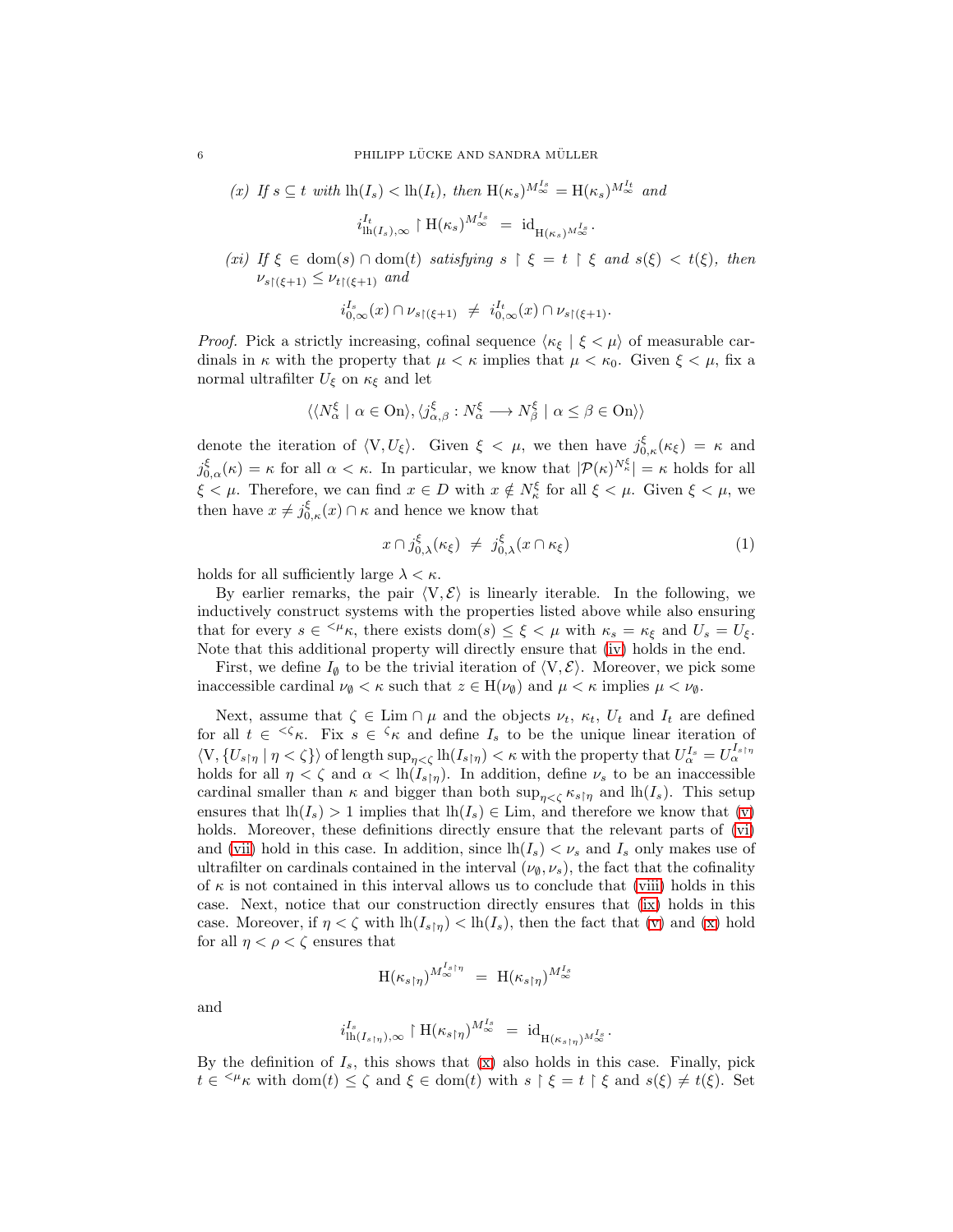$\rho = \min(\nu_{s\upharpoonright(\xi+1)}, \nu_{t\upharpoonright(\xi+1)})$ . Since we know that  $\rho < \min(\kappa_{s\upharpoonright(\xi+1)}, \kappa_{t\upharpoonright(\xi+1)})$ , we can use [\(x\)](#page-5-0) and [\(xi\)](#page-5-1) to show that

$$
i_{0,\infty}^{I_s}(x) \cap \rho = i_{0,\infty}^{I_s \restriction (\xi+1)}(x) \cap \rho \neq i_{0,\infty}^{I_t \restriction (\xi+1)}(x) \cap \rho = i_{0,\infty}^{I_t}(x) \cap \rho.
$$

By the properties of  $\nu_{s \restriction (\xi+1)}$  ensured by our induction hypothesis, these computations show that [\(xi\)](#page-5-1) also holds in this case.

Now, assume that  $\zeta < \mu$  and the objects  $\nu_t$ ,  $\kappa_u$ ,  $U_u$  and  $I_t$  are defined for all  $t, u \in \langle \mu_K \rangle$  with  $\text{dom}(t) \leq \zeta$  and  $\text{dom}(u) < \zeta$ . Fix  $s \in \zeta_K$  and pick  $\zeta \leq \xi < \mu$  with  $\kappa_{\xi} > \nu_s$ . Set  $\kappa_s = \kappa_{\xi}$  and  $U_s = U_{\xi}$ . By [\(1\)](#page-5-2), there exists a limit ordinal  $\kappa_s < \lambda < \kappa$ with the property that

<span id="page-6-0"></span>
$$
x \cap j_{0,\lambda}^{\xi}(\kappa_s) \neq j_{0,\lambda}^{\xi}(x \cap \kappa_s). \tag{2}
$$

Let  $\langle \lambda_{\beta} | \beta \langle \kappa \rangle$  denote the unique continuous sequence of ordinals with  $\lambda_0 = 0$ and  $\lambda_{\beta+1} = \lambda_{\beta} + j_{0,\lambda_{\beta}}^{\xi}(\lambda)$  for all  $\beta < \lambda$ . Since  $\kappa$  is a limit of inaccessible cardinals, we know that  $\lambda_{\beta} < \kappa$  holds for all  $\beta < \kappa$ . Given  $\beta < \kappa$ , define  $I_{s^{\frown}\langle\beta\rangle}$  to be the unique linear iteration of  $\langle V, \mathcal{E} \rangle$  of length  $lh(I_s) + i_{0,\infty}^{I_s}(\lambda_\beta)$  with  $U_\alpha^{I_s \frown \langle \beta \rangle} = U_\alpha^{I_s}$  for all  $\alpha < \mathrm{lh}(I_s)$  and  $U_\alpha^{I_s \frown \langle \beta \rangle} = i_{0,\alpha}^{I_s \frown \langle \beta \rangle}(U_s)$  for all  $\mathrm{lh}(I_s) \leq \alpha < \mathrm{lh}(I_s \frown \langle \beta \rangle)$ . That means we linearly iterate  $U_s$  on top of what we already have to obtain  $I_{s^{\frown}\langle\beta\rangle}$ . Moreover, for every  $\beta < \kappa$ , we define  $\nu_s \sim \beta \beta$  to be the least inaccessible cardinal greater than  $lh(I_{s^{\frown}\langle\beta+1\rangle})$ . These definitions then directly ensure that [\(v\)](#page-4-1) and [\(ix\)](#page-4-6) hold. In addition, for all  $\beta < \kappa$ , we have

$$
\mathrm{lh}(I_s) \ < \ \nu_s \ < \ \kappa_s \ < \ \lambda \ \leq \ \mathrm{lh}(I_{s^\frown \langle \beta+1 \rangle}) \ < \ \nu_{s^\frown \langle \beta \rangle}
$$

and this can be used to conclude that  $i_{0,\infty}^{I_s}(\kappa_s) = \kappa_s$  and  $i_{0,\infty}^{I_s \frown \langle \beta \rangle}(\nu_s \frown \langle \beta \rangle) = \nu_s \frown \langle \beta \rangle$ . This shows that the relevant instances of [\(vi\)](#page-4-3) and [\(vii\)](#page-4-4) hold in this case. Moreover, the fact that all iterations of the form  $I_{s^{\frown}\langle\beta\rangle}$  with  $\beta < \kappa$  have length less than  $\kappa$  and only make use of ultrafilters on cardinals contained in the interval  $[\kappa_0, \kappa)$ directly implies that [\(viii\)](#page-4-5) holds in this case as  $\mu < \kappa_0$  in case  $\mu < \kappa$ . Next, notice that, if  $0 < \beta < \kappa$  and  $\ln(I_s) \leq \alpha < \ln(I_s \cap \beta)$ , then our construction ensures that

$$
\mathbf{H}(\kappa_s)^{M_\infty^{I_s}} \ = \ \mathbf{H}(\kappa_s)^{M_{\mathrm{lh}(I_s)}^{I_s \frown \langle \beta \rangle}} \ = \ \mathbf{H}(\kappa_s)^{M_\alpha^{I_s \frown \langle \beta \rangle}}
$$

and

$$
i_{\mathrm{lh}(I_s),\alpha}^{I_s\frown\langle\beta\rangle}\restriction \mathrm{H}(\kappa_s)^{M_{\infty}^{I_s}}\ =\ \mathrm{id}_{\mathrm{H}(\kappa_s)^{M_{\infty}^{I_s}}}.
$$

This directly implies that [\(x\)](#page-5-0) holds in this case. Finally, fix  $\beta < \gamma < \kappa$ . Then  $\ln(I_{s^{\frown}\langle\beta+1\rangle}) < \ln(I_{s^{\frown}\langle\gamma+1\rangle})$  and hence we know that  $\nu_{s^{\frown}\langle\beta\rangle} \leq \nu_{s^{\frown}\langle\gamma\rangle}$ .

 $\textbf{Claim.} \ \ i_{0,\infty}^{I_s\frown{}_{\langle \beta \rangle}}(x) \cap \nu_{s\frown{}_{\langle \beta \rangle}} \ \neq \ i_{0,\infty}^{I_s\frown{}_{\langle \gamma \rangle}}(x) \cap \nu_{s\frown{}_{\langle \beta \rangle}}.$ 

*Proof of the Claim.* Let

$$
\langle \langle N_{\alpha} \mid \alpha \in \mathcal{O}n \rangle, \langle j_{\alpha_0, \alpha_1} : N_{\alpha_0} \longrightarrow N_{\alpha_1} \mid \alpha_0 \le \alpha_1 \in \mathcal{O}n \rangle \rangle
$$

denote the linear iteration of  $\langle M^{I_s}_{\infty}, i^{I_s}_{0,\infty}(U_s) \rangle$ . Given  $\delta < \kappa$  and  $\alpha < i^{I_s}_{0,\infty}(\lambda_{\delta})$ , the definition of  $I_{s^\frown \langle \delta \rangle}$  ensures that the following statements hold:

- $M_{\text{lh}(I_s)+\alpha}^{I_s\frown\langle\delta\rangle}=N_\alpha$  and  $M_\infty^{I_s\frown\langle\delta\rangle}=N_{i_{\infty}^I(\lambda_{\delta})}.$
- $i_{0, \text{lh}(I_s)+\alpha}^{I_s-\langle \delta \rangle} = j_{0,\alpha} \circ i_{0,\infty}^{I_s} \text{ and } i_{0,\infty}^{I_s-\langle \delta \rangle} = j_{0,i_{0,\infty}^{I_s}(\lambda_{\delta})} \circ i_{0,\infty}^{I_s}.$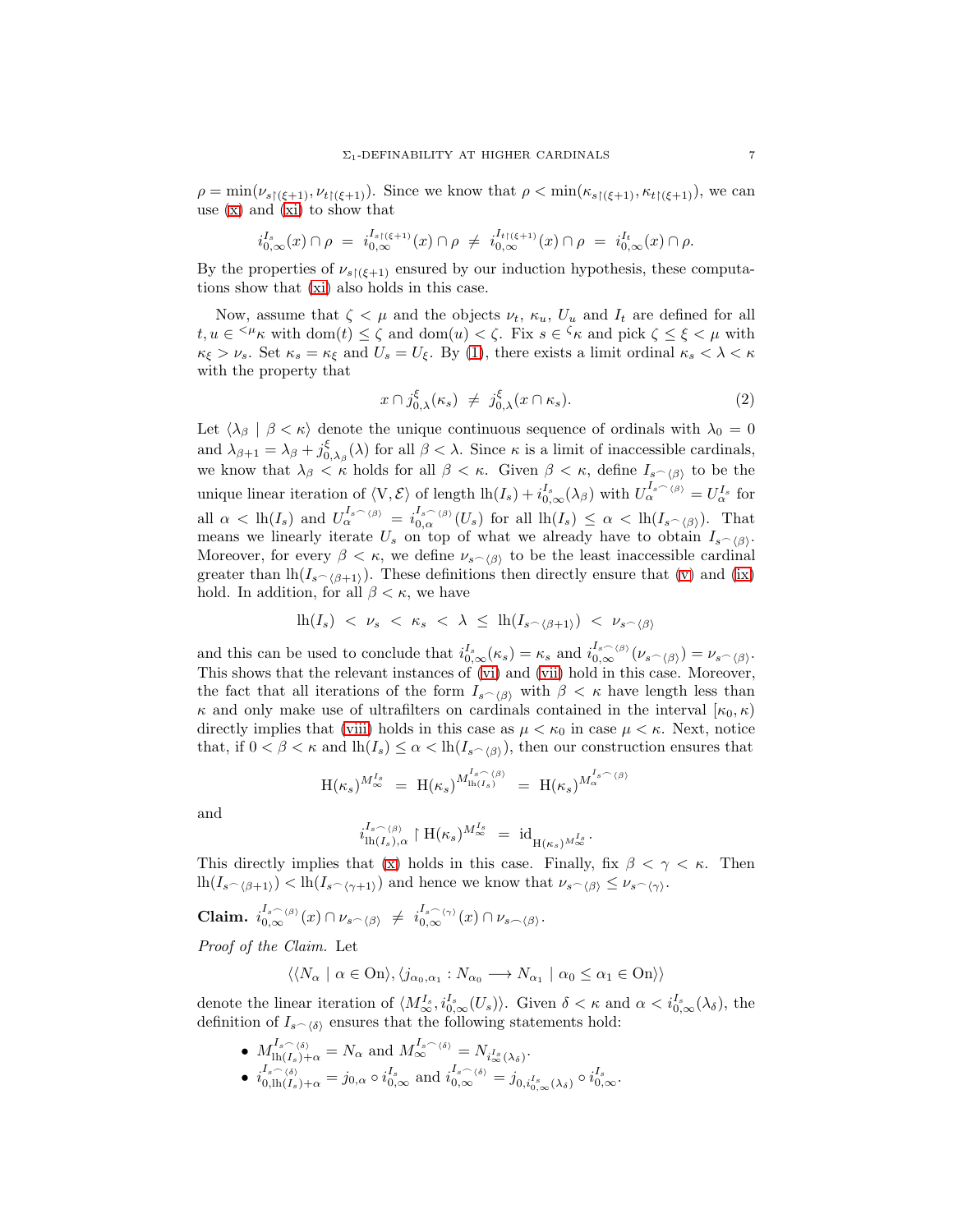Now, set  $M_* = M_{\infty}^{I_s \cap \langle \beta \rangle}$ ,  $x_* = i_{0,\infty}^{I_s \cap \langle \beta \rangle}(x)$ ,  $\kappa_* = i_{0,\infty}^{I_s \cap \langle \beta \rangle}(k_s)$ ,  $\lambda_* = i_{0,\infty}^{I_s \cap \langle \beta \rangle}(\lambda)$  and  $U_* = i_{0,\infty}^{I_s \frown \langle \beta \rangle}(U_s)$ . Note that elementarity ensures that

$$
i_{0,\infty}^{I_s}(j_{0,\lambda_\beta}^{\xi}(\lambda)) = j_{0,i_{0,\infty}^{I_s}(\lambda_\beta)}(i_{0,\infty}^{I_s}(\lambda)) = i_{0,\infty}^{I_s(\lambda)}(\lambda) = \lambda_*
$$

and this allows us to conclude that

$$
I_{0,\infty}^{I_s}(\lambda_\gamma) \geq i_{0,\infty}^{I_s}(\lambda_{\beta+1}) = i_{0,\infty}^{I_s}(\lambda_\beta + j_{0,\lambda_\beta}^{\xi}(\lambda)) = i_{0,\infty}^{I_s}(\lambda_\beta) + \lambda_*.
$$

In particular, we know that

<span id="page-7-0"></span>
$$
\ln(I_{s^{\frown}\langle\beta\rangle}) + \lambda_* \le \ln(I_{s^{\frown}\langle\gamma\rangle}).\tag{3}
$$

Now, define

i

$$
\langle \langle N^*_{\alpha} \mid \alpha \in \text{On} \rangle, \langle j^*_{\alpha_0, \alpha_1} : N^*_{\alpha_0} \longrightarrow N^*_{\alpha_1} \mid \alpha_0 \le \alpha_1 \in \text{On} \rangle \rangle
$$

to be the linear iteration of  $\langle M_*, U_* \rangle$ . Given ordinals  $\alpha_0 \leq \alpha_1$ , we then have  $N^*_{\alpha_0} = N_{i_{\infty}^s(\lambda_{\beta})+\alpha_0}$  and  $j^*_{\alpha_0,\alpha_1} = j_{i_{\infty}^s(\lambda_{\beta})+\alpha_0,i_{\infty}^s(\lambda_{\beta})+\alpha_1}$ . In particular, we can use [\(3\)](#page-7-0) to find an ordinal  $\alpha \geq \lambda_*$  with  $M_{\infty}^{I_s \cap \langle \gamma \rangle} = N_{\alpha}^*$  and  $i_{0,\infty}^{I_s \cap \langle \gamma \rangle} = j_{0,\alpha}^* \circ i_{0,\infty}^{I_s \cap \langle \beta \rangle}$ .

By elementarity, the inequality [\(2\)](#page-6-0) implies that

$$
x_* \cap j_{0,\lambda_*}^*(\kappa_*) \ \neq \ j_{0,\lambda_*}^*(x_* \cap \kappa_*).
$$

Moreover, our setup ensures that

$$
\nu_{s^{\frown}\langle\beta\rangle} > \mathrm{lh}(I_{s^{\frown}\langle\beta+1\rangle}) \geq i_{0,\infty}^{I_s}(\lambda_{\beta+1}) \geq i_{0,\infty}^{I_s}(j_{0,\lambda_{\beta}}^{\xi}(\lambda)) = \lambda_* > \kappa_*
$$

and

$$
\nu_{s^{\frown}\langle\beta\rangle} = j^*_{0,\lambda_*}(\nu_{s^{\frown}\langle\beta\rangle}) > j^*_{0,\lambda_*}(\kappa_*).
$$

Since for  $\alpha \geq \lambda_*$  as above

$$
i_{0,\infty}^{I_s \frown \langle \gamma \rangle}(x) = j_{0,\alpha}^*(i_{0,\infty}^{I_s \frown \langle \beta \rangle}(x)) = (j_{\lambda_*,\alpha}^* \circ j_{0,\lambda_*}^*)(x_*)
$$

and

$$
j_{\lambda_*,\alpha}^* \upharpoonright (j_{0,\lambda_*}^*(\kappa_*)) = \mathrm{id}_{j_{0,\lambda_*}^*(\kappa_*)},
$$

our computations yield the statement of the claim.

The above claim now shows that (xi) also holds in this case. This completes the proof of the lemma. 
$$
\hfill \square
$$

We now extend the above construction to obtain linear iterations indexed by sequences of length equal to the cofinality of the given limit of measurable cardinals. In addition, we also allow these sequences to exist in small forcing extensions of the ground model.

<span id="page-7-2"></span>**Lemma 2.2.** *In the situation of Lemma [2.1,](#page-4-7) let*  $\lambda \leq \mu$  *be a limit ordinal, let*  $\mathbb{P}$ *be a partial order*<sup>[3](#page-7-1)</sup> and let G *be* P-generic over V. Given a function  $c \in ({}^{\lambda}\kappa)^{V[G]}$ *with the property that all of its proper initial segments are contained in* V*, we let*  $I_c$  denote the unique linear iteration of  $\langle V, \{U_{c\restriction\xi} \mid \xi < \lambda\} \rangle$  of length  $\sup_{\xi < \lambda} \text{lh}(I_{c\restriction\xi})$ *in*  $V[G]$  *with*  $U_{\alpha}^{I_c} = U_{\alpha}^{I_c \uparrow \xi}$  *for all*  $\xi < \lambda$  *and*  $\alpha < \text{lh}(I_{c \uparrow \xi})$ *.* 

*If either*  $\mathbb P$  *is an element of*  $H(\kappa_{\emptyset})$  *or forcing with*  $\mathbb P$  *does not add bounded subsets of*  $\kappa$ , then the following statements hold in V[G] for all functions  $c, d \in \Lambda_{\kappa}$  with the *property that all of their proper initial segments are contained in* V*:*

*(i)*  $M_{\infty}^{I_c}$  *is well-founded.* 

<span id="page-7-1"></span> $^3\rm{Note }$  that  $\mathbb P$  is allowed be the trivial partial order.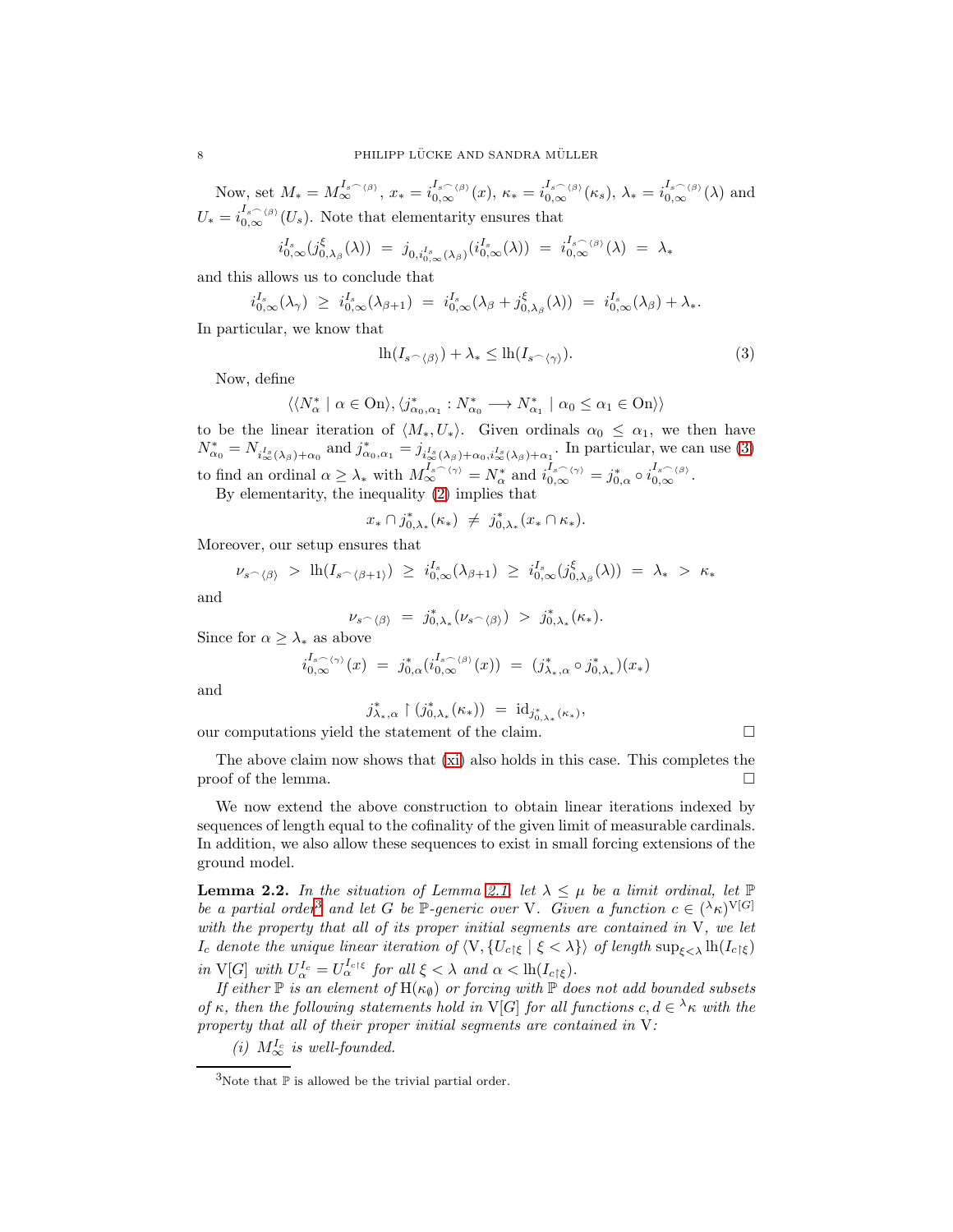<span id="page-8-3"></span>(ii) 
$$
i_{0,\infty}^{I_c}(\mu) = \mu
$$
,  $i_{0,\infty}^{I_c}(\kappa) = \kappa$  and  $i_{0,\infty}^{I_c}(z) = z$ .  
\n(iii) If  $\xi < \lambda$  with  $c \upharpoonright \xi = d \upharpoonright \xi$  and  $c(\xi) \neq d(\xi)$ , then  
\n $i_{0,\infty}^{I_c}(x) \cap \kappa_{c\upharpoonright \xi} = i_{0,\infty}^{I_d}(x) \cap \kappa_{c\upharpoonright \xi}$   
\nand there is  $\rho < \min(\kappa_{c\upharpoonright (\xi+1)}, \kappa_{d\upharpoonright (\xi+1)})$  with  
\n $i_{0,\infty}^{I_c}(x) \cap \rho \neq i_{0,\infty}^{I_d}(x) \cap \rho$ . (4)

<span id="page-8-2"></span>*Proof.* Work in V[G], pick a function  $c \in \lambda_{\kappa}$  with the desired properties and define  $I_c$  as above. If  $\mathbb P$  is contained in  $H(\kappa_{\emptyset})$ , then we can use the *Lévy–Solovay Theorem* to show that for all  $\xi < \lambda$ , the set  $\{B \in \mathcal{P}(\kappa_{\xi}) \mid \exists A \in U_{c \mid \xi} \ A \subseteq B\}$  is a normal ultrafilter on  $\kappa_{\xi}$  and therefore we know that  $U_{c\,\upharpoonright\xi}$  itself is a  $\sigma$ -complete V-ultrafilter. Since the same conclusion obviously holds true if forcing with  $\mathbb P$  does not add bounded subsets of  $\kappa$ , we can apply [\[43,](#page-37-11) Theorem 3.3] to conclude that the pair  $\langle V, \{U_c \rvert \xi \mid \xi \langle \lambda \} \rangle$  is linearly iterable and therefore we know that  $M_{\infty}^{I_c}$  is wellfounded.

Next, since [\(x\)](#page-5-0) of Lemma [2.1](#page-4-7) ensures that

$$
H(\kappa_{c\restriction\xi})^{M_{\mathrm{lh}(I_{c\restriction\xi})}^{\mathrm{I}_c}} = H(\kappa_{c\restriction\xi})^{M_{\infty}^{I_c\restriction\xi}} = H(\kappa_{c\restriction\xi})^{M_{\infty}^{I_c\restriction\xi}} = H(\kappa_{c\restriction\xi})^{M_{\mathrm{lh}(I_{c\restriction\xi})}^{I_c}}
$$

and

$$
i_{\mathrm{lh}(I_{c\restriction\xi}),\mathrm{lh}(I_{c\restriction\xi})}^{I_c} \upharpoonright \mathrm{H}(\kappa_{c\restriction\xi})^{M_{\infty}^{I_c\restriction\xi}} = i_{\mathrm{lh}(I_{c\restriction\xi}),\infty}^{I_c\restriction\xi} \upharpoonright \mathrm{H}(\kappa_{c\restriction\xi})^{M_{\infty}^{I_c\restriction\xi}} = \mathrm{id}_{\mathrm{H}(\kappa_{c\restriction\xi})^{M_{\infty}^{I_c\restriction\xi}}}
$$

hold for all  $\xi < \zeta < \lambda$  with  $\ln(I_{c\restriction\xi}) < \ln(I_{c\restriction\zeta}) < \ln(I_c)$ , we know that

$$
H(\kappa_{c\restriction\xi})^{M_{\infty}^{I_{c\restriction\xi}}} = H(\kappa_{c\restriction\xi})^{M_{\infty}^{I_{c}}}
$$

and

<span id="page-8-0"></span>
$$
i_{\mathrm{lh}(I_{c\restriction\xi}),\infty}^{I_c} \upharpoonright \mathrm{H}(\kappa_{c\restriction\xi})^{M_{\infty}^{I_c\restriction\xi}} = \mathrm{id}_{\mathrm{H}(\kappa_{c\restriction\xi})^{M_{\infty}^{I_c\restriction\xi}}} \tag{5}
$$

hold for all  $\xi < \lambda$  with  $\ln(I_{c}|\xi) < \ln(I_c)$ . In particular, it follows that  $i_{0,\infty}^{I_c}(z) = z$ and, if  $\mu < \kappa$ , then  $i_{0,\infty}^{I_c}(\mu) = \mu$ . In addition, for all  $\xi < \lambda$  with the property that  $\ln(I_{c}|\xi) < \ln(I_c)$ , we have  $i_{0,\ln(I_{c}|\xi)}^{I_c} = i_{0,\infty}^{I_{c}|\xi}$  and therefore

<span id="page-8-1"></span>
$$
i_{0,\mathrm{lh}(I_{c\restriction\xi})}^{I_c}(\alpha) < i_{0,\mathrm{lh}(I_{c\restriction\xi})}^{I_c}(\kappa_{c\restriction\xi}) = i_{0,\infty}^{I_{c\restriction\xi}}(\kappa_{c\restriction\xi}) = \kappa_{c\restriction\xi}.\tag{6}
$$

for all  $\alpha < \kappa_{c\xi}$ . In particular, a combination of [\(5\)](#page-8-0) and [\(6\)](#page-8-1) allows us to conclude that  $i_{0,\infty}^{I_c}[\kappa_{c\restriction\xi}] \subseteq \kappa_{c\restriction\xi}$  holds for all  $\xi < \lambda$ . If the sequence  $\langle \kappa_{c\restriction\xi} | \xi < \lambda \rangle$  is cofinal in κ, then this observation directly implies that  $i_{0,\infty}^{I_c}(\kappa) = \kappa$ . In the other case, if the above sequence is bounded by  $\rho < \kappa$ , then  $I_c$  is an iteration of length less than  $\kappa$ that only uses ultrafilters on measurable cardinals in the interval  $[\kappa_{\emptyset}, \rho]$  and, since  $\kappa$ is a limit of inaccessible cardinals whose cofinality is not contained in this interval, we also know that  $i_{0,\infty}^{I_c}(\kappa) = \kappa$  holds in this case.

Finally, pick functions  $c, d \in \lambda_{\kappa}$  whose proper initial segments are all contained in V and  $\xi < \lambda$  with  $c \upharpoonright \xi = d \upharpoonright \xi$  and  $c(\xi) \neq d(\xi)$ . Then [\(5\)](#page-8-0) implies that

$$
i_{0,\infty}^{I_c}(x) \cap \kappa_{c\restriction\xi} = i_{0,\infty}^{I_c\restriction\xi}(x) \cap \kappa_{c\restriction\xi} = i_{0,\infty}^{I_d}(x) \cap \kappa_{c\restriction\xi}.
$$

If we now define

$$
\rho = \min(\nu_{c\upharpoonright(\xi+1)}, \nu_{d\upharpoonright(\xi+1)}) < \min(\kappa_{c\upharpoonright(\xi+1)}, \kappa_{d\upharpoonright(\xi+1)}),
$$
\nant (vi) of Lemma 2.1 directly implies that (4) holds.

then statement [\(xi\)](#page-5-1) of Lemma [2.1](#page-4-7) directly implies that [\(4\)](#page-8-2) holds.  $\square$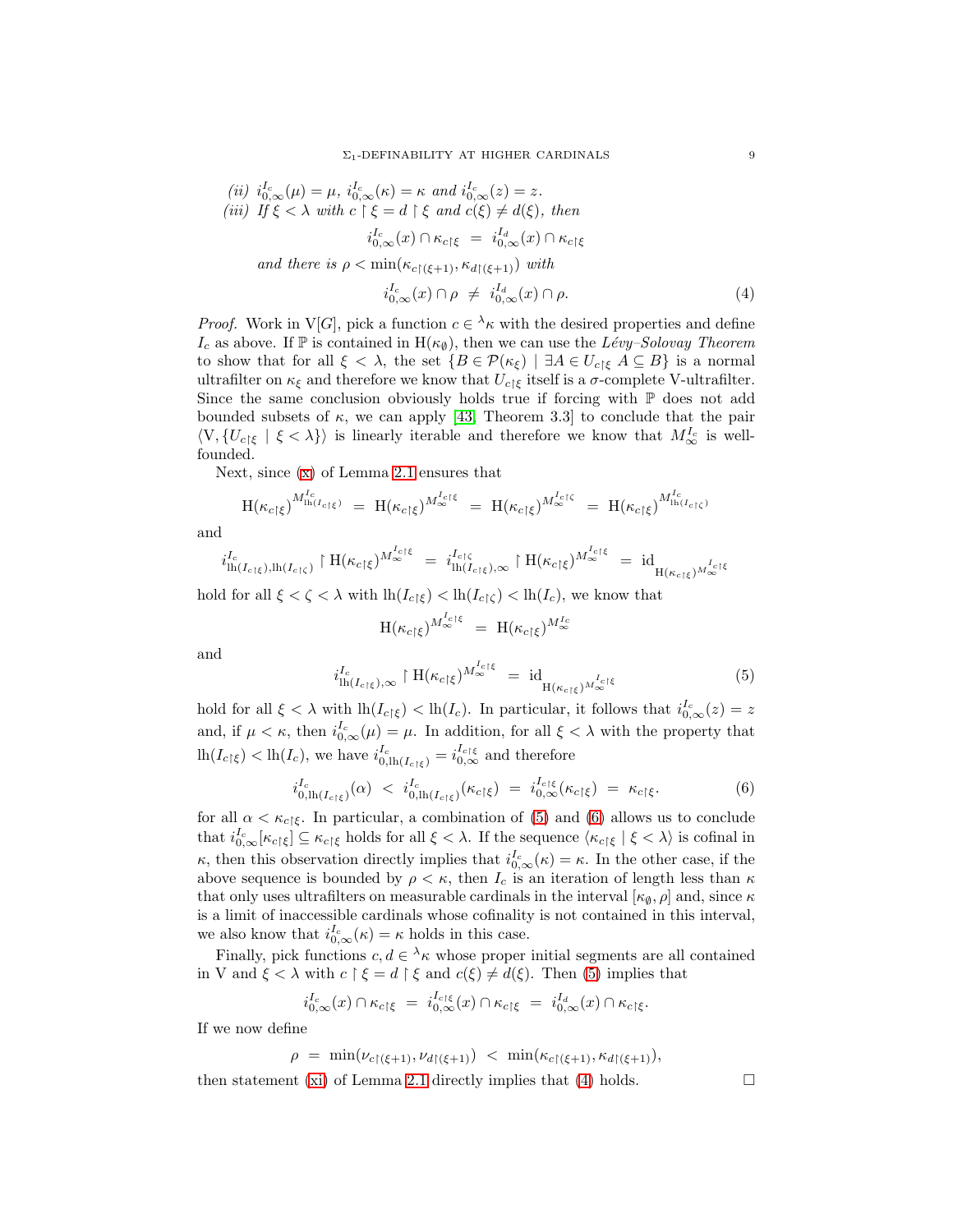We now use the above constructions to derive the desired perfect subset result for  $\Sigma_1$ -definable subsets of power sets of limits of measurable cardinals.

*Proof of Theorem [1.1.](#page-1-1)* Let  $\mu$  be an infinite regular cardinal, let  $\kappa$  be a limit of measurable cardinals with  $\text{cof}(\kappa) = \mu$ , let z be an element of  $H(\kappa)$  and let D be a subset of  $\mathcal{P}(\kappa)$  of cardinality greater than  $\kappa$  that is definable by a  $\Sigma_1$ -formula with parameters  $\kappa$  and z. An application of Lemma [2.2](#page-7-2) with the trivial partial order now yields  $x \in D$  and systems  $\langle \kappa_s | s \in \langle ^{\mu} \kappa \rangle$ ,  $\langle U_s | s \in \langle ^{\mu} \kappa \rangle$  and  $\langle I_c | c \in ^{\mu} \kappa \rangle$  such that the following statements hold for all  $s, t \in \langle \mu_K \rangle$  and all  $c, d \in \mu_K$ :

- $\kappa_s$  is a measurable cardinal smaller than  $\kappa$ .
- $U_s$  is a normal ultrafilter on  $\kappa_s$ .
- $I_c$  is a linear iteration of  $\langle V, \{U_{c\restriction\xi} \mid \xi < \mu\} \rangle$  with  $M^{I_c}_\infty$  well-founded.
- The sequence  $\langle \kappa_{c\restriction \xi} | \xi \langle \mu \rangle$  is cofinal in  $\kappa$ .
- $i_{0,\infty}^{I_c}(\mu) = \mu$ ,  $i_{0,\infty}^{I_c}(\kappa) = \kappa$  and  $i_{0,\infty}^{I_c}(z) = z$ .
- If  $\xi < \mu$  with  $c \restriction \xi = d \restriction \xi$  and  $c(\xi) \neq d(\xi)$ , then

$$
i^{I_c}_{0,\infty}(x) \cap \kappa_{c \restriction \xi} = i^{I_d}_{0,\infty}(x) \cap \kappa_{c \restriction \xi}
$$

and

$$
i_{0,\infty}^{I_c}(x) \cap \rho \ \neq \ i_{0,\infty}^{I_d}(x) \cap \rho,
$$

where  $\rho = \min(\kappa_{c}(\epsilon+1), \kappa_{d}(\epsilon+1)).$ 

We now define

$$
\iota: {}^{\mu}\kappa \longrightarrow \mathcal{P}(\kappa); \ c \longmapsto i_{0,\infty}^{I_c}(x).
$$

Then  $\iota$  is an injection. Fix  $c \in \mu_{\kappa}$ . Given  $\alpha < \kappa$ , there is  $\xi < \mu$  with  $\kappa_{c\upharpoonright \xi} \geq \alpha$  and, if  $d \in \mu_K$  with  $c \restriction \xi = d \restriction \xi$ , then  $\iota(c) \cap \kappa_{c \restriction \xi} = \iota(d) \cap \kappa_{c \restriction \xi}$ . In the other direction, fix  $\xi < \nu$  and  $d \in {}^{\mu}\kappa$  with  $\iota(c) \cap \kappa_{c\upharpoonright \xi} = \iota(d) \cap \kappa_{c\upharpoonright \xi}$ . Assume, towards a contradiction, that  $c \restriction \xi \neq d \restriction \xi$ . Then there is  $\eta < \xi$  with  $c \restriction \eta = d \restriction \eta$  and  $c(\eta) \neq d(\eta)$ . Our construction then ensures that  $\iota(c) \cap \kappa_{c\upharpoonright (\eta+1)} \neq \iota(d) \cap \kappa_{c\upharpoonright (\eta+1)}$  and therefore  $\iota(c) \cap \kappa_{c\restriction\xi} \neq \iota(c) \cap \kappa_{c\restriction\xi}$ , a contradiction. This shows that  $\iota$  is a perfect embedding.

Claim.  $\text{ran}(\iota) \subseteq D$ .

*Proof of the Claim.* Fix  $c \in \mu_K$ . Pick a  $\Sigma_1$ -formula  $\varphi(v_0, v_1, v_2)$  such that

$$
D = \{ y \subseteq \kappa \mid \varphi(\kappa, y, z) \}.
$$

As  $x \in D$ ,  $\varphi(\kappa, x, z)$  holds in V and hence the properties listed above ensure that  $\varphi(\kappa, \iota(c), z)$  holds in  $M_{\infty}^{I_c}$ . Since the upwards absoluteness of  $\Sigma_1$ -statements directly implies that  $\varphi(\kappa, \iota(c), z)$  holds in V, we can conclude that  $\iota(c)$  is an element of  $D$ .

This completes the proof of the theorem.

Note that, in general, the conclusion of Theorem [1.1](#page-1-1) cannot be extended to  $\Sigma_1$ formulas using arbitrary subsets of the cardinal  $\kappa$  as parameters. For example, if  $\kappa$  is a regular limit of measurable cardinals, then, in a generic extension by some  $\langle \kappa$ -closed forcing, there exists a subset of  $\mathcal{P}(\kappa)$  that does not contain the range of a perfect embedding and is definable by a  $\Sigma_1$ -formula with parameters in  $\mathcal{P}(\kappa)$  (see [\[28,](#page-36-1) Corollary 7.9]).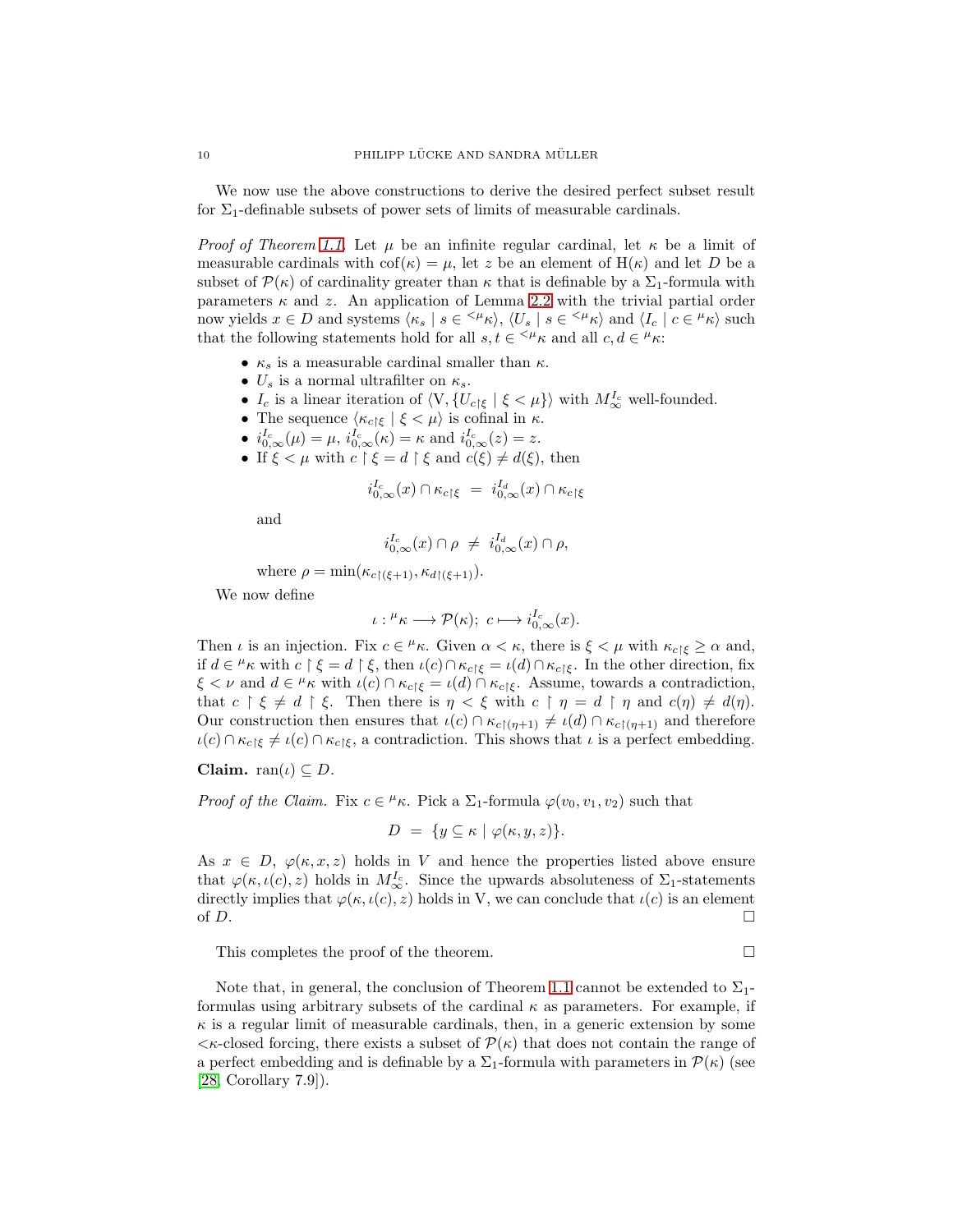#### 3. Local complexity of canonical inner models

As a first application of the results of Section [2,](#page-3-0) we prove that canonical inner models with infinitely many measurable cardinals are not locally  $\Sigma_1$ -definable. Note that Gödel's constructible universe L, the *Dodd-Jensen core model* and Kunen's model L[U] all possess the property that for every uncountable cardinal  $\kappa$ , the  $H(\kappa^+)^M$  of the corresponding inner model M is definable by a  $\Sigma_1$ -formula with parameters in  $\kappa + 1$  (see, for example, the proof of [\[29,](#page-36-0) Lemma 4.13]). In particular, these models satisfy the assumptions of the next theorem.

<span id="page-10-2"></span>Theorem 3.1. *Assume that* M *is a class term with the property that* ZFC *proves the following statements:*

- (*i*) The class M is a transitive model of  $ZFC + V = M$  that contains all ordi*nals.*
- *(ii)* M *is forcing invariant.*
- <span id="page-10-0"></span>*(iii)* If  $\kappa$  *is a singular limit of measurable cardinals with*  $\cot(\kappa) = \omega$ *, then*  $H(\kappa^+)^M$  *is definable by a*  $\Sigma_1$ -formula with parameters in  $H(\kappa)^M \cup {\{\kappa\}}$ .

*Then* ZFC *proves that* M *contains only finitely many measurable cardinals.*

*Proof.* Assume, towards a contradiction, that the above conclusion fails. Then we may work in a model V of  $ZFC + V = M$  that contains infinitely many measurable cardinals. Let  $\kappa$  be the least limit of measurable cardinals and let G be  $Add(\omega, 1)$ -generic over V. An application of [\(iii\)](#page-10-0) in V[G] then yields  $z \in H(\kappa)^V$  and a  $\Sigma_1$ formula  $\varphi(v_0, v_1, v_2)$  with the property that

$$
H(\kappa^+)^V = \{ y \in V[G] \mid V[G] \models \varphi(\kappa, y, z) \}.
$$

In this situation, the homogeneity of  $Add(\omega, 1)$  in V ensures that

<span id="page-10-1"></span>
$$
\mathbb{1}_{\text{Add}(\omega,1)} \Vdash \text{``H}(\check{\kappa}^+)^M = \{ y \mid \varphi(\check{\kappa}, y, \check{z}) \} \text{''}
$$
\n<sup>(7)</sup>

holds in V.

Now, fix  $G_0 \times G_1$  (Add( $\omega$ , 1)  $\times$  Add( $\omega$ , 1))-generic over V. Then [\(7\)](#page-10-1) ensures that, in  $V[G_0]$ , the set  $M \cap \mathcal{P}(\kappa)$  is a subset of  $\mathcal{P}(\kappa)$  of cardinality greater than  $\kappa$  that is definable by a  $\Sigma_1$ -formula with parameters  $\kappa$  and z. Apply Lemma [2.1](#page-4-7) in  $V[G_0]$ to obtain  $x \in M \cap \mathcal{P}(\kappa)$  and systems  $\langle \nu_s | s \in \langle \nu_k \rangle, \langle \kappa_s | s \in \langle \nu_k \rangle, \langle U_s | s \in \langle \nu_k \rangle$ and  $\langle I_s | s \in \langle \omega_{\kappa} \rangle$  satisfying the statements listed in the lemma with respect to z and some subset of  $M \cap \mathcal{P}(\kappa)$  of cardinality  $\kappa^+$ . Define

$$
c = \bigcup G_1 \in (^\omega 2)^{V[G_0, G_1]} \setminus V[G_0]
$$

and let I denote the unique linear iteration of  $\langle V[G_0], \{U_{c \upharpoonright n} \mid n < \omega\} \rangle$  of length  $\sup_{n<\omega} \text{lh}(I_{c\upharpoonright n})$  in  $V[G_0,G_1]$  with  $U^I_\alpha = U^{I_{c\upharpoonright n}}_\alpha$  for all  $n < \omega$  and  $\alpha < \text{lh}(I_{c\upharpoonright n})$ . Then Lemma [2.2](#page-7-2) shows that  $M^I_{\infty}$  is well-founded. Set  $x_* = i^I_{0,\infty}(x)$ . Since Lemma [2.2](#page-7-2) ensures that  $i_{0,\infty}^I(\kappa) = \kappa$  and  $i_{0,\infty}^I(z) = z$ , we can use the elementarity of  $i_{0,\infty}^I$  and  $\Sigma_1$ -upwards absoluteness to conclude that  $\varphi(\kappa, x_*, z)$  holds in  $V[G_0, G_1]$ . Since  $V[G_0, G_1]$  is an  $Add(\omega, 1)$ -generic extension of V, we can now use [\(7\)](#page-10-1) to conclude that  $x_*$  is an element of V. If we now pick  $n < \omega$  and set  $\rho = \min(\kappa_{(c \upharpoonright n) \frown \langle 0 \rangle}, \kappa_{(c \upharpoonright n) \frown \langle 1 \rangle})$ , then Clause [\(iii\)](#page-8-3) of Lemma [2.2](#page-7-2) shows that  $c(n)$  is the unique  $i < 2$  with

$$
x_* \cap \rho \;=\; i_{0,\infty}^{I_{(c \restriction n)} \frown \, \langle i \rangle}(x) \cap \rho.
$$

But this shows that c is an element of  $V[G_0]$ , a contradiction.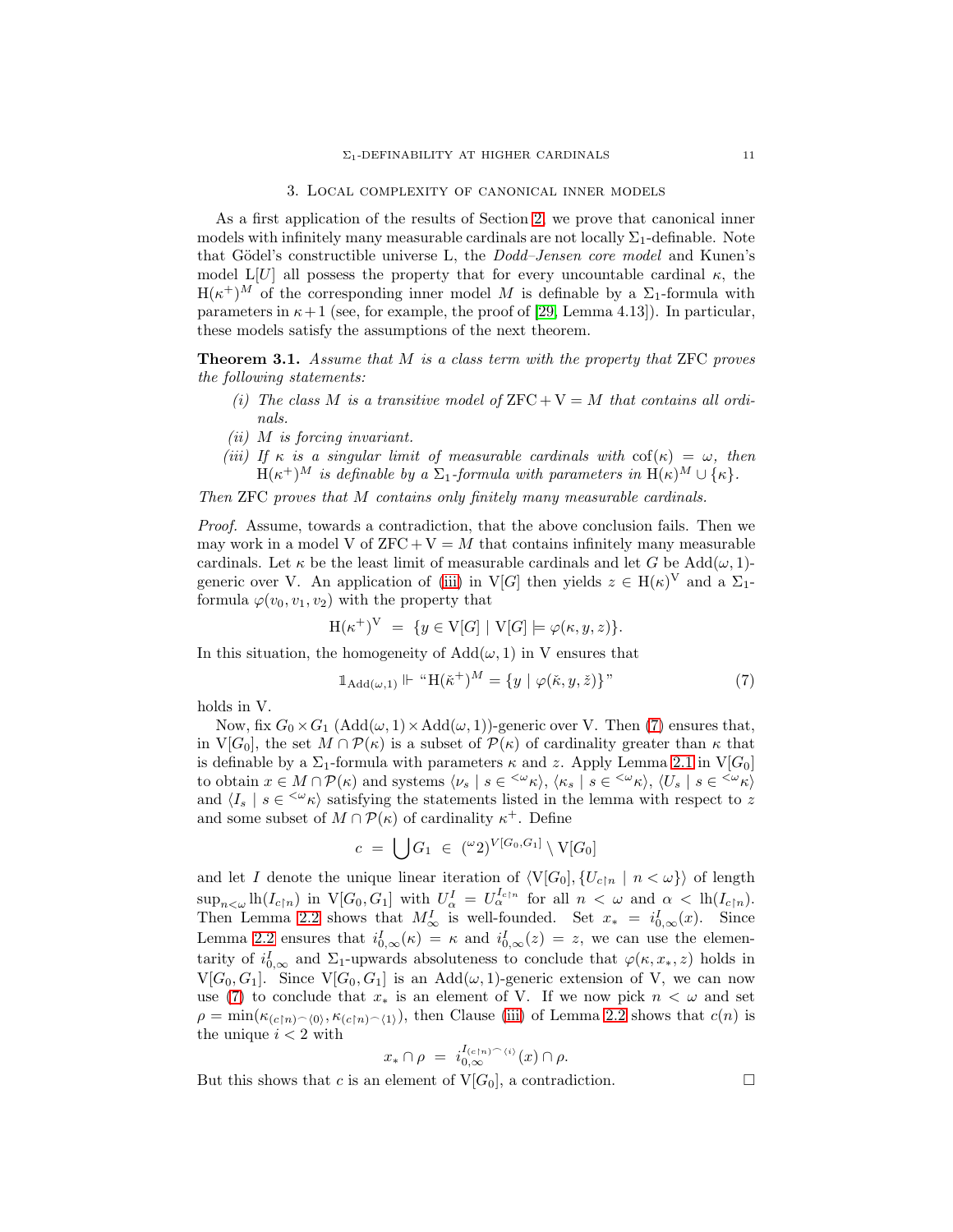The above result can easily be shown to be optimal, in the sense that there exists a class term M satisfying the above three properties that can consistently contain any finite number of measurable cardinals. Ideas from the proof of Theorem [1.2](#page-1-2) for singular cardinals of countable cofinality will allow us to prove the following result in Section [4.](#page-11-0)

<span id="page-11-2"></span>Proposition 3.2. *There exists a class term* M *with the following properties:*

- *(i)* There is a  $\Sigma_1$ -formula  $\varphi(v_0, v_1, v_2)$  with the property that ZFC proves the *following statements:*
	- (a) The class M is a transitive model of  $ZFC + V = M$  that contains all *ordinals.*
	- *(b)* M *is forcing invariant.*
	- *(c)* If  $\kappa$  *is an uncountable cardinal, then there exists*  $z \in H(\kappa)^M$  *with*  $H(\kappa^{+})^{M} = \{y \mid \varphi(\kappa, y, z)\}.$
- *(ii) Given a natural number* n*, if the theory*

ZFC + *" There exist* n *measurable cardinals "*

*is consistent, then so is the theory*

 $ZFC + V = M + "There exist n measurable cardinals."$ 

## <span id="page-11-0"></span>4. The lower bound for singular cardinals of countable cofinality

In this section, we will prove the following result that covers the case of singular strong limit cardinals of countable cofinality in the statement of Theorem [1.2:](#page-1-2)

<span id="page-11-1"></span>Theorem 4.1. *Assume that there is no inner model with infinitely many measurable cardinals and let* κ *be a singular strong limit cardinal of countable cofinality. Then there is a subset* D *of*  $\mathcal{P}(\kappa)$  *of cardinality greater than*  $\kappa$  *that is definable by a* Σ1*-formula with parameters in* H(κ)∪{κ} *such that there is no continuous injection*  $\iota: \omega_{\kappa} \longrightarrow \mathcal{P}(\kappa)$  with ran( $\iota$ )  $\subseteq D$ .

The proof of the above theorem relies on the theory of *short* core models developed by Koepke in [\[26\]](#page-36-2) and generalizations of basic concepts from classical descriptive set theory to simply definable collections of subsets of singular cardinals of countable cofinality. In the following, we will briefly introduce these generalized notions.

**Definition 4.2.** Let  $\kappa$  be a limit cardinal of countable cofinality and let  $0 < n < \omega$ be a natural number.

(i) A subset T of  $({<^{\omega}\kappa})^n$  is a *subtree of*  $({<^{\omega}\kappa})^n$  if the following statements hold for all  $\langle t_0, \ldots, t_{n-1} \rangle \in T$ : (a)  $\ln(t_0) = \ldots = \ln(t_{n-1}).$ 

- (b) If  $m < lh(t_0)$ , then  $\langle t_0 \nvert m, \ldots, t_{n-1} \nvert m \rangle \in T$ .
- (ii) If T is a subtree of  $({}^{<\omega}\kappa)^n$ , then we define [T] to be the set of all elements  $\langle x_0, \ldots, x_{n-1} \rangle$  of  $({}^{\omega}\kappa)^n$  with the property that  $\langle x_0 \upharpoonright m, \ldots, x_{n-1} \upharpoonright m$  ∈ T holds for all  $m < \omega$ .
- (iii) A subset X of  $({}^{\omega}\kappa)^n$  is a  $\Sigma_1^1$ -subset if there exists a subtree T of  $({}^{<\omega}\kappa)^{n+1}$ with

 $X = p[T] = \{ \langle x_0, \ldots, x_{n-1} \rangle \in (\mathcal{C}\kappa)^n \mid \exists y \langle x_0, \ldots, x_{n-1}, y \rangle \in [T] \}.$ 

(iv) A subset of  $({}^{\omega}\kappa)^n$  is a  $\mathbf{\Pi}^1_1$ -subset if its complement in  $({}^{\omega}\kappa)^n$  is a  $\mathbf{\Sigma}^1_1$ -subset.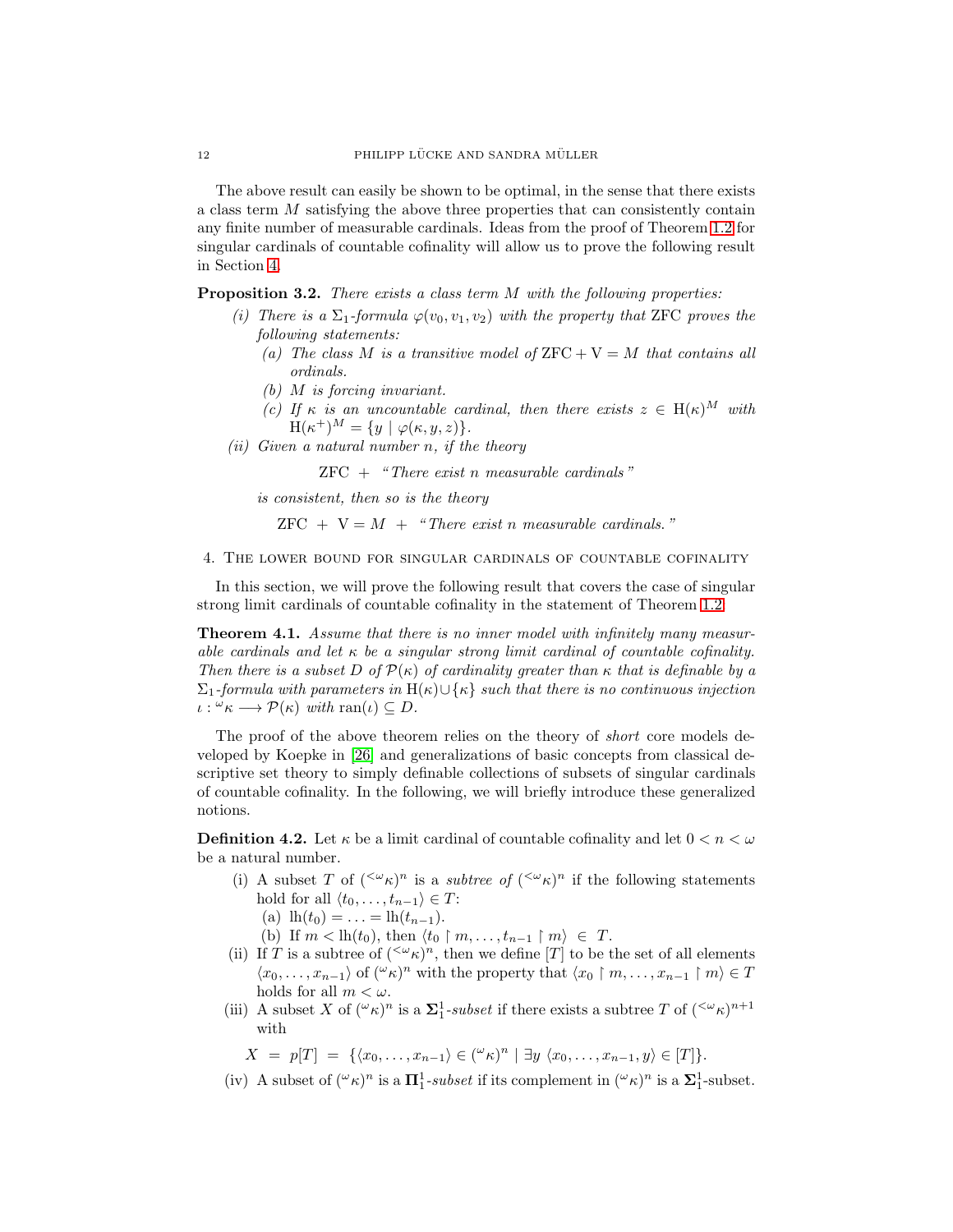As in the classical case, we can use universal sets to show that the classes of  $\Sigma^1_{1}$ and  $\Pi_1^1$ -subsets do not coincide at singular strong limits of countable cofinality.

<span id="page-12-1"></span>**Proposition 4.3.** *If*  $\kappa$  *is a singular strong limit cardinal of countable cofinality, then there exists a*  $\Sigma_1^1$ -*subset of*  $\alpha \kappa$  *that is not a*  $\Pi_1^1$ -*subset.* 

*Proof.* Pick a strictly increasing sequence  $\langle \kappa_m | m \langle \omega \rangle$  of infinite cardinals that is cofinal in κ. In addition, fix an enumeration  $\langle a_{\alpha} | \alpha \langle \kappa \rangle$  of H(κ). Define U to be the set of all pairs  $\langle s, t \rangle$  in  $\langle \omega_{\kappa} \times \langle \omega_{\kappa} \rangle$  with the property that  $\ln(s) = \ln(t)$  and  $\langle s \mid l, t \mid l \rangle \in a_{s(m)}$  for all  $l \leq m <$  lh $(s)$  with  $s[l] \cup t[l] \subseteq \kappa_m$ . Then it is easy to see that U is a subtree of  $\langle \omega_K \rangle \langle \omega_K \rangle$ . Assume, towards a contradiction, that there exists a subtree T of <sup> $\langle \omega_{\kappa} \times \langle \omega_{\kappa} \rangle$  with  $p[T] = \omega_{\kappa} \setminus p[U]$ . Pick a function  $x \in \omega_{\kappa}$  with</sup> the property that  $a_{x(m)} = H(\kappa_m) \cap T$  holds for all  $m < \omega$ .

Now, assume that there is  $y \in \mathscr{C}_{\kappa}$  with  $\langle x, y \rangle \in [T]$ . Then  $\langle x, y \rangle \notin [U]$  and there exists  $l < \omega$  with  $\langle x \mid l, y \mid l \rangle \notin U$ . Then there exists  $l \leq m < \omega$  with  $x[l] \cup y[l] \subseteq \kappa_m$  and  $\langle x \mid l, y \mid l \rangle \notin a_{x(m)} = H(\kappa_m) \cap T$ . But, this yields a contradiction, because  $\langle x \restriction l, y \restriction l \rangle$  is an element of T. This shows that there is  $y \in \mathscr{C}_{\kappa}$  with  $\langle x, y \rangle \in [U]$ . Then  $\langle x, y \rangle \notin [T]$  and there is  $l < \omega$  with  $\langle x \restriction l, y \restriction l \rangle \notin T$ . Pick  $l \leq m < \omega$  with  $x[l] \cup y[l] \subseteq \kappa_m$ . Then the fact that  $\langle x, y \rangle \in [U]$  implies that  $\langle x \restriction l, y \restriction l \rangle \in a_{x(m)} \subseteq T$ , a contradiction.

The proof of Theorem [4.1](#page-11-1) relies on a generalization of the *Boundedness Lemma* to singular cardinals of countable cofinality. Below, we introduce the definitions needed in the formulation of this result.

**Definition 4.4.** Let  $\kappa$  be an infinite cardinal, let  $\vec{\kappa} = \langle \kappa_{\xi} | \xi < \text{cof}(\kappa) \rangle$  be a strictly increasing sequence of ordinals that is cofinal in  $\kappa$  and let  $\vec{a} = \langle a_{\alpha} | \alpha \langle \kappa \rangle$  be a sequence of elements of  $H(\kappa)$ .

(i) Given  $z \subseteq \kappa$ , we define  $\lhd_z$  to be the unique binary relation on  $\kappa$  with the property that

$$
\alpha \lhd_z \beta \iff \lhd \alpha, \beta \succ \in z
$$

holds for all  $\alpha, \beta < \kappa$ <sup>[4](#page-12-0)</sup>

- (ii) We define  $W\mathcal{O}_{\kappa}$  to be the set of all  $z \in \mathcal{P}(\kappa)$  with the property that  $\lhd_z$  is a well-ordering of  $\kappa$ .
- (iii) We let  $\mathsf{WO}(\vec{\kappa}, \vec{\alpha})$  denote the set of all  $x \in \text{cof}(\kappa)_{\kappa}$  with the property that there exists  $y \in \mathcal{WO}_\kappa$  such that  $y \cap \kappa_\xi = a_{x(\xi)}$  holds for all  $\xi < \text{cof}(\kappa)$ .
- (iv) Given an element x of  $WO(\vec{\kappa}, \vec{a})$ , we let  $||x||_{\vec{a}}$  denote the order-type of the resulting well-order  $\langle \kappa, \triangleleft_{\bigcup \{a_{x(\xi)} \mid \xi < \text{cof}(\kappa)\}} \rangle$ .

<span id="page-12-2"></span>Lemma 4.5. *Let* κ *be a singular strong limit cardinal of countable cofinality, let*  $\vec{\kappa} = \langle \kappa_m \mid m \langle \omega \rangle$  be a strictly increasing sequence of cardinals that is cofinal in  $\kappa$ *and let*  $\vec{a} = \langle a_{\alpha} \mid \alpha \langle \kappa \rangle$  *be an enumeration of*  $H(\kappa)$ *. If* B *is a*  $\Sigma_1^1$ -subset of  $\omega_{\kappa}$  with  $B \subseteq \text{WO}(\vec{\kappa}, \vec{a})$ , then there exists an ordinal  $\gamma < \kappa^+$  with  $||y||_{\vec{a}} < \gamma$  for all  $y \in B$ .

*Proof.* Assume, towards a contradiction, that the set  ${\{\|y\|_{\vec{a}} \mid y \in B\}}$  is unbounded in  $\kappa^+$ . By Proposition [4.3,](#page-12-1) there exists a subtree T of  $\zeta \kappa \times \zeta \kappa$  with the property that the set  $A = \omega_{\kappa} \setminus p[T]$  is not a  $\Sigma_1^1$ -subset of  $\omega_{\kappa}$ . Given  $x \in \omega_{\kappa}$ , set

$$
T_x = \{ t \in {}^{<\omega} \kappa \mid \langle x \restriction \mathrm{lh}(t), t \rangle \in T \}.
$$

<span id="page-12-0"></span><sup>&</sup>lt;sup>4</sup>Here, we let  $\prec \cdot, \cdot \succ$ : On  $\times$  On  $\rightarrow$  On denote the *Gödel pairing function*.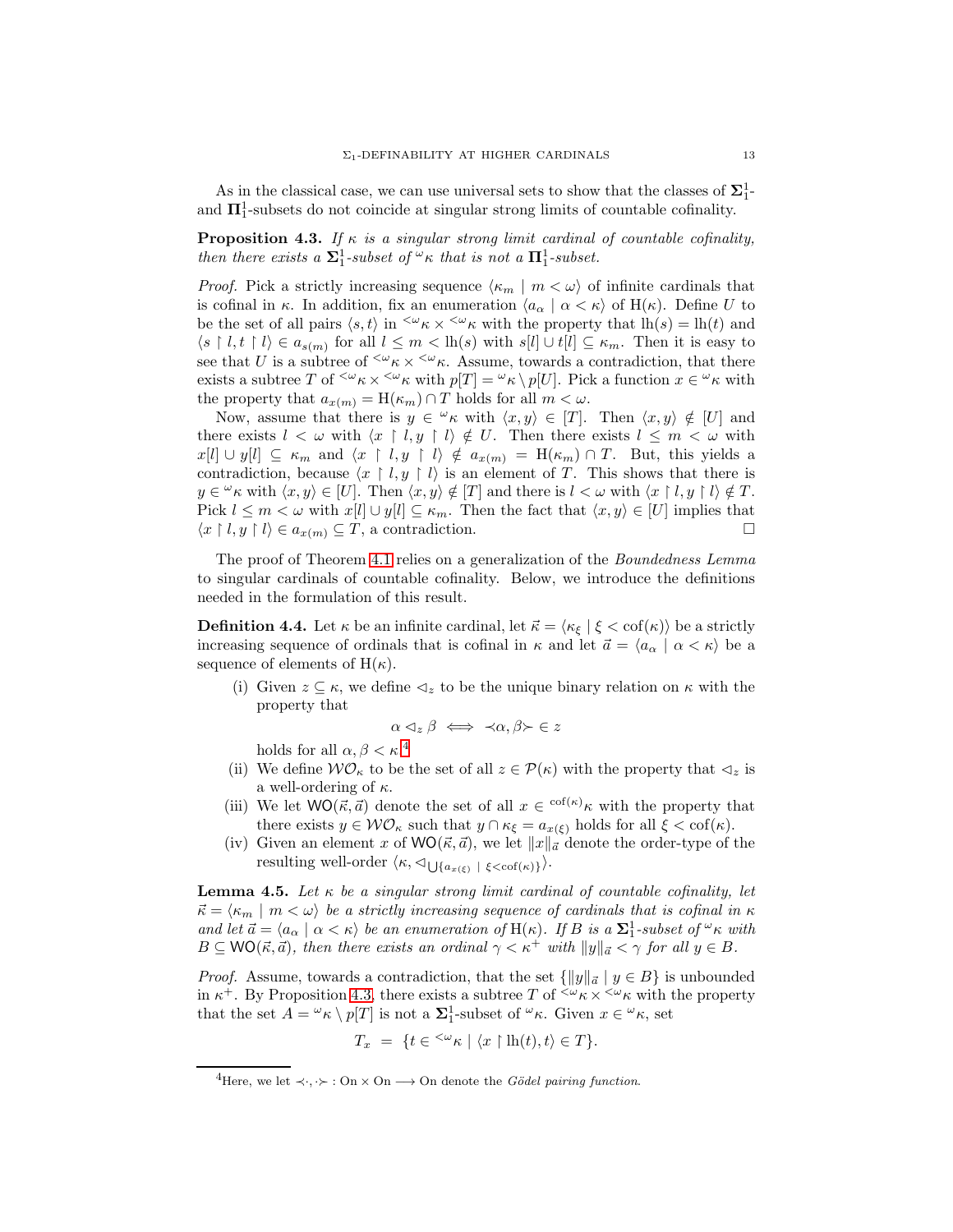Then  $T_x$  is a subtree of  $\langle \omega_{\kappa} \rangle$  for all  $x \in \omega_{\kappa}$  and  $A = \{x \in \omega_{\kappa} \mid [T_x] = \emptyset\}$ . By standard arguments (see [\[25,](#page-36-9) Section 2.E]), we now know that a function  $x \in \mathcal{L}_{\kappa}$ is contained in A if and only if there exists an ordinal  $\gamma < \kappa^+$  and a function  $r: T_x \longrightarrow \gamma$  with  $r(s) > r(t)$  for all  $s, t \in T_x$  with  $s \subsetneq t$ . Our assumptions now imply that A consists of all  $x \in \mathcal{L}_{\kappa}$  with the property that there exists  $y \in B$  and a function  $r: T_x \longrightarrow \kappa$  such that for all  $s, t \in T_x$  with  $s \subsetneq t$  and all  $m < \omega$  with  $r(s), r(t) < \kappa_m$ , we have  $\prec r(t), r(s) \succ \in a_{y(m)}$ .

Pick a subtree S of <sup> $\langle \omega_{\kappa} \times \langle \omega_{\kappa} \rangle$  with  $p[S] = B$ . For every  $s \in \langle \omega_{\kappa} \rangle$ , we define</sup>

$$
T_s \ = \ \{ t \in {}^{< \omega} \kappa \ | \ \mathrm{lh}(t) \leq \mathrm{lh}(s), \ \langle s \restriction \mathrm{lh}(t), t \rangle \in T \}.
$$

Now, define U to be the subset of  $\langle \omega_K \times \langle \omega_K \rangle$  consisting of pairs  $\langle s, t \rangle$  with  $\ln(s)$  = lh(t) and the property that for all  $m <$  lh(s), there exist  $c_m, r_m, u_m, v_m \in$  H( $\kappa$ ) such that  $a_{t(m)} = \langle c_m, r_m, u_m, v_m \rangle$  and the following statements hold for all  $l \leq m$ :

- $\langle u_l, v_l \rangle, \langle u_m, v_m \rangle \in S$ ,  $\ln(u_m) = m + 1$ ,  $u_l = u_m \upharpoonright (l + 1)$  and  $v_l = v_m \upharpoonright$  $(l + 1).$
- $c_m : H(\kappa_m) \cap T_{s \upharpoonright m} \longrightarrow \omega$  with  $c_m \upharpoonright \text{dom}(c_l) = c_l$ .
- $r_m : \{ w \in H(\kappa_m) \cap T_{s \upharpoonright m} \mid c_m(w) \leq m \} \longrightarrow \kappa_m$  with  $r_m \upharpoonright \text{dom}(r_l) = r_l$ and  $\prec r_m(q), r_m(p) \succ \in a_{u_m(m)}$  for all  $p, q \in \text{dom}(r_m)$  with  $p \subsetneq q$ .

Then U is a subtree of  $\langle \omega_K \times \langle \omega_K \rangle$ . We now show that  $p[U] = A$ .

Now, fix  $\langle x, y \rangle \in [U]$ . Then there are  $c : T_x \longrightarrow \omega$ ,  $r : T_x \longrightarrow \kappa$  and  $\langle u, v \rangle \in [S]$ with the property that for all  $m < \omega$ , the set  $a_{y(m)}$  is equal to the quadruple

$$
\langle c \restriction (\mathcal{H}(\kappa_m) \cap T_{x \upharpoonright m}), r \restriction \{w \in \mathcal{H}(\kappa_m) \cap T_{x \upharpoonright m} \mid c(w) \leq m\}, u \restriction (m+1), v \restriction (m+1) \rangle.
$$

Then  $u \in B$  and  $\prec r(q), r(p) \succ \in a_{u(m)}$  holds for all  $p, q \in T_x$  with  $p \subsetneq q$  and all  $m < \omega$  with  $r(p)$ ,  $r(q) < \kappa_m$ . By earlier observations, this shows that  $x \in A$ .

In the other direction, fix  $x \in A$ . Then we can find  $\langle u, v \rangle \in S$  and a function r:  $T_x \longrightarrow \kappa$  such that for all  $p, q \in T_x$  with  $p \subsetneq q$  and all  $m < \omega$  with  $r(p), r(q) < \kappa_m$ , we have  $\prec r(q), r(p) \succ \in a_{u(m)}$ . Let  $c: T_x \longrightarrow \omega$  denote the unique function with  $c(p) = \min\{m < \omega \mid r(p) < \kappa_m\}.$  If we then pick  $y \in \mathcal{L}_\kappa$  such that the set  $a_{y(m)}$  is equal to the quadruple

$$
\langle c \restriction (\mathcal{H}(\kappa_m) \cap T_{x \restriction m}), r \restriction \{w \in \mathcal{H}(\kappa_m) \cap T_{x \restriction m} \mid c(w) \leq m\}, u \restriction (m+1), v \restriction (m+1) \rangle
$$

for all  $m < \omega$ , then we can conclude that  $\langle x, y \rangle \in [U]$ .

The above computations allow us to conclude that  $A = p[U]$ , contradicting the fact that A is not a  $\Sigma_1^1$ -subset of  ${}^{\omega}\kappa$ .

We are now ready to prove the main result of this section.

*Proof of Theorem [4.1.](#page-11-1)* Assume that there is no inner model with infinitely many measurable cardinals. Then [\[26,](#page-36-2) Theorem 2.14] implies that  $0^{\text{long}}$  (as defined in [26, Definition 2.13]) does not exist. Let Ucan denote the *canonical sequence of measures* and let K[Ucan] denote the *canonical core model* (as defined in [\[26,](#page-36-2) Definition 3.15]). Then our assumption implies that  $dom(U_{can})$  is finite and [\[26,](#page-36-2) Theorem 3.23] shows that there is a generic extension  $K[U_{can}, G]$  of  $K[U_{can}]$  by finitely many Prikry forcings with the property that for every ordinal  $\tau \geq \omega_2$  and every  $X \subseteq \tau$  such that |X| is a regular cardinal smaller than  $|\tau|$ , there exists  $Z \in \mathcal{P}(\tau)^{K[U_{\text{can}},G]}$  with  $X \subseteq Z$  and  $|Z|^{K[U_{\mathrm{can}}, G]} < \tau$ .

Now, let  $\kappa$  be a singular strong limit cardinal of countable cofinality. Then  $\kappa$ is singular in K[ $U_{\text{can}}$ , G] and  $\kappa^+ = (\kappa^+)^{\text{K}[U_{\text{can}};G]}$ . Moreover, since forcing with a finite iteration of Prikry forcings preserves all cardinals, we also know that  $\kappa^+$  =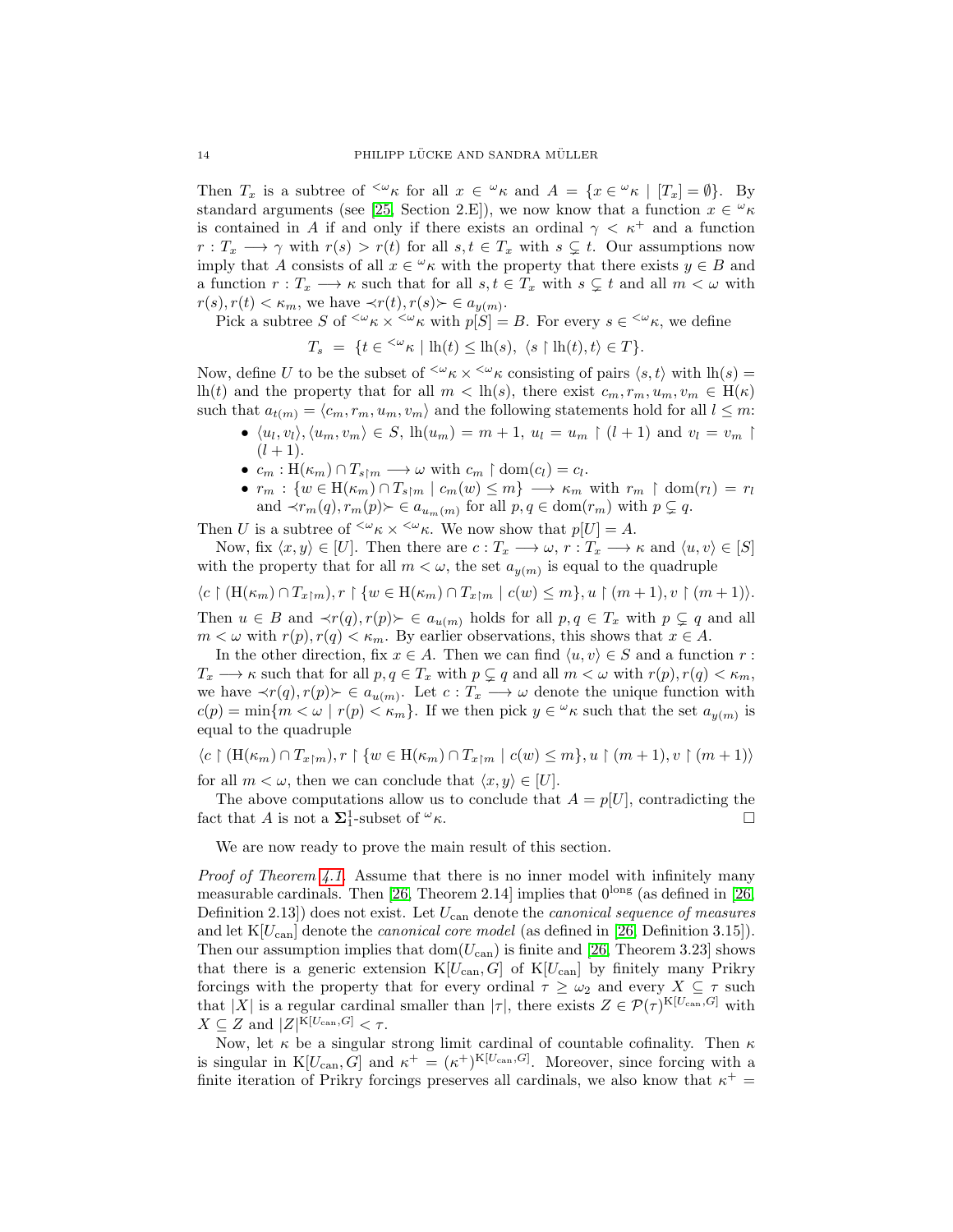$(\kappa^+)^{K[U_{\text{can}}]}$ . Set  $U = U_{\text{can}} \restriction \kappa$  and  $K = K[U]$  (see [\[26,](#page-36-2) Definition 3.1]). Then [26, Theorem 3.2] shows that K is an inner model of ZFC. Moreover, we can use [\[26,](#page-36-2) Theorem 3.9.(iii)] to conclude that  $\mathcal{P}(\kappa)^{K[U_{\text{can}}]} \subseteq K$  and therefore we know that  $\kappa^+ = (\kappa^+)^{K}.$ 

Next, let  $\lt_K$  denote the canonical well-ordering of K given by [\[26,](#page-36-2) Theorem 3.4]). For every  $\kappa \leq \gamma < \kappa^+$ , let  $b_\gamma : \kappa \longrightarrow \gamma$  denote the  $\lt_K$ -least bijection between  $\kappa$  and  $\gamma$ , and set  $y_{\gamma} = {\{\langle \alpha, \beta \rangle | \alpha, \beta \langle \kappa, b_{\gamma}(\alpha) \langle b_{\gamma}(\beta) \rangle\}}$ . Finally, we define  $D = \{y_{\gamma} \mid \kappa \leq \gamma < \kappa^{+}\}\$ . Then D is a subset of  $\mathcal{WO}_{\kappa}$  of cardinality  $\kappa^{+}$ .

**Claim.** *The set* D *is definable by a*  $\Sigma_1$ -formula with parameters in H( $\kappa$ ) ∪ { $\kappa$ }.

*Proof of the Claim.* First, note that our assumption implies that U is an element of  $H(\kappa)$ <sup>K</sup>. By arguing as in the proof of [\[33,](#page-37-9) Lemma 2.3], we can combine [\[26,](#page-36-2) Theorem 2.7] with [\[26,](#page-36-2) Theorem 2.10] to conclude that the collection of all initial segments of the restriction of  $\lt_K$  to  $H(\kappa^+)^K$  is definable by a  $\Sigma_1$ -formula with parameters  $\kappa$ and U. This conclusion directly implies the statement of the claim.  $\Box$ 

In the following, assume, towards a contradiction, that there is a continuous injection  $\iota : \omega_{\kappa} \longrightarrow \mathcal{P}(\kappa)$  with ran $(\iota) \subseteq D$ . Fix a strictly increasing sequence  $\vec{\kappa} =$  $\langle \kappa_m | m \langle \omega \rangle$  of cardinals that is cofinal in  $\kappa$  and an enumeration  $\vec{a} = \langle a_\alpha | \alpha \langle \kappa \rangle$ of H(κ). Define T to be the set of all pairs  $\langle s, t \rangle$  in  $\langle \omega_K \times \langle \omega_K \rangle$  such that  $\ln(s) = \ln(t)$ and the following statements hold for all  $l \leq m <$ lh $(s)$ :

- $a_{s(m)} \subseteq \kappa_m$  and  $a_{s(l)} = a_{s(m)} \cap \kappa_l$ .
- $a_{t(l)}, a_{t(m)} \in \langle \omega_{\kappa} \text{ with } l \leq \text{lh}(a_{t(l)}) \leq \text{lh}(a_{t(m)}), a_{t(l)} = a_{t(m)} \upharpoonright \text{lh}(a_{t(l)})$ and  $u(u) \cap \kappa_m = a_{s(m)}$  for all  $u \in \omega_{\kappa}$  with  $a_{t(m)} \subseteq u$ .

This definition directly ensures that T is a subtree of  $\langle \omega_K \times \langle \omega_K, P_{\text{ick}} \rangle \langle x, y \rangle \in [T]$ . Set  $u = \bigcup \{a_{y(m)} \mid m < \omega\} \in \mathcal{L}_{\kappa}$  and  $v = \bigcup \{a_{x(m)} \mid m < \omega\} \subseteq \kappa$ . By the definition of T, we then have  $u(u) = v \in D \subseteq WO_{\kappa}$  and this shows that x is an element of WO( $\vec{\kappa}, \vec{a}$ ). This shows that  $p[T] \subseteq \text{WO}(\vec{\kappa}, \vec{a})$  and therefore Lemma [4.5](#page-12-2) yields an ordinal  $\gamma < \kappa^+$  with  $||x||_{\vec{a}} < \gamma$  for all  $x \in p[T]$ .

Since for every ordinal  $\kappa \leq \delta < \kappa^+$ , there is a unique element y of D with otp  $(\kappa, \lhd_y) = \delta$ , we know that the map

$$
i: {}^{\omega}\kappa \longrightarrow \kappa^+; u \longmapsto \mathrm{otp}(\kappa, \lhd_{\iota(u)})
$$

is an injection and we can find  $u \in \mathcal{L}_{\kappa}$  with  $\text{otp}(\kappa, \mathcal{L}_{\iota(u)}) > \gamma$ . Pick  $x \in \mathcal{L}_{\kappa}$  with  $a_{x(m)} = \iota(u) \cap \kappa_m$  for all  $m < \omega$ . In addition, pick  $y \in \omega_K$  with the property that for all  $l \leq m < \omega$ , we have  $a_{y(l)}, a_{y(m)} \in \langle \alpha, \alpha \rangle \leq \ln(a_{y(l)}) \leq \ln(a_{y(m)}), a_{y(l)} \subseteq a_{y(m)} =$  $u \restriction \mathrm{lh}(a_{y(m)})$  and  $\iota(w) \cap \kappa_m = \iota(u) \cap \kappa_m$  for all  $w \in \mathscr{L}_\kappa$  with  $u \restriction \mathrm{lh}(a_{y(m)}) \subseteq w$ . Note that this is possible as  $\iota$  is a continuous injection. Then  $\langle x, y \rangle \in [T]$  and  $x \in p[T] \subseteq \textsf{WO}(\vec{\kappa}, \vec{a})$  with  $||x||_{\vec{a}} = \text{otp}(\kappa, \triangleleft_{\iota(u)}) > \gamma$ , a contradiction.

We close this section by using ideas from the above proof to show that the assumptions of Theorem [3.1](#page-10-2) are optimal. These arguments make use of the following observation:

<span id="page-14-0"></span>Lemma 4.6. *Assume that*  $0^{long}$  *does not exist. If*  $V[G]$  *is a generic extension of* the ground model V, then  $K[U_{can}]^V = K[U_{can}]^{V[G]}$ .

*Proof.* The statement of the lemma will be a direct consequence of the following two claims: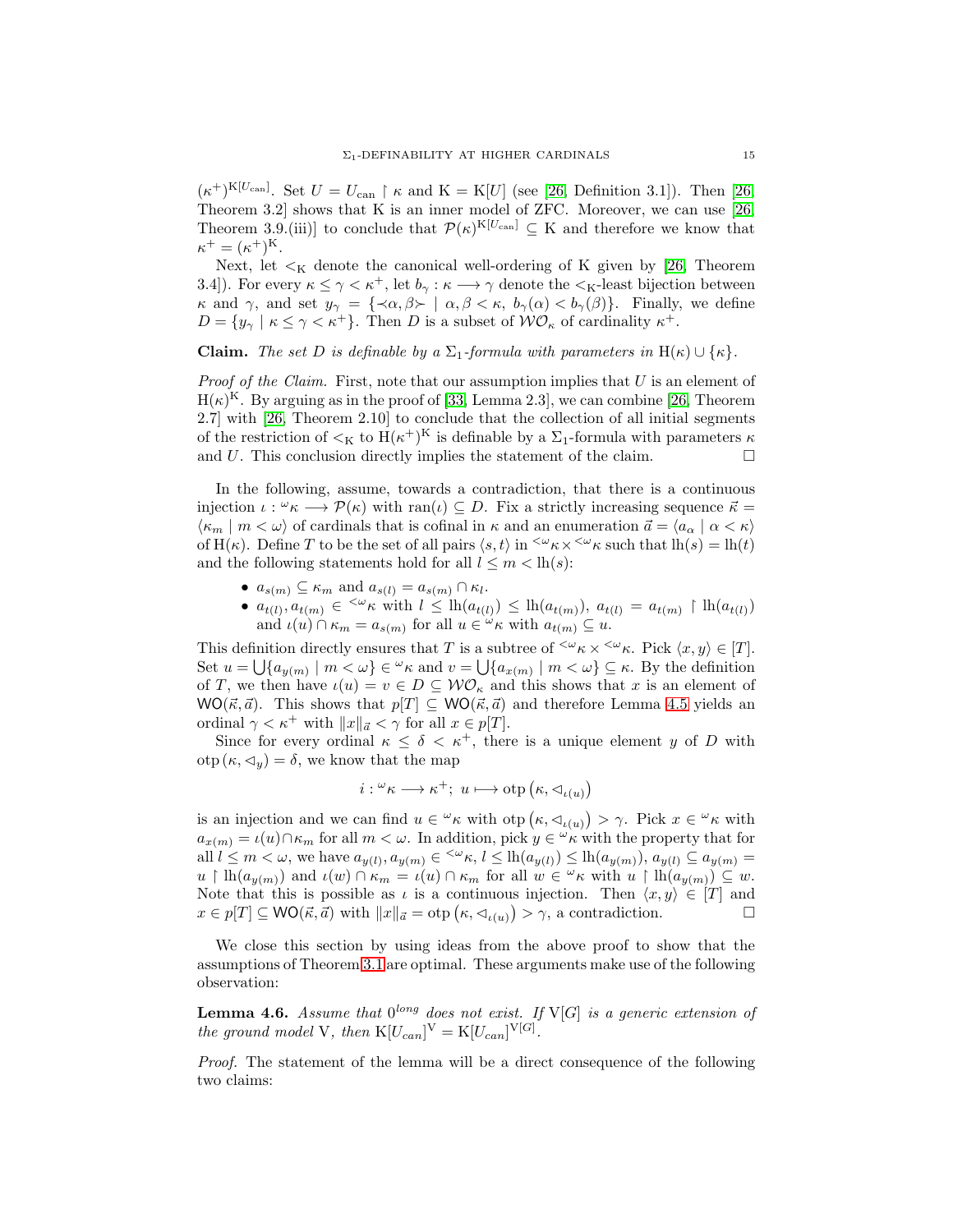**Claim.** If  $V[G]$  is a generic extension of the ground model V, then  $K[U_{can}]^V =$  $K[U_{can}^{\mathrm{V}}]^{\mathrm{V}[G]}.$ 

*Proof of the Claim.* Since the property of being a U-mouse is upwards absolute between transitive models of ZFC with the same ordinals, we know that  $K[U_{can}]^V \subseteq$  $K[U_{can}^V]^{V[G]}$ . Next, observe that the fact that  $V[G]$  is a set forcing extension of V implies that all sufficiently large singular cardinals in  $V[G]$  are singular in V. Moreover, an application of [\[26,](#page-36-2) Theorem 3.23] shows that all sufficiently large singular cardinals in V are singular in  $K[U_{can}]^V$ . In combination, this shows that for all sufficiently large singular cardinals  $\lambda$  of uncountable cofinality in  $V[G]$ , every closed unbounded subset of  $\lambda$  in  $V[G]$  contains an element that is singular in  $K[U_{can}]^V$ . This observation allows us to use [\[26,](#page-36-2) Theorem 3.24(ii)] to conclude that  $K[U_{can}^V]^{V[G]} \subseteq K[U_{can}]^V.$ 

**Claim.** Let  $\mathbb P$  be a weakly homogeneous partial order. If G is  $\mathbb P$ -generic over V, then  $K[U_{can}]^V = K[U_{can}]^{V[G]}.$ 

*Proof of the Claim.* First, the weak homogeneity of  $\mathbb P$  in V ensures that

 $U_{can}^{V[G]} \subseteq K[U_{can}]^{V[G]} \subseteq HOD^{V[G]} \subseteq V.$ 

In particular, we know that the set  $U_{can}^{V[G]}(\kappa) \cap \mathcal{P}(\kappa)^V$  is an element of V for every  $\kappa \in \text{dom}(U_{can}^{\text{V}[G]})$ . In this situation, we can now use the first claim to inductively show that the definition of the canonical measure sequence ensures that  $U_{\text{can}}^{\text{V}}\restriction\xi =$  $U_{can}^{\text{V[G]}} \restriction \xi$  holds for all  $\xi \in \text{On}.$ 

Now, let  $\mathbb P$  be a partial order and let G be  $\mathbb P$ -generic over V. Pick a sufficiently large cardinal  $\delta$  such that  $\mathbb{P} \times \text{Col}(\omega, \delta)$  densely embeds into  $\text{Col}(\omega, \delta)$  and let H be  $Col(\omega, \delta)$ -generic over  $V[G]$ . Since  $Col(\omega, \delta)$  is weakly homogeneous in both V and V[G], we can now use the above claim twice to conclude that  $K[U_{can}]^V =$  $K[U_{can}]^{V[G,H]} = K[U_{can}]^{V[G]}.$ 

*Proof of Proposition [3.2.](#page-11-2)* Let M denote the canonical class term with the property that ZFC proves the following statements:

- If either  $0^{\text{long}}$  exists, or  $0^{\text{long}}$  does not exist and the model  $K[U_{can}]$  contains infinitely many measurable cardinals, then  $M$  is equal to the constructible universe L.
- Otherwise, M is equal to  $K[U_{can}].$

Then the results of  $[26]$  show that ZFC proves that M is a transitive model of  $ZFC + V = M$  that contains all ordinals. Moreover, Lemma [4.6](#page-14-0) together with the fact that  $0^{\text{long}}$  cannot be added by forcing show that M is forcing invariant.

Claim. Assume that  $0^{long}$  does not exist and  $K[U_{can}]$  contains only finitely many *measurable cardinals.* If  $\kappa$  *is an uncountable cardinal, then*  $H(\kappa^+)^{K[U_{can}]}$  *is definable by a*  $\Sigma_1$ -formula with parameters in H( $\kappa$ ) ∪ { $\kappa$ }.

*Proof of the Claim.* Set  $U = U_{can} \restriction \kappa$  and  $K = K[U]$ . Then [\[26,](#page-36-2) Theorem 3.9] shows that  $H(\kappa^+)^{K[U_{can}]} = H(\kappa^+)^K$ . Moreover, if  $\kappa$  is not the successor of an element of  $dom(U)$  in K, then U is an element of  $H(\kappa)$  and we can repeat arguments from the proof of Theorem [4.1](#page-11-1) to show that the class of all U-mice  $M$  (see [\[26,](#page-36-2) Definition 2.9]) that contain  $\kappa$  in their *lower part*  $lp(M)$  (see [\[26,](#page-36-2) Definition 2.1]) is definable by a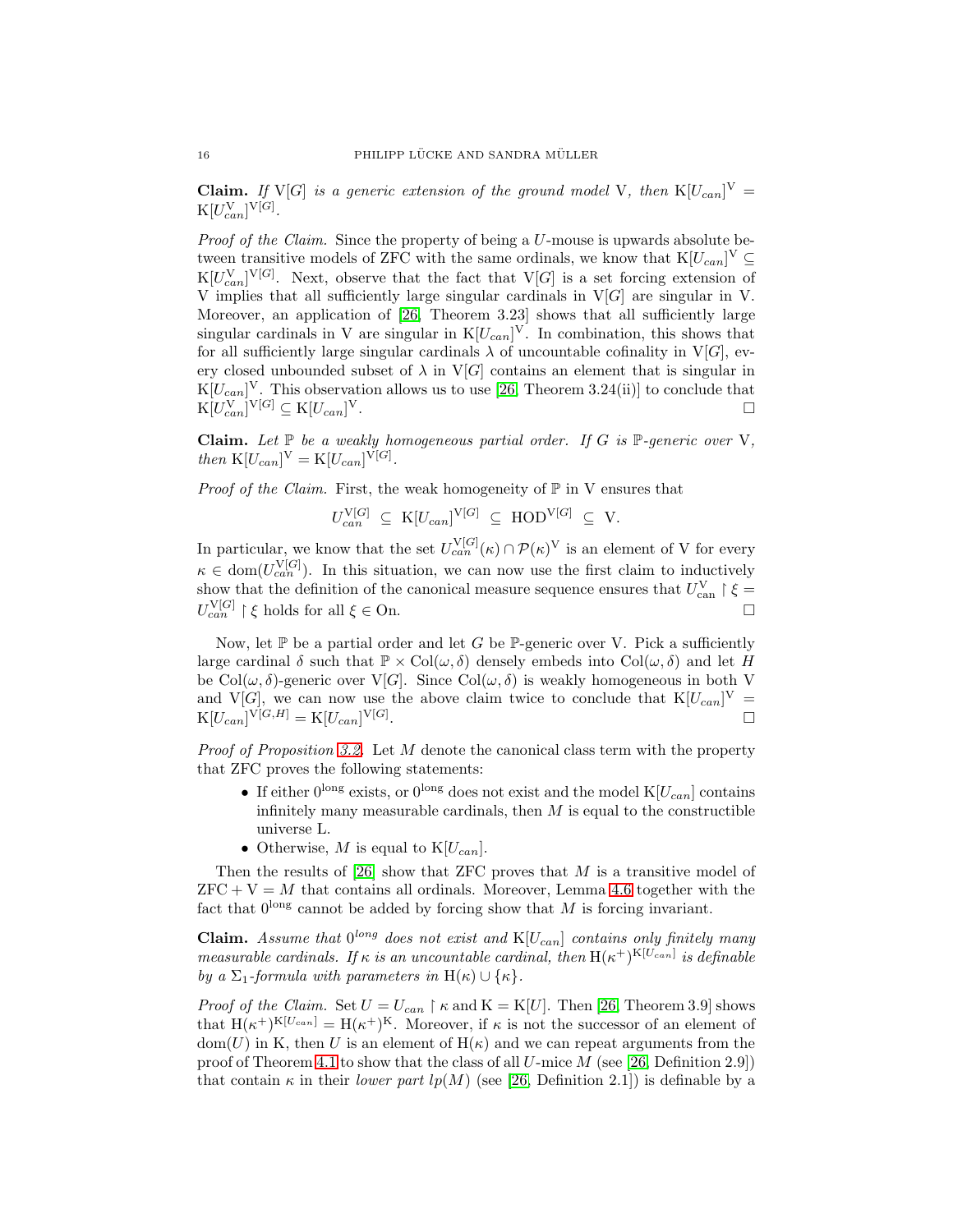$\Sigma_1$ -formula with parameters  $\kappa$  and U. Since every element of  $H(\kappa^+)^K$  is contained in such a lower part, the statement of the claim follows in this case.

In the following, assume that there is  $\delta \in \text{dom}(U)$  with  $\kappa = (\delta^+)^K$ . Let F be a simple predicate with  $dom(F) = dom(U)$  and let M be an F-mouse such that  $\kappa, F \in lp(M), \ \kappa = (\delta^+)^M$  and  $F(\mu)$  is an ultrafilter in M for every  $\mu \in \text{dom}(F)$ . Since every subset of  $\delta$  in K[F] is contained in an F-mouse of cardinality less than  $\kappa$ , we can now apply [\[26,](#page-36-2) Theorem 2.10] to conclude that  $F(\mu)$  is an ultrafilter in K[F] for every  $\mu \in \text{dom}(F)$ . This shows that K[F] is a *core model* (in the sense of [\[26,](#page-36-2) Definition 3.6]) and therefore [\[26,](#page-36-2) Theorem 3.14] shows that  $K = K[F]$  holds. Since every element of  $H(\kappa^+)^K$  is contained in the lower part of an U-mouse M with  $\kappa, U \in lp(M)$  and  $\kappa = (\delta^+)^M$ , we can conclude that the set  $H(\kappa^+)^K$  is definable by a  $\Sigma_1$ -formula with parameters  $\kappa$  and dom(U) in this case.

The above claim now allows us to find a  $\Sigma_1$ -formula  $\varphi(v_0, v_1, v_2)$  with the property that for every uncountable cardinal  $\kappa$ , we have  $L_{\kappa^+} = \{x \mid \varphi(\kappa,\kappa,x)\}\$ and, if  $0^{\text{long}}$  does not exist and  $K[U_{can}]$  contains only finitely many measurable cardinals, then there exists  $z \in H(\kappa)$  with  $H(\kappa^+)^{K[U_{can}]} = \{x \mid \varphi(\kappa, x, z)\}.$  Finally, if the existence of  $n$  measurable cardinals is consistent with the axioms of ZFC for some natural number n, then the existence of exactly n measurable cardinals in  $K[U_{can}]$ is consistent with ZFC.

## 5. The lower bound for singular cardinals of uncountable **COFINALITY**

We now use ideas from [\[18\]](#page-36-10) to complete the proof of Theorem [1.2.](#page-1-2)

*Proof of Theorem [1.2.](#page-1-2)* Let  $\kappa$  be a singular strong limit cardinal with the property that for every subset D of  $\mathcal{P}(\kappa)$  of cardinality greater than  $\kappa$  that is definable by a  $\Sigma_1$ -formula with parameters in H( $\kappa$ ) ∪ { $\kappa$ }, there exists a perfect embedding  $\iota: {\rm cof}(\kappa)_{\kappa} \longrightarrow {\cal P}(\kappa)$  with ran $(\iota) \subseteq D$ . Assume, towards a contradiction, that there is no inner model with a sequence of measurable cardinals of length  $\text{cof}(\kappa)$ . Then Theorem [4.1](#page-11-1) implies that the cofinality of  $\kappa$  is uncountable. Moreover, we know that there is no inner model with a measurable cardinal of Mitchell order 1 and therefore we can construct the canonical core model K as in [\[47\]](#page-37-2) (which is Steel's core model [\[41\]](#page-37-12) in this easier setting). Note that our hypothesis implies that, in K, the sequence of measurable cardinals below  $\kappa$  is bounded below  $\kappa$ . In addition, as  $\kappa$  is singular in V, *weak covering* (see [\[47,](#page-37-2) Theorem 7.5.1]) holds for K at  $\kappa$ , i.e., we have  $(\kappa^+)^K = \kappa^+$ . Finally, our assumption allows us to apply the second part of [\[9,](#page-36-11) Theorem 1] to show that  $\kappa$  is singular in K.

We will now construct a tree of height  $\mathrm{cof}(\kappa)^{K}$  that is an element of K and then argue that this tree does not have a perfect subtree in V. These arguments use ideas from [\[18\]](#page-36-10) that ultimately go back to Solovay's argument for the consistency strength of the *Kurepa Hypothesis* (see [\[20,](#page-36-12) Section 4]). Our tree consists of hulls of initial segments of K of size  $\kappa$  and we will argue that we can obtain such initial segments in a  $\Sigma_1$ -definable way with parameters in H( $\kappa$ ) ∪ { $\kappa$ }.

In the following, we say a premouse N (in the sense of [\[47,](#page-37-2) Section 4.1]) is *good* if the following statements hold:

- N is *iterable* (in the sense of [\[47,](#page-37-2) Section 4.2]).
- $\kappa + 1 \subseteq N$  and  $|N| = \kappa$ .
- $\operatorname{cof}(\kappa)^N = \operatorname{cof}(\kappa)^K$ .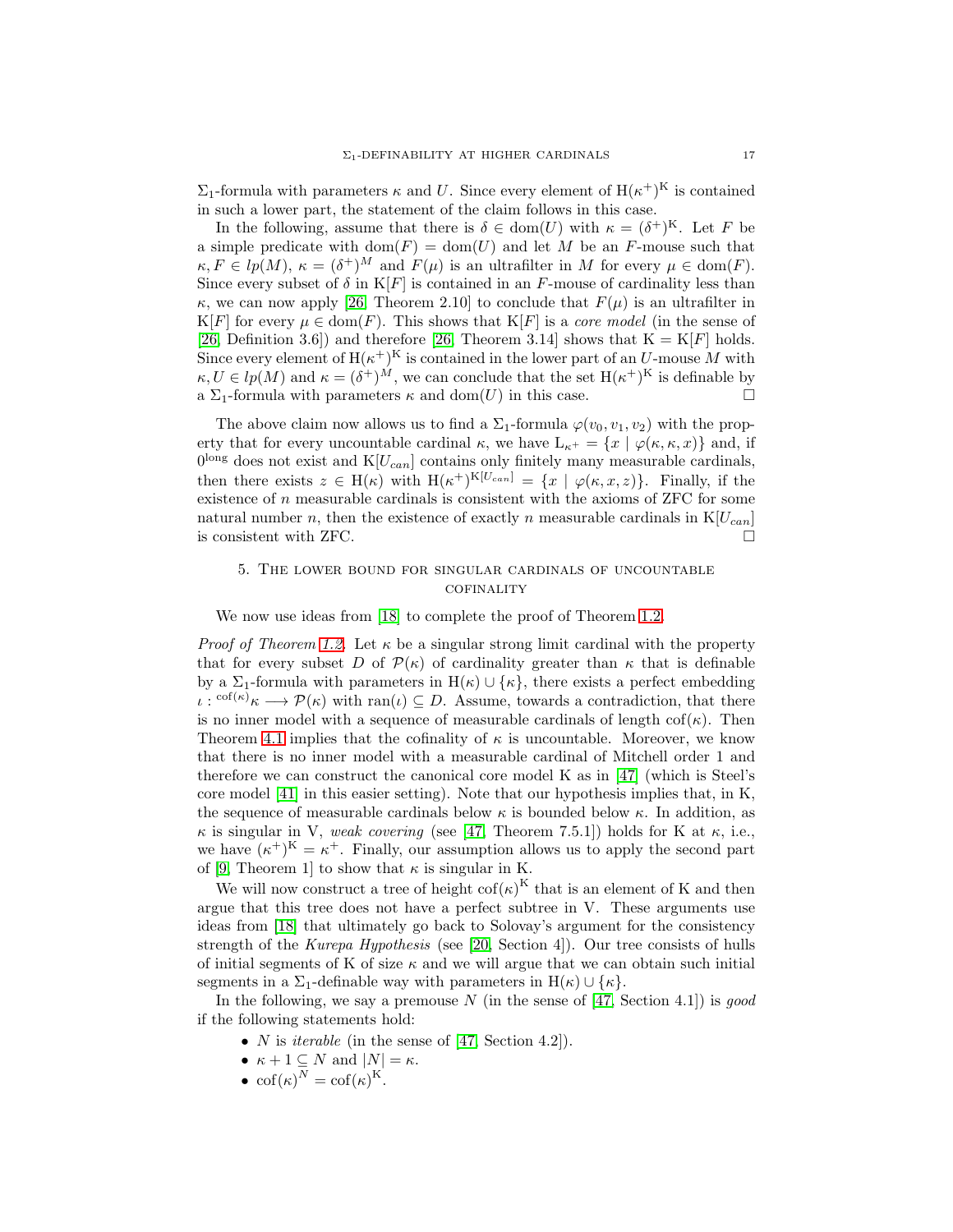- $\kappa$  is the largest cardinal in N.
- If  $\gamma < \kappa$  is the supremum of the measurable cardinals below  $\kappa$  in K, then

$$
N|\gamma^{++} = \mathbf{K}|\gamma^{++}.
$$

In particular,  $K$  and  $N$  have the same measurable cardinals and the same total measures below  $\kappa$ .

**Claim.** Let N be a good premouse. Then  $N \triangleleft K$ .

*Proof of the Claim.* Compare N and K and suppose, towards a contradiction, that the comparison is not trivial. Consider the first measure that is used. As  $N|\gamma^{++} =$  $K|\gamma^{++}$ , where  $\gamma < \kappa$  is the supremum of the measurable cardinals below  $\kappa$  in N and K, the first measure that is used in the comparison has to be a partial measure above  $\gamma$ . Say this is a partial measure  $\mu$  with critical point  $\nu$  on the K-side of the comparison. Then, in order to use this partial measure, we need to truncate K as  $\mu$  does not measure all subsets of  $\nu$  in K. By the *Comparison Lemma* (see, for example, [\[47,](#page-37-2) Lemma 4.4.2] or [\[42,](#page-37-13) Theorem 3.11]), we obtain iterates  $N^*$  of N and K<sup>\*</sup> of K (or, in fact, of a truncation K| $\xi$  of K) such that  $N^* \leq K^*$ . Note that truncations can only appear on one side of the comparison and this side has to come out longer in the end. In particular, the iteration from  $N$  to  $N^*$  can only use total measures with critical point above  $\nu > \gamma$  and is therefore trivial, i.e. we have  $N = N^*$ .

Suppose that  $\nu > \kappa$ . Note that  $\nu$  is a cardinal in K<sup>\*</sup>. As  $\nu < N \cap \text{On and } N \leq K^*$ , this implies that there are cardinals above  $\kappa$  in N, contradicting the assumption that  $\kappa$  is the largest cardinal in N.

Now suppose that  $\nu < \kappa$ . The iteration from K| $\xi$  to K<sup>\*</sup> cannot leave any total measures below  $\kappa$  behind as  $N \leq K^*$  does not have any total measures between  $\gamma$ and  $\kappa$ . As we suppose that there is no inner model with a sequence of measurable cardinals of length  $\text{cof}(\kappa)$ , this implies that the iteration from K| $\xi$  to K<sup>\*</sup> is a linear iteration of  $\mu$  and its images. Again, as  $N \leq K^*$  does not have any total measures between  $\gamma$  and  $\kappa$  and  $N \cap \Omega$  >  $\kappa$ , this iteration needs to last at least  $\kappa$ -many steps by [\[23,](#page-36-3) Corollary 19.7.(b)] since  $\kappa$  is a cardinal in V. Moreover, [23, Corollary 19.7.(b)] shows that  $\kappa$  is inaccessible in K<sup>\*</sup>. As  $N \leq K^*$ , this contradicts the fact that  $\kappa$  is singular in N. Therefore,  $\mu$  is not used on the K-side of the comparison.

Similarly, we can argue that no partial measure on  $N$  gets used in the comparison and hence we can conclude that  $N \lhd K$ .

**Claim.** For every  $x \in (\cot(\kappa)_{\kappa})^K$ , there is a good premouse N with  $x \in N$ .

*Proof of the Claim.* As K satisfies the GCH, there is some  $\xi < (\kappa^+)^K = \kappa^+$  such that  $x \in K|\xi$  and  $K|\xi$  is a good premouse.

Following [\[18\]](#page-36-10), we say a pair  $\langle M, \bar{x} \rangle$  is an *active node at*  $\rho$  for some  $\rho < \text{cof}(\kappa)^{K}$ if there is a good premouse N and some  $x \in (\text{cof}(\kappa)_{\kappa})^N$  with  $\text{ran}(x) \subseteq \text{Reg}^N$ , the regular cardinals in  $N$ , such that the following statements hold:

- x is strictly increasing and cofinal in  $\kappa$ .
- M is equal to the transitive collapse of  $\text{Hull}^N(x(\rho) \cup \{x\})$  and  $\bar{x} \in M$  is the image of  $x$  under the transitive collapse.
- If  $\pi : M \longrightarrow N$  is the corresponding uncollapsing map, then crit  $(\pi) =$  $\bar{x}(\rho)$ .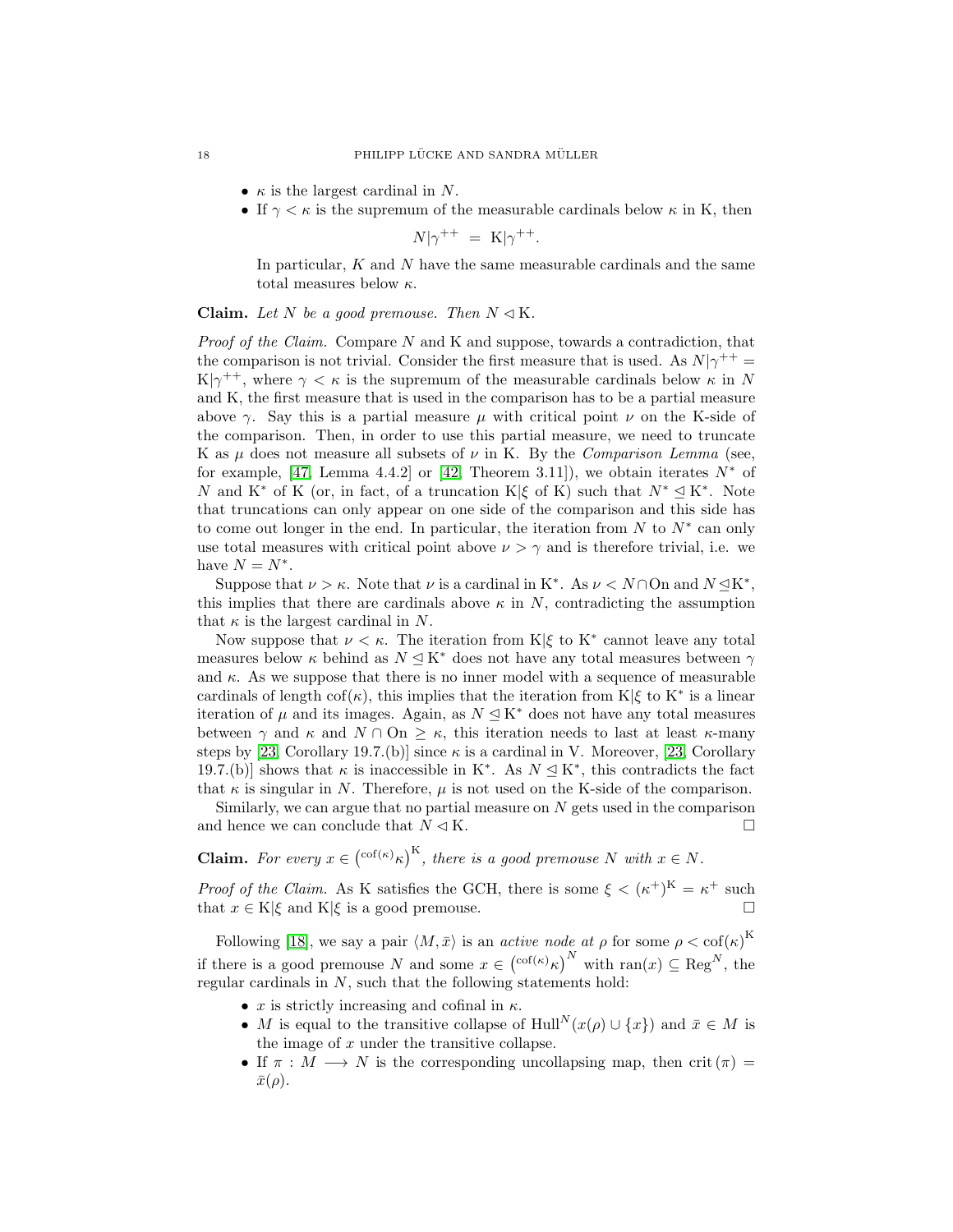In addition, we say a pair  $\langle M, \bar{x} \rangle$  is an *active node* if there is some ordinal  $\rho$  $\mathrm{cof}(\kappa)^{\mathrm{K}}$  such that  $\langle M, \bar{x} \rangle$  is an active node at  $\rho$ .

We now let  $T$  denote the unique partial order defined by the following clauses:

- (i) The elements of T are triples of the form  $\langle M, \bar{x}, s \rangle$  satisfying the following properties:
	- (a) The pair  $\langle M, \bar{x} \rangle$  is either an active node or equal to the pair  $\langle \emptyset, \emptyset \rangle$ .
	- (b) s is an element of  $({}^{<\text{cof}(\kappa)}\kappa)^{K}$  with the property that the set

$$
\bigcup_{0<\alpha<\kappa} s^{-1}(\{\alpha\})
$$

is finite.

- (c) If  $\langle M, \bar{x} \rangle$  is an active node at  $\rho$ , then dom(s)  $\geq \rho$ .
- (ii) The order of  $T$  is defined by

$$
\langle M_0, x_0, s_0 \rangle \leq_T \langle M_1, x_1, s_1 \rangle
$$

if and only if the following statements hold:

- (a)  $M_0$  is the transitive collapse of  $\text{Hull}^{M_1}(x_1(\rho) \cup \{x_1\})$  for some ordinal  $\rho$  and  $x_0$  is the image of  $x_1$  under the transitive collapse, or  $M_0 =$  $x_0 = \emptyset$ . In the following, write  $\rho$  for the minimal such ordinal and  $\rho = -1$  if  $M_0 = x_0 = \emptyset$ .
- (b)  $s_0$  is an initial segment of  $s_1$ .
- (c) There is no ordinal  $\rho'$  between  $\rho$  and dom( $s_0$ ) with the property that  $\langle \text{Hull}^{M_1}(x_1(\rho') \cup \{x_1\}), x_1 \rangle$  transitively collapses to an active node which, in case  $\rho \neq -1$ , is not  $\langle M_0, x_0 \rangle$ .

It is now easy to see that T is a tree of height  $\mathrm{cof}(\kappa)^{K}$  that is contained in K and has the property that each node is splitting into  $\kappa$ -many successors. Moreover, each  $x \in (\cot(\kappa)_{\kappa})^K$  that is strictly increasing and cofinal in  $\kappa$  with range contained in Reg<sup>N</sup> naturally gives rise to a cofinal branch  $b_x$  through T and two different such elements  $x, y \in (\cot(\kappa)_{\kappa})^K$  give rise to different branches  $b_x$  and  $b_y$ . Hence, the fact that the GCH holds in K implies that the set of cofinal branches through  $T$  has cardinality at least

$$
\Big(\kappa^{{\rm cof}(\kappa)}\Big)^{\rm K}\ =\ (\kappa^+)^{\rm K}\ =\ \kappa^+.
$$

**Claim.** Let b be a cofinal branch through T and let  $\langle \mathcal{R}_b, x_b \rangle$  denote the direct limit *of models along b. Then*  $\mathcal{R}_b$  *is well-founded and we can identify it with its transitive collapse. Moreover,*  $\mathcal{R}_b \triangleleft K$ .

*Proof of the Claim.* As the proof of the well-foundedness of  $\mathcal{R}_b$  is easier, we focus on the argument that  $\mathcal{R}_b \lhd K$ . By our first claim, it suffices to show that  $\mathcal{R}_b$  is a good premouse. We obtain iterability for  $\mathcal{R}_b$  by reflecting countable elementary substructures of  $\mathcal{R}_b$  into models in the tree T, as in [\[18\]](#page-36-10), using the fact that

$$
\mathrm{cof}(\mathrm{cof}(\kappa)^{\mathrm{K}}) \; = \; \mathrm{cof}(\kappa) \; > \; \omega
$$

(see [\[21,](#page-36-13) Lemma 3.7(ii)]). In the following, write  $\langle M_{\rho} | \rho < \text{cof}(\kappa)^{K} \rangle$  for the sequence of models appearing in active nodes at  $\rho$  along the branch b. Then the definition of T ensures that for every  $\xi < \kappa$ , there is some  $\rho < \text{cof}(\kappa)^{K}$  such that if  $M_{\rho}$  is the transitive collapse of  $\text{Hull}^{N_\rho}(x_\rho(\rho) \cup \{x_\rho\})$  for some good premouse  $N_\rho$  and some  $x_{\rho} \in (\cot(\kappa)_{\kappa})^{N_{\rho}},$  then  $x_{\rho}(\rho) > \xi$ . Therefore, we know that  $\kappa \subseteq \mathcal{R}_b$  and elementarity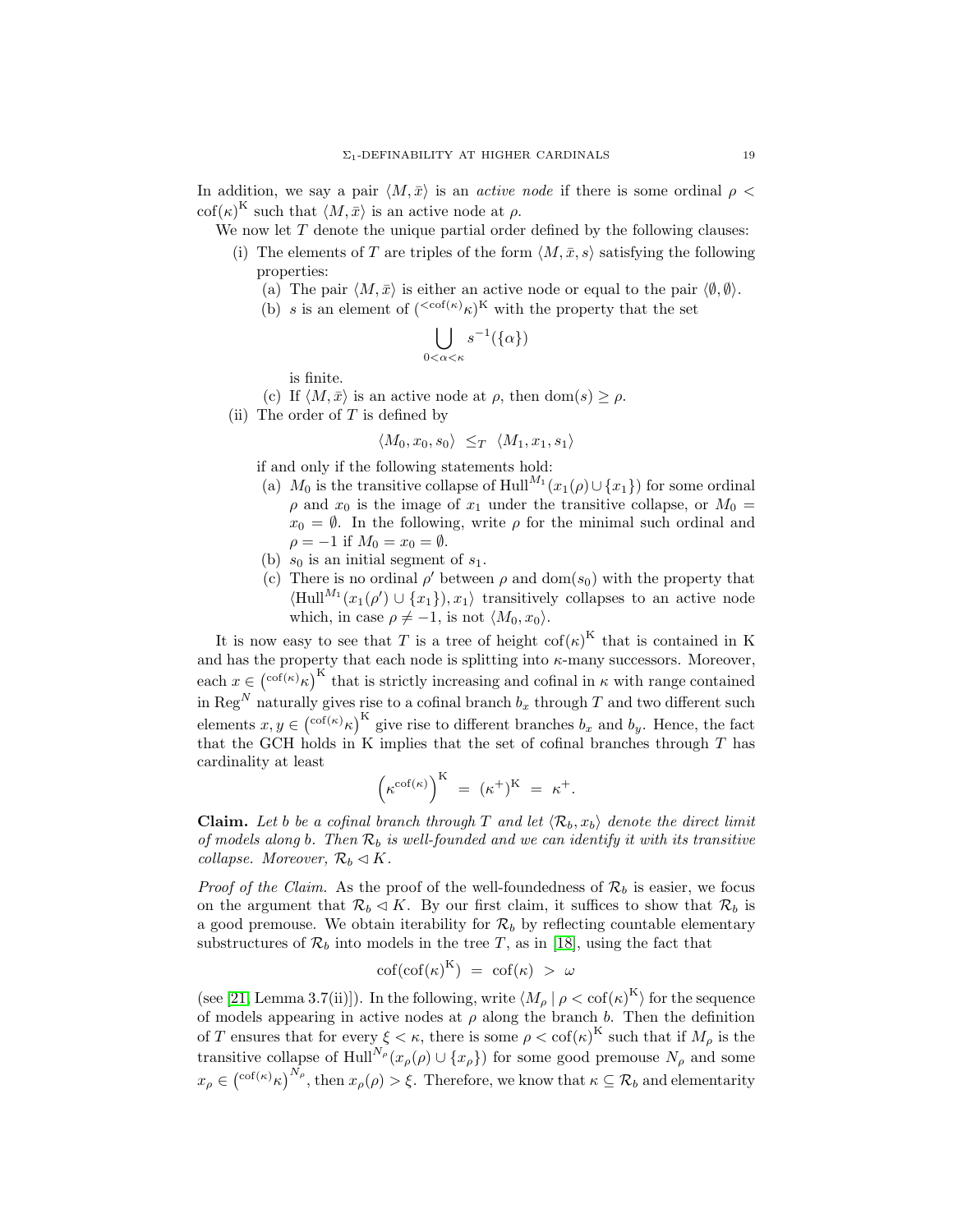implies that  $\kappa + 1 \subseteq \mathcal{R}_b$ . Our setup also directly ensures that  $|\mathcal{R}_b| = \kappa$ . As  $N_\rho \triangleleft K$ and the critical point of the inverse of the collapse embedding  $\pi_{\rho} : M_{\rho} \to N_{\rho}$  is at least  $x_{\rho}(\rho)$ , this also shows that  $N|\gamma^{++} = K|\gamma^{++}$ , where  $\gamma < \kappa$  is the supremum of the measurable cardinals below  $\kappa$  in K and N. Moreover, we know that  $\kappa$  has cofinality  $\mathrm{cof}(\kappa)^{K}$  in  $\mathcal{R}_{b}$ , as witnessed by  $x_{b}$ . Finally,  $\kappa$  is the largest cardinal in  $\mathcal{R}_b$  by elementarity as  $\kappa = \sup(\text{ran}(x_\rho))$  is the largest cardinal in  $N_\rho$  for all  $\rho < \text{cof}(\kappa).$ 

**Claim.** *The set* T *is*  $\Sigma_1$ -definable with parameters in H( $\kappa$ )  $\cup$  { $\kappa$ }.

*Proof of the Claim.* It clearly suffices to show that the set of all good mice N is definable in the above way. As there is no inner model with  $\text{cof}(\kappa)$ -many measurable cardinals, the mice we consider are simple and therefore iterability for N is  $\Sigma_1$ definable from the parameter  $\omega_1$ , using [\[47,](#page-37-2) Theorem 4.5.5]. All other conditions can obviously be stated by  $\Sigma_1$ -formulas using the parameters  $\kappa$  and  $K|\gamma^{++} \in H(\kappa)$ .  $\Box$ 

**Claim.** *There is an injection*  $i : T \longrightarrow H(\kappa) \cap \mathcal{P}(\kappa)$  *that is definable by a*  $\Sigma_1$ *formula with parameters in*  $H(\kappa) \cup {\kappa}$ .

*Proof of the Claim.* It clearly suffices to construct an injection from the set of all active nodes to  $H(\kappa) \cap \mathcal{P}(\kappa)$ . Let  $\langle M, \bar{x} \rangle$  be an active node at some  $\rho < \text{cof}(\kappa)^K$ . Since  $M$  is the transitive collapse of an elementary submodel of some good premouse  $N = \langle J_{\alpha}^{\vec{E}}, \vec{E} \rangle$ , we know that M is of the form  $\langle J_{\epsilon}^A, A \rangle$  and there is a well-ordering  $\prec$  of M that is definable in M. Let  $\tau : \langle M, \prec \rangle \longrightarrow \langle \lambda, \prec \rangle$  denote the corresponding transitive collapse and associate  $\langle M, \bar{x} \rangle$  with the element

$$
\{\prec 0, \prec \alpha, \beta \succ \succ \mid \alpha, \beta < \lambda, \ \tau^{-1}(\alpha) \in \tau^{-1}(\beta) \}
$$
\n
$$
\cup \{\prec 1, \alpha \succ \mid \alpha < \lambda, \ \tau^{-1}(\alpha) \in A \}
$$
\n
$$
\cup \{\prec 2, \alpha \succ \mid \alpha < \lambda, \ \tau^{-1}(\alpha) \in \bar{x} \}
$$

of  $H(\kappa) \cap \mathcal{P}(\kappa)$ . It is now easy to see that the resulting injection is definable in the desired way.

### Claim. *No countably closed forcing adds a cofinal branch through* T *.*

*Proof of the Claim.* Let  $\mathbb P$  be a countably closed forcing notion and let G be  $\mathbb P$ generic over V. Suppose, towards a contradiction, that there is a cofinal branch b through  $T$  in  $V[G]$  that is not contained in V. By considering the direct limit of the active nodes along b and using the fact that  $\mathrm{cof}(\kappa)^{\mathrm{V}}$  has uncountable cofinality in  $V[G]$ , we obtain a pair  $\langle \mathcal{R}_b, x_b \rangle$  such that b (modulo some choice of an almost zero sequence s) can be recovered from  $\mathcal{R}_b$  and  $x_b$  via the transitive collapses of models of the form

$$
\text{Hull}^{\mathcal{R}_b}(x_b(\rho) \cup \{x_b\}),
$$

for  $\rho < \text{cof}(\kappa)^K$ . One of our previous claims then shows that  $\mathcal{R}_b \lhd K$  holds in  $V[G]$ . By [\[47,](#page-37-2) Theorem 7.4.11], the core model K is forcing absolute, i.e. we have  $K^V = K^{V[G]}$ . Therefore, we know that  $\mathcal{R}_b$  and hence b is already an element of V, a contradiction.  $\hfill \square$ 

Fix a strictly increasing, cofinal function  $c: \mathrm{cof}(\kappa) \longrightarrow \mathrm{cof}(\kappa)^{\mathrm{K}}$  and let  $T_*$  denote the unique partial order defined by the following clauses:

(i) The elements of  $T_*$  are functions t such that  $dom(t) \in cof(\kappa)$  and the following statements hold: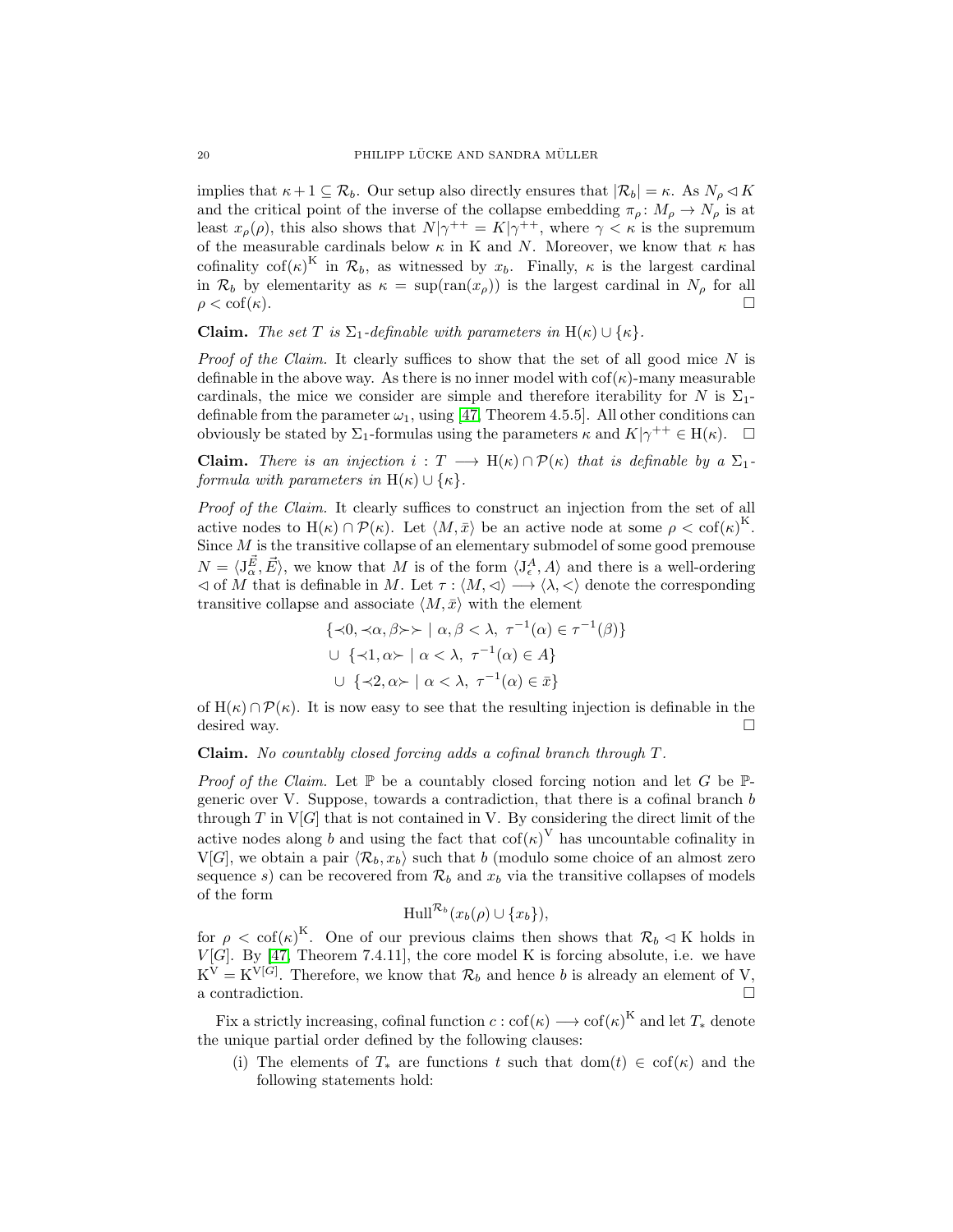- (a) If  $\alpha \in \text{dom}(t)$ , then  $t(\alpha)$  is a branch through T of order-type  $c(\alpha)$ .
- (b) If  $\alpha < \beta \in \text{dom}(t)$ , then  $t(\alpha)$  is an initial segment of  $t(\beta)$ .
- (ii) The ordering of  $T_*$  is given by inclusion.

It then follows that  $T_*$  is a tree of height  $\text{cof}(\kappa)$  with the property that every node has  $\kappa$ -many successors. Since the tree T has at least  $\kappa$ <sup>+</sup>-many branches, it follows that  $T_*$  also has at least  $\kappa^+$ -many branches. Moreover, by using the injection i, it is possible to construct an injection  $i_* : T_* \longrightarrow \mathcal{H}(\kappa) \cap \mathcal{P}(\kappa)$  with  $\emptyset \notin \text{ran}(i_*)$ that is definable by a  $\Sigma_1$ -formula with parameters in H( $\kappa$ )∪ $\{\kappa\}$ . Finally, the above computations also imply that forcing with a countably closed partial order does not add a new cofinal branch to  $T_*$ .

Define D to be the set of all subsets of  $\kappa$  of the form

$$
y_b = \{ \prec \alpha, \prec \beta, \sup(i_*(\alpha)) \succ \succ \mid \alpha < \mathrm{cof}(\kappa), \ \beta \in i_*(b \restriction \alpha) \}
$$

for some function b with domain  $\text{cof}(\kappa)$  and the property that  $b \restriction \alpha \in T_*$  for all  $\alpha < \text{cof}(\kappa)$ . Since the fact that the tree  $T_*$  has at least  $\kappa^+$ -many cofinal branches implies that D has cardinality greater than  $\kappa$  and the above computations show that D is definable by a  $\Sigma_1$ -formula with parameters in H( $\kappa$ )∪ $\{\kappa\}$ , our assumption yields a perfect embedding  $\iota : \operatorname{cof}^{(\kappa)} \kappa \longrightarrow \mathcal{P}(\kappa)$  with  $\operatorname{ran}(\iota) \subseteq D$ . Using the fact that  $\text{cof}(\kappa)$  is uncountable, a routine construction now allows us to find

- a system  $\langle u_s | s \in \langle \text{cof}(\kappa) 2 \rangle$  of elements of  $\langle \text{cof}(\kappa) 2,$
- a strictly increasing sequence  $\langle \kappa_\alpha | \alpha < \text{cof}(\kappa) \rangle$  that is cofinal in  $\kappa$ , and
- a system  $\langle a_s | s \in \langle \text{cof}(\kappa) 2 \rangle$  of bounded subsets of  $\kappa$

such that the following statements hold for all  $s, t \in \frac{\text{cof}(\kappa)}{2}$ :

- (i) If  $lh(s) = lh(t)$ , then  $lh(u_s) = lh(u_t)$ .
- (ii)  $a_s$  is a subset of  $\kappa_{\ln(s)}$ .
- (iii) If  $s \subseteq t$ , then  $a_s = a_t \cap \kappa_{\text{lh}(s)}$  and  $u_s \subseteq u_t$ .
- $(iv)$   $a_s \sim_{(0)} \neq a_s \sim_{(1)}$  and  $u_s \sim_{(0)} \neq u_s \sim_{(1)}$ .
- (v)  $\iota[\{x \in {}^{\text{cof}(\kappa)}2 \mid x \restriction \text{lh}(s) = s\}] = \{y \in \text{ran}(\iota) \mid y \cap \kappa_{\text{lh}(s)} = a_s\}.$
- (vi) If  $\alpha <$ lh(s), then there are  $\gamma \leq \delta < \kappa$ <sub>lh(s)</sub> with  $\prec \alpha$ ,  $\prec \gamma$ ,  $\delta \succ \succ \in a_s$ .

Now, let G be Add(cof( $\kappa$ ), 1)-generic over V. Set  $x_G = \bigcup G \in {cot(\kappa)}2$ <sup>V[G]</sup> and

$$
y_G = \bigcup \{ a_{x_G \upharpoonright \alpha} \mid \alpha < \text{cof}(\kappa) \} \in \mathcal{P}(\kappa)^{\text{V}[G]}.
$$

In this situation, our construction ensures that there is a function  $b_G$  in V[G] such that  $dom(b_G) = cof(\kappa)$ ,  $b_G \restriction \alpha \in T_*$  for all  $\alpha < cof(\kappa)$  and  $y_G = y_{b_G}$ . By our earlier observations, the cofinal branch through  $T_*$  induced by  $b_G$  is contained in V and hence  $b_G$  is an element of V. But this implies that  $y_G$  is also contained in the ground model V. Since  $x_G$  is the unique element x of  $({}^{\text{cof}(\kappa)}2)^{V[G]}$  with the property that  $y_G \cap \kappa_\alpha = a_{x\upharpoonright \alpha}$  holds for all  $\alpha < \text{cof}(\kappa)$ , we can now conclude that  $x_G$  is contained in V, a contradiction.

## 6. Almost disjoint families at limits of measurable cardinals

We now proceed by using the techniques developed in Section [2](#page-3-0) to show that large almost disjoint families at cardinals with sufficiently strong large cardinal properties are not simply definable.

*Proof of Theorem [1.3.](#page-2-0)* Let  $\kappa$  be an iterable cardinal that is a limit of measurable cardinals, let z be an element of  $H(\kappa)$  and let A be a subset of  $\mathcal{P}(\kappa)$  of cardinality greater than  $\kappa$  with the property that there exists a  $\Sigma_1$ -formula  $\varphi(v_0, v_1, v_2)$  with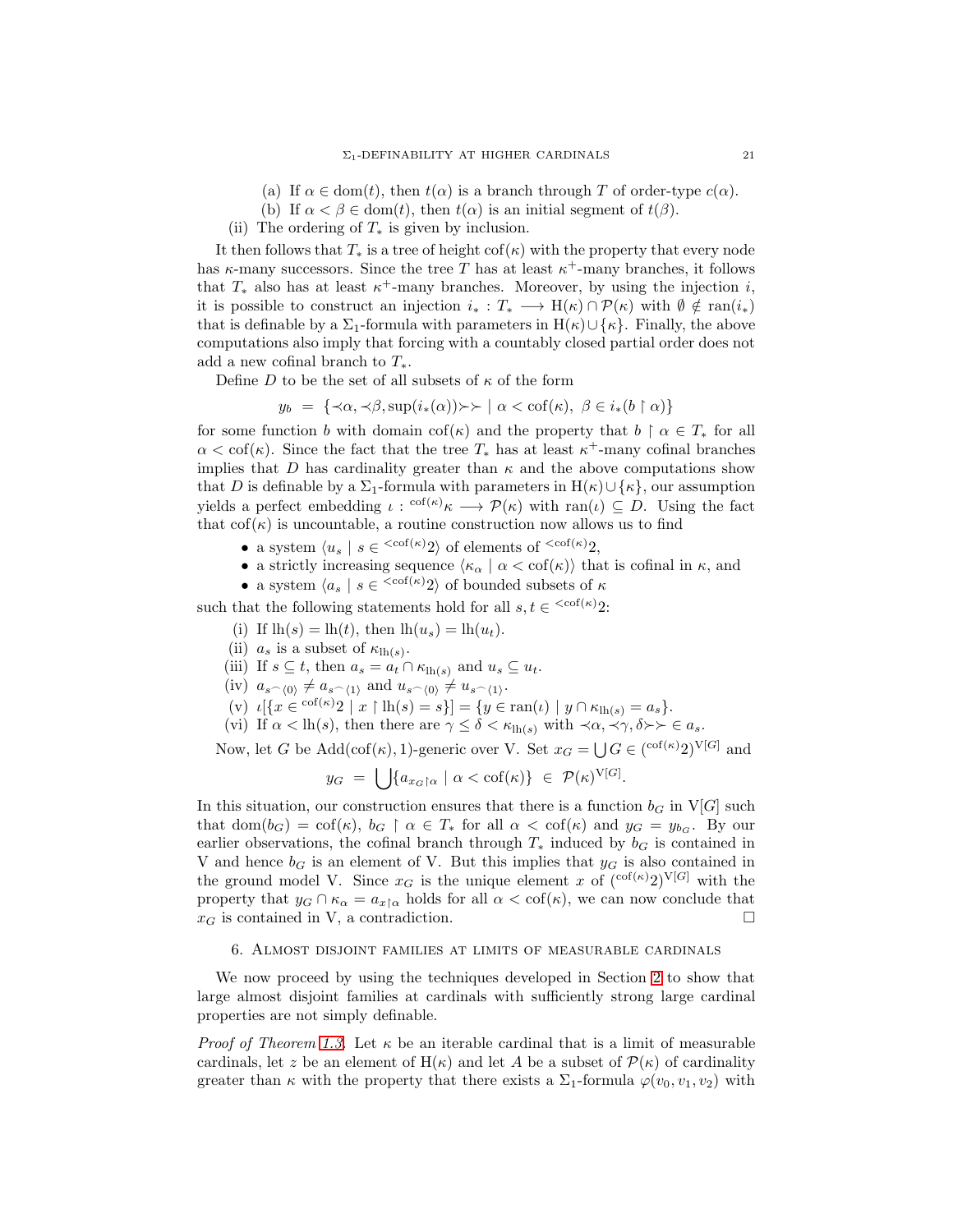$A = \{y \subseteq \kappa \mid \varphi(\kappa, y, z)\}.$  Assume, towards a contradiction, that A is an almost disjoint family in  $\mathcal{P}(\kappa)$ . Since  $\kappa$  is an inaccessible cardinal and the collection of all bounded subsets of  $\kappa$  is definable by a  $\Sigma_0$ -formula with parameter  $\kappa$ , we may then also assume that A consists of unbounded subsets of  $\kappa$ . Fix an inaccessible cardinal  $\lambda < \kappa$  with  $z \in H(\lambda)$  and use Lemma [2.1](#page-4-7) to obtain  $x \in A$  and systems  $\langle \nu_s | s \in \langle K \kappa \rangle, \langle \kappa_s | s \in \langle K \kappa \rangle, \langle U_s | s \in \langle K \kappa \rangle \text{ and } \langle I_s | s \in \langle K \kappa \rangle \text{ with } \lambda < \kappa_{\emptyset} \text{ and }$ the properties listed in the lemma. Then there exists an  $Add(\lambda, 1)$ -nice name  $\dot{x}$  for an unbounded subset of  $\kappa$  with the property that  $\dot{x}^G = i_{0,\infty}^{I_{c_G}}(x)$  holds whenever G is Add( $\lambda$ , 1)-generic over V,  $c_G = \bigcup G \in (^{\lambda}2)^{V[G]}$  and  $I_{c_G}$  is the unique linear iteration of  $\langle V, \{U_{c_G\upharpoonright\xi} \mid \xi < \lambda\}\rangle$  of length  $\sup_{\xi < \lambda} \text{lh}(I_{c_G\upharpoonright\xi})$  in  $\text{V}[G]$  with  $U_{\alpha}^{I_G} = U_{\alpha}^{I_{c_G\upharpoonright\xi}}$  for all  $\xi < \lambda$  and  $\alpha < \ln(I_{c_G \upharpoonright \xi})$ . Note that, by Lemma [2.2,](#page-7-2) the elementarity of  $i_{0,\infty}^{I_{c_G}}$  and the upwards absoluteness of  $\Sigma_1$ -statements between  $M^{I_{c}}_{\infty}$  and  $V[G]$  ensures that

<span id="page-21-0"></span>
$$
\mathbb{1}_{\text{Add}(\lambda,1)} \Vdash \varphi(\check{\kappa}, \dot{x}, \check{z}) \tag{8}
$$

holds in V.

**Claim.** *If*  $G_0 \times G_1$  *is*  $(Add(\lambda, 1) \times Add(\lambda, 1))$ *-generic over* V*, then*  $\dot{x}^{G_0} \neq \dot{x}^{G_1}$ *.* 

*Proof of the Claim.* Given  $i < 2$ , the absoluteness of the iterated ultrapower construction ensures that  $(I_{c_{G_i}})^{V[G_i]} = (I_{c_{G_i}})^{V[G_0, G_1]}$  holds and this implies that

$$
\dot{x}^{G_i} = (i_{0,\infty}^{I_{c_{G_i}}}(x))^{V[G_0,G_1]}.
$$

Since mutual genericity implies that  $c_{G_0} \neq c_{G_1}$ , the desired inequality now directly follows from an application of statement [\(iii\)](#page-8-3) of Lemma [2.2](#page-7-2) in  $V[G_0, G_1]$ .

Pick an elementary submodel  $M_0$  of  $H(\kappa^+)$  of cardinality  $\kappa$  with <sup> $\kappa M_0 \subseteq M_0$ </sup> that contains  $H(\kappa)$  and all objects listed above. Since iterable cardinals are weakly compact, we can find a transitive set  $M_1$  of cardinality  $\kappa$  and an elementary embedding  $j : M_0 \longrightarrow M_1$  with crit  $(j) = \kappa$  (see [\[17,](#page-36-14) Theorem 1.3]). Then  $j(\dot{x})$ is an Add( $\lambda$ , 1)-name for an unbounded subset of  $j(\kappa)$  and there is a canonical Add( $\lambda$ , 1)-name  $\dot{\gamma}$  for an ordinal in the interval  $[\kappa, j(\kappa))$  with the property that

$$
\dot{\gamma}^G = \min(j(\dot{x})^G \setminus \kappa)
$$

holds whenever G is  $Add(\lambda, 1)$ -generic over V.

**Claim.** *If*  $G_0 \times G_1$  *is*  $(Add(\lambda, 1) \times Add(\lambda, 1))$ *-generic over* V*, then*  $\dot{\gamma}^{G_0} \neq \dot{\gamma}^{G_1}$ *.* 

*Proof of the Claim.* Given an  $Add(\lambda, 1)$ -name  $\dot{a}$ , let  $\dot{a}_l$  and  $\dot{a}_r$  denote the canonical  $(\text{Add}(\lambda, 1) \times \text{Add}(\lambda, 1))$ -names such that  $a_l^{G_0 \times G_1} = a^{G_0}$  and  $a_r^{G_0 \times G_1} = a^{G_1}$  holds whenever  $G_0 \times G_1$  is  $(Add(\lambda, 1) \times Add(\lambda, 1))$ -generic over V. Given an  $Add(\lambda, 1)$ name  $\dot{a}$  in  $M_0$ , we then have  $j(\dot{a}_l) = j(\dot{a})_l$  and  $j(\dot{a}_r) = j(\dot{a})_r$ .

Assume, towards a contradiction, that

$$
\langle p, q \rangle \Vdash_{\text{Add}(\lambda, 1) \times \text{Add}(\lambda, 1)} \text{``$\dot{\gamma} \chi = \dot{\gamma}_r$''}
$$

holds for some condition  $\langle p, q \rangle$  in  $(Add(\lambda, 1) \times Add(\lambda, 1)).$ 

**Subclaim.**  $\langle p, q \rangle \Vdash_{\text{Add}(\lambda,1)\times \text{Add}(\lambda,1)}$  *"* $\dot{x}_l \cap \dot{x}_r$  *is unbounded in*  $\check{\kappa}$ ".

*Proof of the Subclaim.* Let  $G_0 \times G_1$  be  $(Add(\lambda, 1) \times Add(\lambda, 1))$ -generic over V with  $\langle p, q \rangle \in G_0 \times G_1$ . By standard arguments, there exists an elementary embedding

 $j_*: M_0[G_0, G_1] \longrightarrow M_1[G_0, G_1]$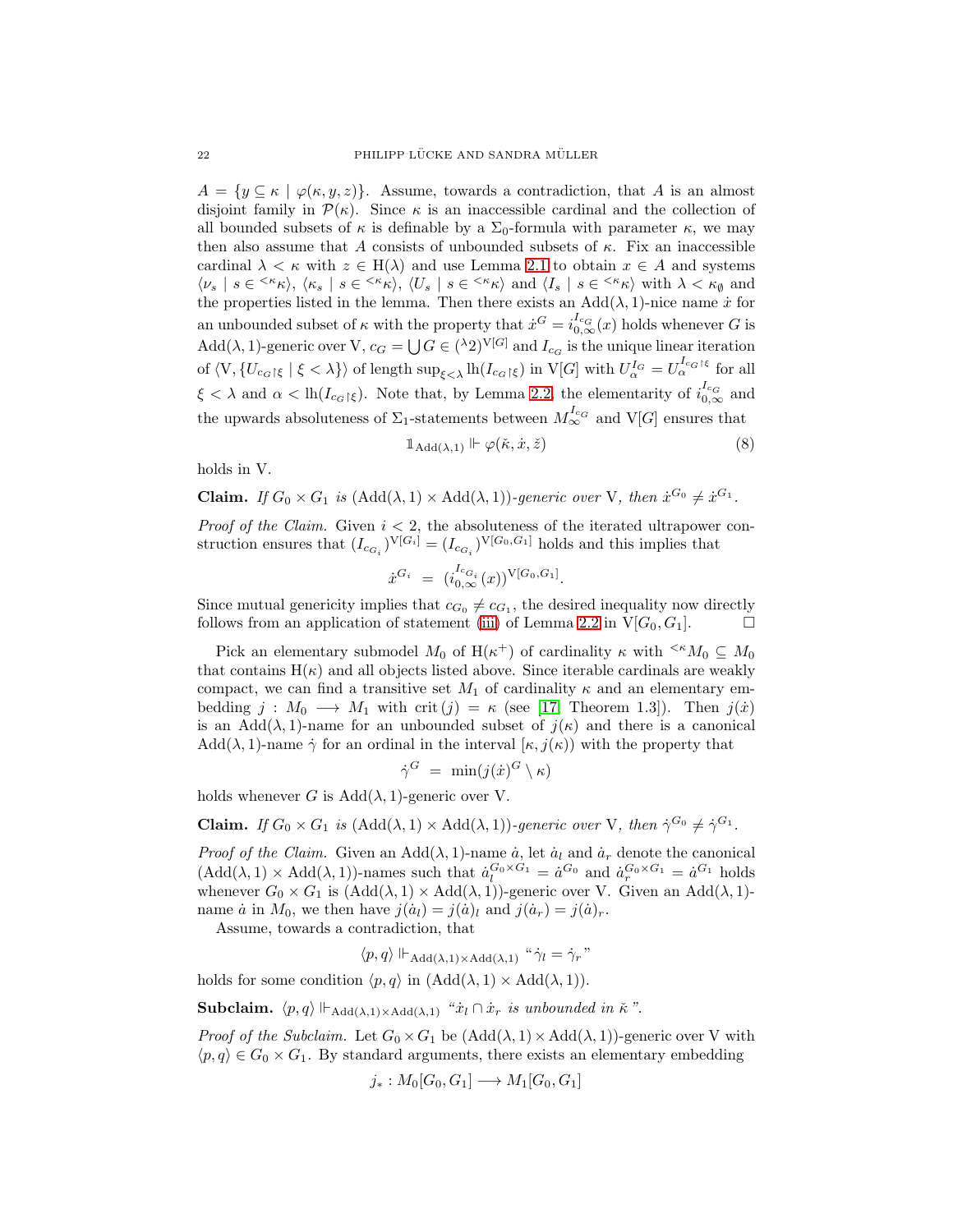with  $j_*(\dot{b}^{G_0 \times G_1}) = j(\dot{b})^{G_0 \times G_1}$  for every  $(\text{Add}(\lambda, 1) \times \text{Add}(\lambda, 1))$ -name  $\dot{b}$  in  $M_0$ . Then our assumptions ensure that

$$
\dot{\gamma}^{G_0} = \dot{\gamma}^{G_1} \in j(\dot{x})^{G_0} \cap j(\dot{x})^{G_1} \cap [\kappa, j(\kappa))
$$
  
=  $j_*(\dot{x}_i^{G_0 \times G_1}) \cap j_*(\dot{x}_i^{G_0 \times G_1}) \cap [\kappa, j_*(\kappa)) \neq \emptyset.$ 

In particular, if  $\alpha < \kappa$ , then the elementarity of  $j_*$  and the fact that  $j_*(\alpha) = \alpha$ directly imply that

$$
\dot{x}_l^{G_0 \times G_1} \cap \dot{x}_r^{G_0 \times G_1} \cap (\alpha, \kappa) \neq \emptyset.
$$

This proves the statement of the subclaim.  $\Box$ 

We now use the fact that  $\kappa$  is an iterable cardinal to find a transitive model M of ZFC<sup>−</sup> of cardinality  $\kappa$  with  $M_0 \in M$  and a weakly amenable M-ultrafilter F on κ such that  $\langle M, F \rangle$  is iterable. Pick an elementary submodel  $\langle X, \in, \overline{F} \rangle$  of  $\langle M, \in, F \rangle$ of cardinality  $\lambda$  with  $\lambda X \subseteq X$  that contains  $H(\lambda)$ ,  $M_0$  and all other relevant objects. Let  $\pi : X \longrightarrow N_0$  denote the corresponding transitive collapse and set  $F_0 = \pi[F]$ . By [\[23,](#page-36-3) Theorem 19.15], we know that  $\langle N_0, F_0 \rangle$  is iterable. Let  $\langle N_1, F_1 \rangle$ denote the  $\kappa$ -th iterate of  $\langle N_0, F_0 \rangle$  and let  $i : N_0 \longrightarrow N_1$  denote the corresponding elementary embedding. Then  $(i \circ \pi)(\kappa) = \kappa$ ,  $(i \circ \pi)(z) = z$ ,  $(i \circ \pi)(\langle p, q \rangle) = \langle p, q \rangle$  and  $H(\pi(\kappa))^{N_0} = H(\pi(\kappa))^{N_1}$ . Since the partial order  $Add(\lambda, 1) \times Add(\lambda, 1)$  is  $\langle \lambda$ -closed and a subset of  $N_0$ , the fact that  $|N_0| = \lambda$  allows us to find a filter  $H_0 \times H_1$  on  $Add(\lambda, 1) \times Add(\lambda, 1)$  that contains  $\langle p, q \rangle$  and is generic over  $N_0$ . Moreover, since  $H(\lambda^+)^{N_1} \subseteq N_0$ , we know that the filter  $H_0 \times H_1$  is also generic over  $N_1$ .

Given  $i < 2$ , we now define  $x_i = (i \circ \pi)(\dot{x})^{H_i}$ . Set  $N = (i \circ \pi)(M_0)$ . Then  $Add(\lambda, 1) \subseteq N$ ,  $(i \circ \pi)(\dot{x}) \in N$  and  $H_0 \times H_1$  is  $(Add(\lambda, 1) \times Add(\lambda, 1))$ -generic over N. Since our first claim and the above subclaim show that

$$
\langle p, q \rangle \Vdash_{\text{Add}(\lambda,1) \times \text{Add}(\lambda,1)}
$$
 " $\dot{x}_l \neq \dot{x}_r$  and  $\dot{x}_l \cap \dot{x}_r$  is unbounded in  $\check{\kappa}$ "

holds in  $M_0$ , elementarity implies that  $x_0$  and  $x_1$  are distinct subsets of  $\kappa$  and  $x_0 \cap x_1$  is unbounded in  $\kappa$ . Moreover, using [\(8\)](#page-21-0),  $\Sigma_1$ -upwards absoluteness and the fact that  $\Sigma_1$ -statements in the forcing language can be expressed by  $\Sigma_1$ -formulas, we know that

$$
\langle p, q \rangle \Vdash_{\mathrm{Add}(\lambda, 1) \times \mathrm{Add}(\lambda, 1)} \text{``}\varphi(\check{\kappa}, \dot{x}_l, \check{z}) \wedge \varphi(\check{\kappa}, \dot{x}_r, \check{z})\text{''}
$$

holds in  $M_0$  and therefore elementarity allows us to conclude that  $\varphi(\kappa, x_i, z)$  holds in  $N[H_0, H_1]$  for all  $i < 2$ . By  $\Sigma_1$ -upwards absoluteness, this implies that  $x_0$  and  $x_1$  are distinct elements of A, contradicting the fact that A is an almost disjoint family.  $\square$ 

Now, let G be Add $(\lambda, \kappa^+)$ -generic over V. Since  $\lambda$  is inaccessible, the model V[G] has the same cardinals as V. Let  $\langle G_{\delta} | \delta \langle \kappa^+\rangle$  denote the induced sequence of filters on Add( $\lambda$ , 1). Given  $\delta < \varepsilon < \kappa^+$ , the filter  $G_{\delta} \times G_{\varepsilon}$  on Add( $\lambda$ , 1)  $\times$  Add( $\lambda$ , 1) is generic over V and therefore the previous claim implies that  $\dot{\gamma}^{G_{\delta}} \neq \dot{\gamma}^{G_{\epsilon}}$ . In particular, the map

$$
\iota:\kappa^+\longrightarrow j(\kappa);\,\,\delta\longmapsto \dot\gamma^{G_\delta}
$$

is an injection. Since  $j(\kappa) < \kappa^+$ , this yields a contradiction.

The conclusion of Theorem [1.3](#page-2-0) provably does not generalize to  $\Sigma_1$ -definitions using arbitrary subsets of  $\kappa$  as parameters. If  $\kappa$  is an infinite cardinal and  $z \subseteq \kappa$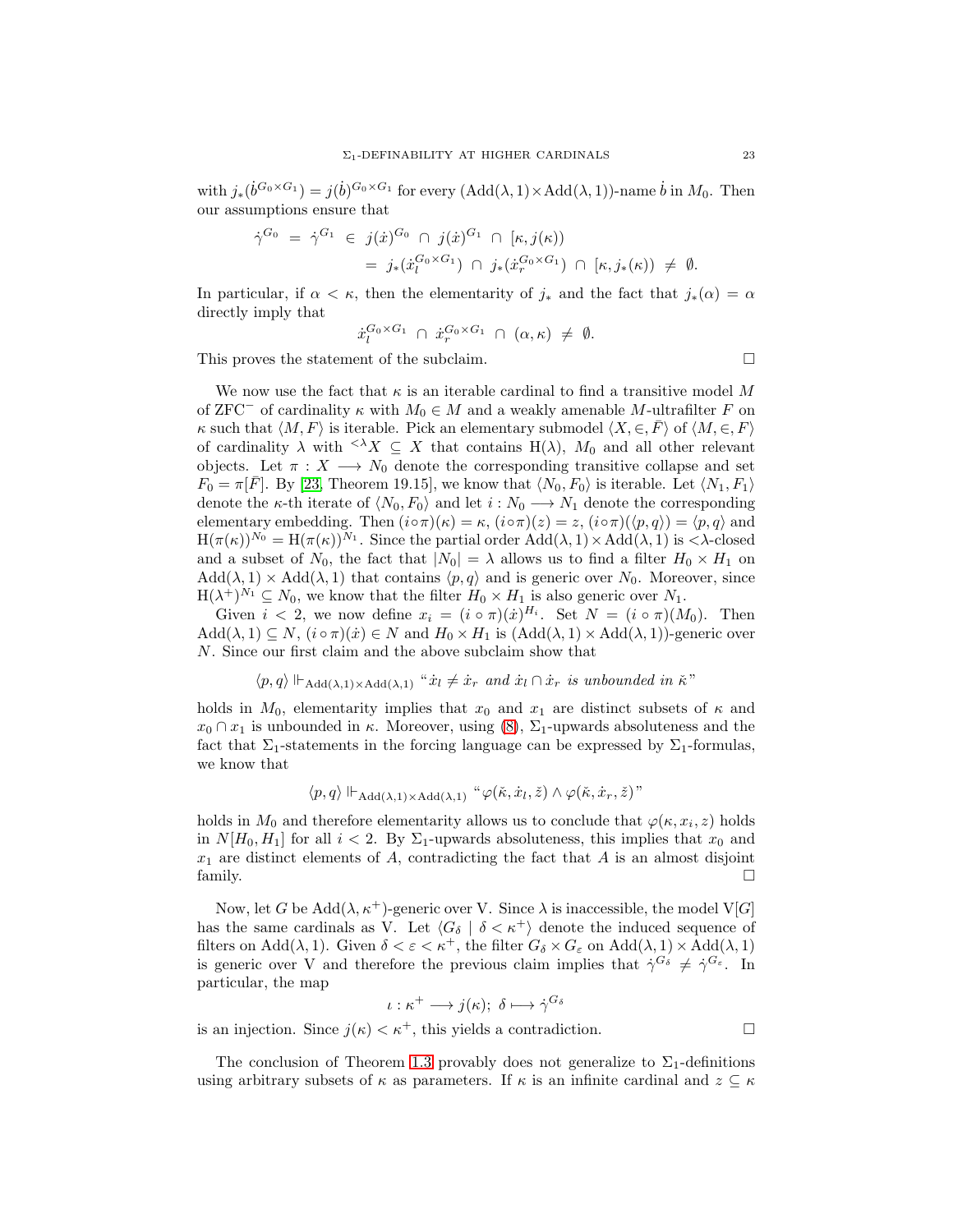codes an injective sequence  $\langle s_\beta | \beta \langle \kappa \rangle$  of elements of  $\langle k_2 \rangle$  with the property that the set

$$
I = \{ x \in {}^{\kappa}2 \mid \forall \alpha < \kappa \exists \beta < \kappa \ x \upharpoonright \alpha = s_{\beta} \}
$$

has cardinality greater than  $\kappa$ , then the collection  $\{\{\beta < \kappa \mid s_\beta \subseteq x\} \mid x \in I\}$  is an almost disjoint family of cardinality greater than  $\kappa$  that is definable by a  $\Sigma_1$ -formula with parameter z. Note that such sequences exist for every strong limit cardinal  $\kappa$ , or, more generally, for every cardinal  $\kappa$  that is a strong limit cardinal in an inner model M satisfying  $(2^{\kappa})^M \geq \kappa^+$ .

## 7. Long well-orders at limits of measurable cardinals

<span id="page-23-0"></span>In order to motivate the statement of Theorem [1.4,](#page-2-1) we first show how classical results of Dehornoy can easily be used to show that, if  $\kappa$  is a limit of measurable cardinals, then no well-ordering of  $\mathcal{P}(\kappa)$  is definable by a  $\Sigma_1$ -formula with parameters in H( $\kappa$ ) ∪  $\{\kappa\}$ . Moreover, if  $\kappa$  has uncountable cofinality, then we can also easily show that no injection from  $\kappa^+$  into  $\mathcal{P}(\kappa)$  is definable in this way. This non-definability result will be a direct consequence of the following theorem.

<span id="page-23-2"></span>**Theorem 7.1.** *If*  $\delta$  *is a measurable cardinal,*  $z \in H(\delta)$  *and*  $\nu$  *is a cardinal with*  $\cot(\nu) \neq \delta$  and  $\mu^{\delta} < \nu$  for all  $\mu < \nu$ , then the following statements hold for  $\kappa \in {\{\nu, \nu^+\}}$ :

- *(i) No well-ordering of*  $\mathcal{P}(\kappa)$  *is definable by a*  $\Sigma_1$ -formula with parameters  $\nu$ , ν <sup>+</sup> *and* z*.*
- *(ii)* If  $\text{cof}(\kappa) > \omega$ , then no injection from  $\kappa^+$  *into*  $\mathcal{P}(\kappa)$  *is definable by a*  $\Sigma_1$ *formula with parameters* κ *and* z*.*

The proof of the above theorem is based on two standard results about measurable cardinals. A proof of the first of these lemmas is contained in the proof of [\[33,](#page-37-9) Lemma 1.3]:

<span id="page-23-1"></span>**Lemma 7.2.** Let U be a normal ultrafilter on a measurable cardinal  $\delta$  and let  $\nu > \delta$ *be a cardinal with*  $\text{cof}(v) \neq \delta$  *and*  $\mu^{\delta} < v$  *for all*  $\mu < v$ . If  $j : V \longrightarrow \text{Ult}(V, U)$  *is the induced ultrapower embedding, than*  $j(\nu) = \nu$  *and*  $j(\nu^+) = \nu^+$ .

<span id="page-23-3"></span>Lemma 7.3. *Let* U *be a normal ultrafilter on a measurable cardinal* δ *and let*

 $\langle\langle N_{\alpha} \mid \alpha \in \mathcal{O}n \rangle, \langle j_{\alpha,\beta} : N_{\alpha} \longrightarrow N_{\beta} \mid \alpha \leq \beta \in \mathcal{O}n \rangle\rangle$ 

*denote the system of iterated ultrapowers of*  $\langle V, \in, U \rangle$ *. If*  $\nu$  *is a cardinal with*  $\cot(\nu) \neq \delta$  and  $\mu^{\delta} < \nu$  for all  $\mu < \nu$ , then  $j_{0,\alpha}(\kappa) = \kappa$  holds for  $\kappa \in {\{\nu, \nu^+\}}$ *and all*  $\alpha < \kappa$ *.* 

*Proof.* We start by using induction to show that  $j_{0,\alpha}(\nu) = \nu$  holds for all  $\alpha < \nu$ . In the successor case, the desired conclusion follows directly from the induction hypothesis and an application of Lemma [7.2](#page-23-1) in  $N_{\alpha}$ . Hence, we may assume that  $\alpha$  is a limit ordinal. Pick  $\bar{\alpha} < \alpha$  and  $\xi < \nu$ . Then elementarity allows us to apply [\[23,](#page-36-3) Corollary 19.7.(a)] in  $N_{\bar{\alpha}}$  to conclude that  $j_{\bar{\alpha},\alpha}(\xi) < \nu$ . Since every element of  $j_{0,\alpha}(\nu) \geq \nu$  is of the form  $j_{\bar{\alpha},\alpha}(\xi)$  for some  $\bar{\alpha} < \alpha$  and  $\xi < j_{0,\bar{\alpha}}(\nu) = \nu$ , these computations show that  $j_{0,\alpha}(\nu) = \nu$  holds.

Next, we inductively show that  $j_{0,\alpha}(\nu) < \nu^+$  holds for all  $\alpha < \nu^+$ , where the successor step is again a direct consequence of the induction hypothesis and Lemma [7.2.](#page-23-1) In the other case, if  $\alpha \in \nu^+ \cap \text{Lim}$  and  $j_{0,\bar{\alpha}}(\nu) < \nu^+$  holds for all  $\bar{\alpha} < \alpha$ , then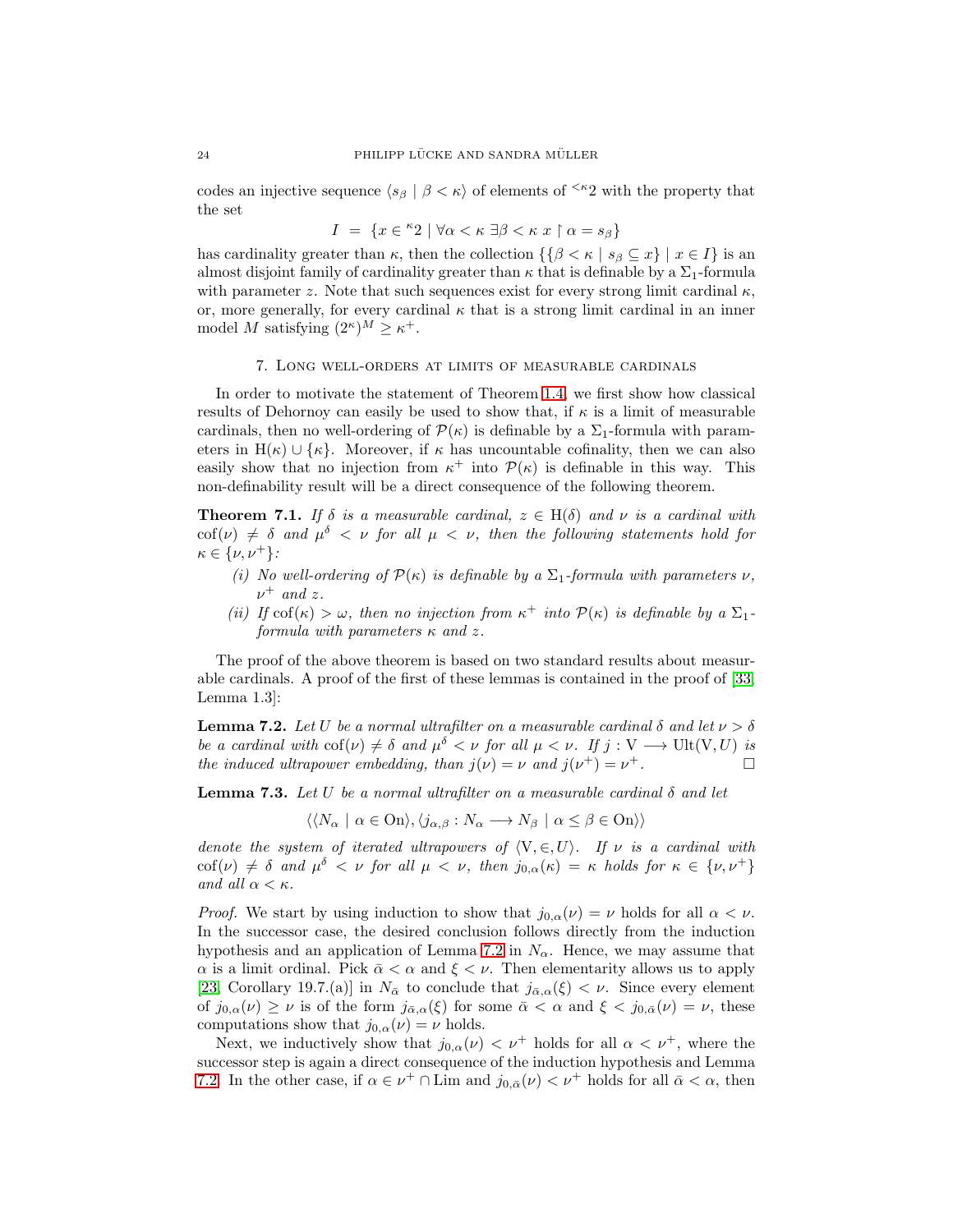every element of  $j_{0,\alpha}(\nu)$  is of the form  $j_{\bar{\alpha},\alpha}(\xi)$  with  $\bar{\alpha} < \alpha$  and  $\xi < j_{0,\bar{\alpha}}(\nu)$  and this shows that  $|j_{0,\alpha}(\nu)| \leq \nu \cdot |\alpha| < \nu^+$ .

Finally, we have  $\nu^+ \leq j_{0,\alpha}(\nu^+) \leq |j_{0,\alpha}(\nu)|^+$  for all  $\alpha < \nu^+$ . Since the above computations show that  $|j_{0,\alpha}(\nu)| = \nu$  holds for all  $\alpha < \nu^+$ , this shows that  $j_{0,\alpha}(\nu^+) = \nu^+$  holds for all  $\alpha < \nu^+$ .

*Proof of Theorem [7.1.](#page-23-2)* Let U be a normal ultrafilter on a measurable cardinal  $\delta$ and let

 $\langle\langle N_{\alpha} \mid \alpha \in \Omega_{\mathfrak{n}}\rangle, \langle j_{\alpha,\beta} : N_{\alpha} \longrightarrow N_{\beta} \mid \alpha \leq \beta \in \Omega_{\mathfrak{n}}\rangle$ 

denote the system of iterated ultrapowers of  $\langle V, \in, U \rangle$ . Moreover, for every  $\alpha \in \text{Lim}$ , we define  $M_{\alpha} = \bigcap \{N_{\xi} \mid \xi < \alpha\}$ . Then [\[10,](#page-36-8) Proposition 1.6.1] shows that each  $M_{\alpha}$ is an inner model of ZF.

(i) Assume, towards a contradiction, that there is a  $\Sigma_1$ -formula  $\varphi(v_0,\ldots,v_4)$ with the property that

$$
\vartriangleleft = \{ \langle x, y \rangle \mid \varphi(x, y, z, \nu, \nu^+) \}
$$

is a well-ordering of  $\mathcal{P}(\kappa)$ . For all  $\alpha \in \Omega$ , we define  $\lhd_{\alpha} = j_{0,\alpha}(\lhd)$ . Given  $\alpha < \omega^2$ , Lemma [7.3](#page-23-3) implies that  $j_{0,\alpha}(\nu) = \nu$  and  $j_{0,\alpha}(\nu^+) = \nu^+$ . In particular, elementarity implies that  $\lhd_{\alpha}$  is a well-ordering of  $\mathcal{P}(\kappa)^{N_{\alpha}}$  and the sequence  $\lhd_{\alpha+\beta} \mid \beta < \omega^2$  is an element of  $N_{\alpha}$ . By our assumptions, elementarity and  $\Sigma_1$ -upwards absoluteness imply that  $\lhd_\beta \subseteq \lhd_\alpha \subseteq \lhd$  for all  $\alpha \leq \beta < \omega^2$ . Define  $\blacktriangleleft = \bigcap \{ \lhd_\alpha \mid \alpha < \omega^2 \}$ . If  $\alpha < \omega^2$ , then  $\blacksquare = \bigcap \{ \lhd_{\alpha+\beta} \mid \beta < \omega^2 \}$  and therefore  $\blacksquare \in N_\alpha$ . This shows that  $\blacktriangleleft$  is an element of  $M_{\omega^2}$  and it follows that  $\blacktriangleleft$  is a well-ordering of  $\mathcal{P}(\kappa)^{M_{\omega^2}}$ . But this yields a contradiction, because [\[10,](#page-36-8) Theorem 5.3.4] shows that  $M_{\omega^2}$  contains a subset  $\mathcal{G}_{\omega^2}$  of  $\mathcal{P}(j_{0,\omega^2}(\delta))$  with the property that  $M_{\omega^2}$  does not contain a wellordering of the set  $\mathcal{G}_{\omega^2}$ .

(ii) Assume, towards a contradiction, that  $\text{cof}(\kappa) > \omega$  and there is an injection  $\iota : \kappa^+ \longrightarrow \mathcal{P}(\kappa)$  that is definable by a  $\Sigma_1$ -formula  $\varphi(v_0, \ldots, v_3)$  and the parameters  $\kappa$  and z.

## Claim. *If*  $\alpha < \kappa$ *, then*  $j_{0,\alpha}(\iota) = \iota$ *.*

*Proof of the Claim.* Since Lemma [7.3](#page-23-3) shows that  $j_{0,\alpha}(\kappa) = \kappa$ , we also know that  $j_{0,\alpha}(\kappa^+) = \kappa^+$  and therefore elementarity implies that  $j_{0,\alpha}(\iota)$  is an injection from  $\kappa^+$  into  $\mathcal{P}(\kappa)$  that is definable in  $N_\alpha$  by the formula  $\varphi$  and the parameters  $\kappa$  and z. But then  $\Sigma_1$ -upwards absoluteness implies that  $j_{0,\alpha}(t) \subseteq \iota$  and this allows us to conclude that  $j_{0,\alpha}(t) = t$ .

The above claim directly implies that the injection  $\iota$  is an element of  $M_{\kappa}$ . By [\[10,](#page-36-8) Theorem B.(i)], the fact that  $\cot(\kappa) > \omega$  implies that  $N_{\kappa} = M_{\kappa} = \bigcap_{\alpha < \kappa} N_{\alpha}$ and hence  $|\mathcal{P}(\kappa)^{N_{\kappa}}| \geq \kappa^+$ . Since  $N_{\kappa}$  is a direct limit and  $j_{0,\kappa}(\delta) = \kappa$ , we also know that

 $\mathcal{P}(\kappa)^{N_{\kappa}} = \{j_{\alpha,\kappa}(x) \mid \alpha < \kappa, \ x \in \mathcal{P}(j_{0,\alpha}(\delta))^{N_{\alpha}}\}.$ 

But our assumptions imply that  $2^{\delta} < \kappa$  and therefore

 $|\mathcal{P}(j_{0,\alpha}(\delta))^{N_{\alpha}}| \leq j_{0,\alpha}(2^{\delta}) \ < \ j_{0,\alpha}(\kappa) \ = \ \kappa$ 

holds for all  $\alpha < \kappa$ . We can now conclude that  $|\mathcal{P}(\kappa)^{N_{\kappa}}| = \kappa$ , a contradiction.  $\square$ 

<span id="page-24-0"></span>Corollary 7.4. *Let* κ *be a limit of measurable cardinals.*

*(i)* No well-ordering of  $\mathcal{P}(\kappa)$  is definable by a  $\Sigma_1$ -formula with parameters in  $H(\kappa) \cup {\kappa, \kappa^+}.$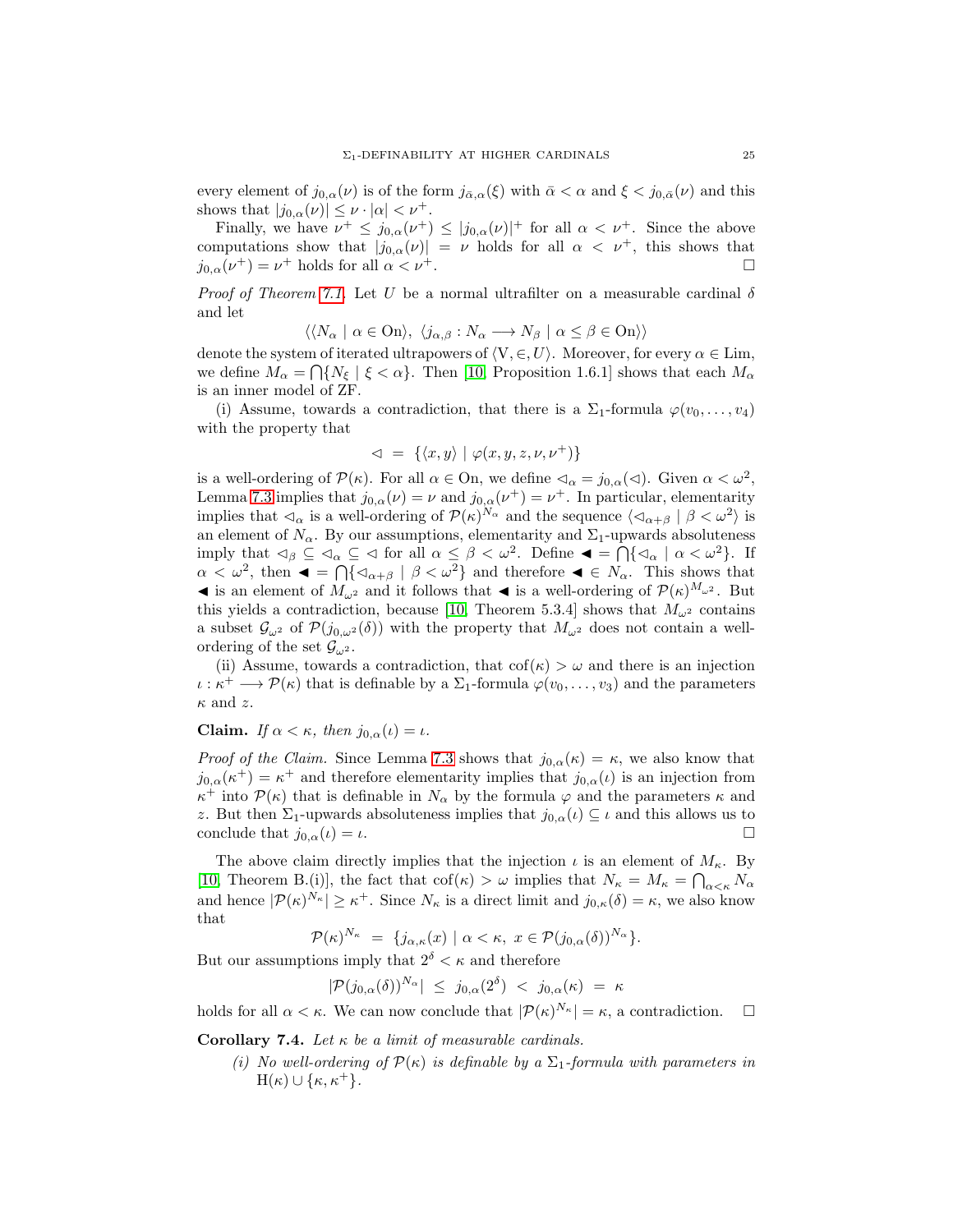*(ii)* If  $\text{cof}(\kappa) > \omega$ , then no injection from  $\kappa^+$  *into*  $\mathcal{P}(\kappa)$  *is definable by a*  $\Sigma_1$ *formula with parameters in*  $H(\kappa) \cup {\kappa}$ .

We now proceed by proving our result on the non-existence of long  $\Sigma_1$ -wellorders.

*Proof of Theorem [1.4.](#page-2-1)* Let  $\kappa$  be a limit of measurable cardinals with  $\cot(\kappa) = \omega$ , let D be a subset of  $\mathcal{P}(\kappa)$  of cardinality greater than  $\kappa$  and let  $\lhd$  be a well-ordering of D that is definable by a  $\Sigma_1$ -formula with parameter  $\kappa$ . Then D is definable in the same way and we can pick  $\Sigma_1$ -formulas  $\varphi(v_0, v_1)$  and  $\psi(v_0, v_1, v_2)$  with  $D = \{x \mid \varphi(x, \kappa)\}\$ and  $\triangleleft = \{ \langle x, y \rangle \mid \psi(x, y, \kappa) \}.$  Now, use Lemma [2.1](#page-4-7) to find  $x \in D$  and systems  $\langle \nu_s | s \in \langle \omega_K \rangle, \ \langle \kappa_s | s \in \langle \omega_K \rangle, \ \langle U_s | s \in \langle \omega_K \rangle \text{ and } \langle I_s | s \in \langle \omega_K \rangle \text{ with the listed }$ properties. Pick an Add $(\omega, 1)$ -nice name  $\dot{x}$  for a subset of  $\kappa$  such that  $\dot{x}^G = i_{0,\infty}^{I_{c_G}}(x)$ holds whenever G is  $Add(\omega, 1)$ -generic over V,  $c_G = \bigcup G \in (^\omega 2)^{V[G]}$  and  $I_{c_G}$  is the unique linear iteration of  $\langle V, \{U_{c_G \upharpoonright n} \mid n < \omega\} \rangle$  of length  $\sup_{n < \omega} \text{lh}(I_{c_G \upharpoonright n})$  in  $V[G]$ with  $U_{\alpha}^{I_G} = U_{\alpha}^{I_{c_G \upharpoonright n}}$  for all  $n < \omega$  and  $\alpha < \text{lh}(I_{c_G \upharpoonright n})$ . The elementarity of  $i_{0,\infty}^{I_{c_G}}$  and  $\Sigma_1$ -upwards absoluteness between  $M_\infty^{I_{c_G}}$  and  $V[G]$  then imply that

<span id="page-25-0"></span>
$$
\mathbb{1}_{\text{Add}(\omega,1)} \Vdash \varphi(\dot{x},\check{\kappa}) \tag{9}
$$

holds in V. Finally, let  $z : \omega \longrightarrow 2$  denote the constant function with value 0 and for each  $n < \omega$ , set  $\kappa_n = \kappa_{z\upharpoonright n}$  and  $U_n = U_{z\upharpoonright n}$ . Then the sequence  $\langle \kappa_n | n < \omega \rangle$  is strictly increasing and cofinal in  $\kappa$ .

Pick a sufficiently large regular cardinal  $\theta$  and a countable elementary submodel X of H( $\theta$ ) containing  $\kappa$ ,  $\dot{x}$ ,  $\langle \kappa_s | s \in \langle \omega \kappa \rangle$ ,  $\langle U_s | s \in \langle \omega \kappa \rangle$  and  $\langle I_s | s \in \langle \omega \kappa \rangle$ . Let  $\pi: X \longrightarrow M$  denote the corresponding transitive collapse. Define  $\bar{\kappa} = \pi(\kappa)$  and, given  $n < \omega$ , set  $\bar{\kappa}_n = \pi(\kappa_n)$  and  $\bar{U}_n = \pi(U_n)$ . Then [\[43,](#page-37-11) Lemma 3.5] shows that the pair  $\langle M, {\{\bar{U}_n \mid n < \omega\}} \rangle$  is linearly iterable. Let  $\bar{I}$  denote the unique linear iteration of  $\langle M, {\{\bar{U}_n \mid n<\omega\}} \rangle$  of length  $\kappa$  with the property that

$$
U^{\bar{I}}_{\alpha} = i^{\bar{I}}_{0,\alpha}(\bar{U}_{\min\{n<\omega|\alpha<\kappa_n\}})
$$

holds for all  $\alpha < \kappa$ . Set  $N = M_{0,\infty}^{\overline{I}}$  and  $j = i_{0,\infty}^{\overline{I}} : M \longrightarrow N$ . Then it is easy to see that  $j(\bar{\kappa}_n) = \kappa_n$  for all  $n < \omega$  and this implies that  $j(\bar{\kappa}) = \kappa$ .

Now, pick  $c \in \omega_2$  with the property that  $G_c = \{c \mid n \mid n < \omega\}$  is  $Add(\omega, 1)$ generic over M. Then  $G_c$  is also  $Add(\omega, 1)$ -generic over N and we define

$$
x_c = j(\pi(\dot{x}))^{G_c} \in \mathcal{P}(\kappa)^{N[G_c]}.
$$

**Claim.** *If*  $c \in \mathcal{L}2$  *has the property that*  $G_c$  *is*  $Add(\omega, 1)$ *-generic over*  $M$ *, then*  $x_c \in D$ .

*Proof of the Claim.* By  $\Sigma_1$ -absoluteness, we know that [\(9\)](#page-25-0) implies that the given forcing statement also holds in  $H(\theta)$ . This shows that

$$
\mathbb{1}_{\text{Add}(\omega,1)} \Vdash \varphi(j(\pi(\dot{x})),\check{\kappa})
$$

holds in N. But this allows us to conclude that  $\varphi(x_c, \kappa)$  holds in  $N[G_c]$  and  $\Sigma_1$ upwards absoluteness implies that this statement also holds in V.  $\Box$ 

Let E denote the set of all pairs  $\langle c, d \rangle$  in  $\omega_2 \times \omega_2$  with the property that  $G_c \times G_d$  is  $(\text{Add}(\omega, 1) \times \text{Add}(\omega, 1))$ -generic over M. Then E is a comeager subset of  $\omega_2 \times \omega_2$  and a classical result of Mycielski (see [\[25,](#page-36-9) Theorem 19.1]) yields a continuous injection  $p: \omega_2 \longrightarrow \omega_2$  with  $\langle p(a), p(b) \rangle \in E$  for all distinct  $a, b \in \omega_2$ .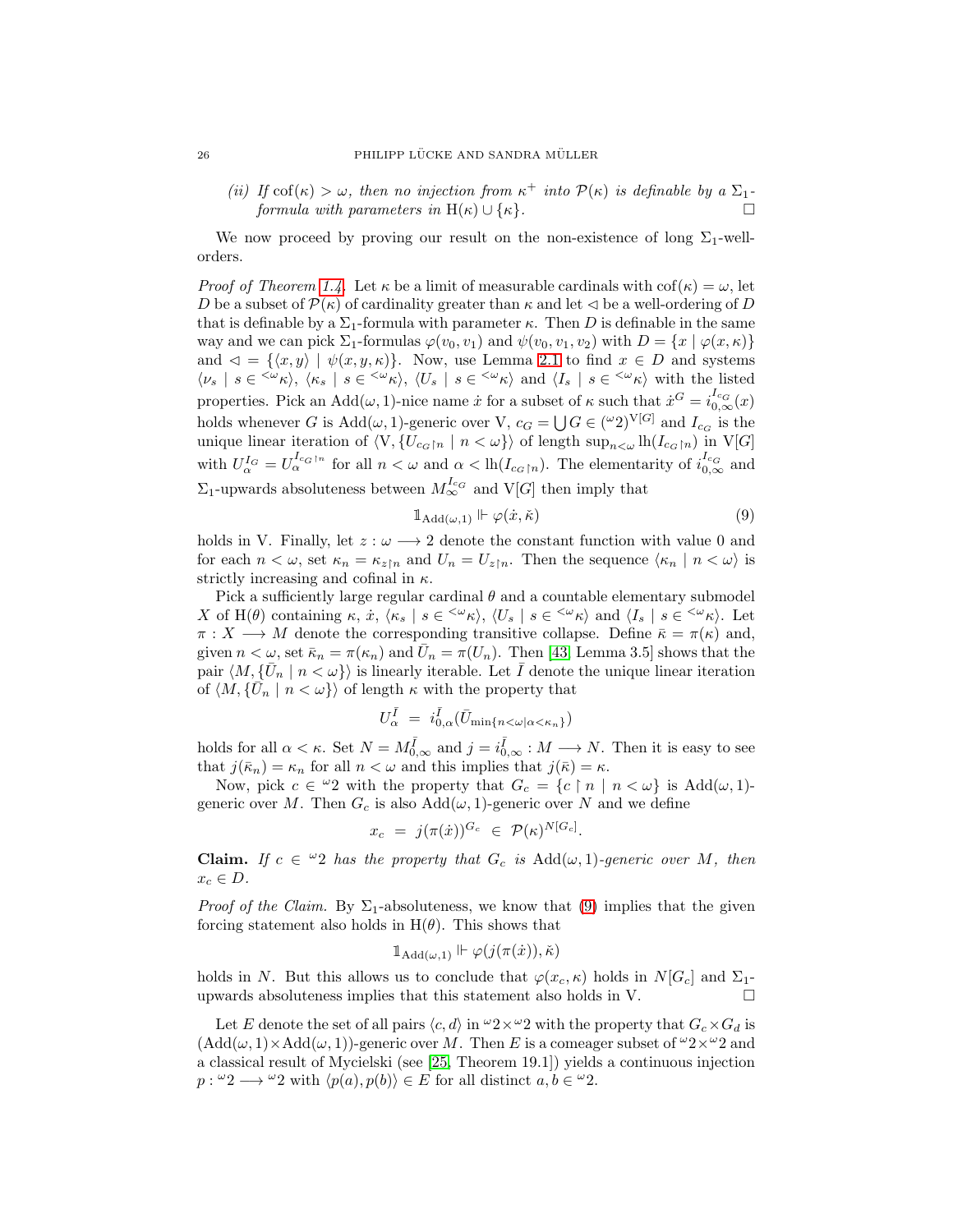Claim. *The map*

$$
\iota: {}^{\omega}2 \longrightarrow D; \ a \longmapsto x_{p(a)}
$$

*is an injection.*

*Proof of the Claim.* Given an  $Add(\omega, 1)$ -name  $\dot{y}$ , let  $\dot{y}_l$  and  $\dot{y}_r$  denote the canonical  $(\text{Add}(\omega, 1) \times \text{Add}(\omega, 1))$ -names such that  $\dot{y}_l^{G_0 \times G_1} = \dot{y}^{G_0}$  and  $\dot{y}_r^{G_0 \times G_1} = \dot{y}^{G_1}$ holds whenever  $G_0 \times G_1$  is  $(Add(\omega, 1) \times Add(\omega, 1))$ -generic over V. If  $G_0 \times G_1$  is  $(\text{Add}(\omega, 1) \times \text{Add}(\omega, 1))$ -generic over V and  $i < 2$ , then  $(I_{c_{G_i}})^{V[G_i]} = (I_{c_{G_i}})^{V[G_0, G_1]}$ and this shows that

$$
\dot x^{G_i}\ =\ (i_{0,\infty}^{I_{c_{G_i}}}(x))^{{\rm V}[G_0,G_1]}
$$

holds for the Add $(\omega, 1)$ -name  $\dot{x}$  fixed at the beginning of the proof of Theorem [1.3.](#page-2-0) Therefore, we can apply Lemma [2.2](#page-7-2) to see that

$$
\mathbb{1}_{\text{Add}(\omega,1)\times \text{Add}(\omega,1)} \Vdash ``\dot{x}_l \neq \dot{x}_r"
$$

holds in V and, by  $\Sigma_1$ -absoluteness, this statement also holds in  $H(\theta)$ .

Now, given  $a, b \in \mathcal{Q}$  with  $a \neq b$ , we have

$$
\begin{array}{lcl}\n\iota(a) & = x_{p(a)} = j(\pi(\dot{x}))^{G_{p(a)}} = j(\pi(\dot{x}_l))^{G_{p(a)} \times G_{p(b)}} \\
& \neq j(\pi(\dot{x}_r))^{G_{p(a)} \times G_{p(b)}} = j(\pi(\dot{x}))^{G_{p(b)}} = x_{p(b)} = \iota(b).\n\end{array} \Box
$$

In the following, let  $\triangleleft$  denote the unique binary relation on  $\omega_2$  with

$$
a \blacktriangleleft b \iff x_{p(a)} \lhd x_{p(b)}
$$

for all  $a, b \in \mathcal{Q}$ . Then the above claim implies that  $\blacktriangleleft$  is a well-ordering of  $\mathcal{Q}$ .

<span id="page-26-1"></span><span id="page-26-0"></span>**Claim.** *The following statements are equivalent for all*  $a, b \in \mathcal{Q}$ *:* 

 $(i)$   $a \triangleleft b$ .

*(ii)* There exists a countable transitive model W of ZFC<sup>−</sup> and elements  $\delta$ ,  $\vec{\delta}$ ,  $\vec{F}$  and I of W such that the following statements hold:

- W *contains*  $M$ *,*  $p(a)$ *,*  $p(b)$  *and a surjection from*  $\omega$  *onto*  $M$ *.*
- $\bullet$   $\vec{\delta} = \langle \delta_n | n \langle \omega \rangle$  *is a strictly increasing sequence of cardinals in* W *with*  $\delta = \sup_{n \leq \omega} \delta_n$ .
- $\vec{F} = \langle F_n | n \langle \omega \rangle$  *is a sequence with the property that*  $F_n$  *is a normal ultrafilter on*  $\delta_n$  *in* W *for all*  $n < \omega$ *.*
- If  $k : \overline{W} \longrightarrow W$  *is an elementary embedding of a transitive model*  $\overline{W}$  *into* W and  $\mathcal{E} \in \overline{W}$  *satisfies*  $k(\mathcal{E}) = \{F_n \mid n < \omega\}$ *, then the pair*  $\langle \bar{W}, \mathcal{E} \rangle$  *is*  $\alpha$ -iterable *(see* [\[43,](#page-37-11) p. 131]*) for all*  $\alpha < \omega_1$ *.*
- I is the unique linear iteration of  $\langle M, {\{\bar{U}_n \mid n < \omega\}} \rangle$  of length  $\delta$  with *the property that*

$$
U_{\alpha}^{I} = i_{0,\alpha}^{I}(\bar{U}_{\min\{n<\omega|\alpha<\delta_{n}\}})
$$

*holds for all*  $\alpha < \delta$ *.* 

• *The statement*

 $\psi(i^I_{0,\infty}(\pi(\dot x))^{G_{p(a)}},i^I_{0,\infty}(\pi(\dot x))^{G_{p(b)}},\delta)$ 

*holds in* W*.*

*Proof of the Claim.* First, assume that [\(i\)](#page-26-0) holds. Pick a sufficiently large regular cardinal  $\vartheta > \theta$  and a countable elementary submodel Y of H( $\vartheta$ ) containing  $\theta$ ,  $p(a)$ ,  $p(b), \langle U_n | n < \omega \rangle$ , X and I. Let  $\tau : Y \longrightarrow W$  denote the the corresponding transitive collapse. Given  $n < \omega$ , set  $\delta_n = \tau(\kappa_n)$  and  $F_n = \tau(U_n)$ . Moreover,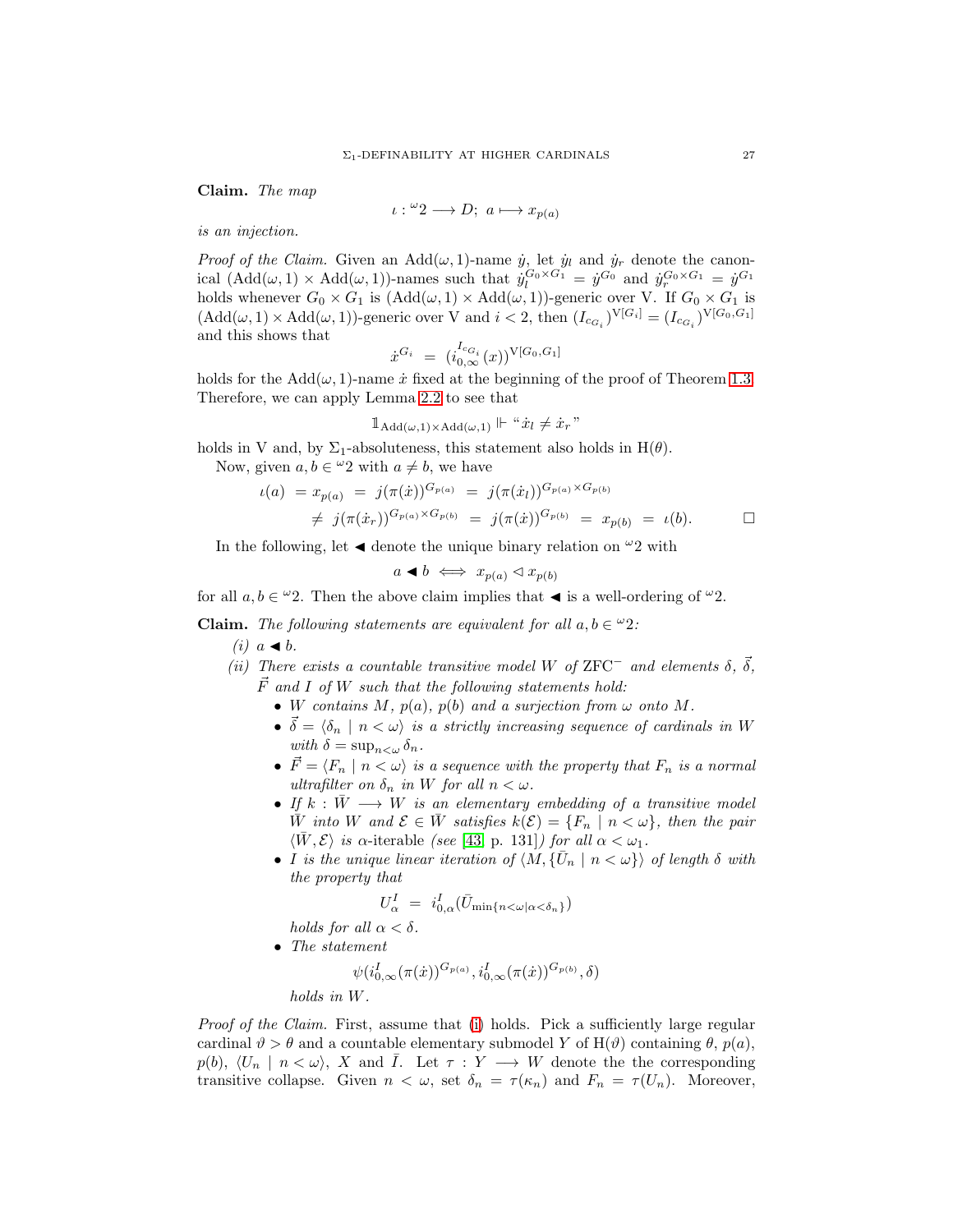define  $\delta = \tau(\kappa)$  and  $I = \tau(\bar{I})$ . In this situation, [\[43,](#page-37-11) Lemma 3.5] shows that the pair  $\langle W, {F_n | n < \omega} \rangle$  is linearly iterable. Another application of [\[43,](#page-37-11) Lemma 3.5] allows us to also conclude that  $\langle W, \mathcal{E} \rangle$  is  $\alpha$ -iterable, whenever  $\alpha$  is a countable ordinal,  $\bar{W}$  is a transitive set,  $k : \bar{W} \longrightarrow W$  is an elementary embedding and  $\mathcal{E} \in \overline{W}$  with  $k(\mathcal{E}) = \{F_n \mid n < \omega\}$ . Next, since we have  $\delta = \sup_{n \leq \omega} \delta_n$  and  $\tau \restriction (M \cup \{M\}) = \mathrm{id}_{M \cup \{M\}}$ , elementarity directly implies that I is the unique linear iteration of  $\langle M, {\{\overline{U}}_n \mid n < \omega \} \rangle$  of length  $\delta$  with the property that

$$
U^I_\alpha~=~i^I_{0,\alpha}(\bar U_{\min\{n<\omega|\alpha<\delta_n\}})
$$

holds for all  $\alpha < \delta$ . Finally, since [\(i\)](#page-26-0) implies that

$$
\psi(i^{\bar I}_{0,\infty}(\pi(\dot x))^{G_{p(a)}},i^{\bar I}_{0,\infty}(\pi(\dot x))^{G_{p(b)}},\kappa)
$$

holds in  $H(\vartheta)$ , elementarity directly implies that

$$
\psi(i^I_{0,\infty}(\pi(\dot{x}))^{G_{p(a)}}, i^I_{0,\infty}(\pi(\dot{x}))^{G_{p(b)}}, \delta)
$$

holds in W. In combination, these observations show that W,  $\delta$ ,  $\langle \delta_n | n < \omega \rangle$ ,  $\langle F_n | n < \omega \rangle$  and I witness that [\(ii\)](#page-26-1) holds.

Now, assume that W,  $\delta$ ,  $\langle \delta_n | n < \omega \rangle$ ,  $\langle F_n | n < \omega \rangle$  and I witness that [\(ii\)](#page-26-1) holds. By [\[43,](#page-37-11) Lemma 3.6], our assumptions ensure that the pair  $\langle W, {F_n | n < \omega} \rangle$  is linearly iterable. Let  $I_*$  denote the unique linear iteration of  $\langle W, {F_n | n < \omega} \rangle$  of length  $\kappa$  with the property that

$$
U_{\alpha}^{I_*} = i_{0,\alpha}^{I_*} (F_{\min\{n<\omega|\alpha<\kappa_n\}})
$$

holds for all  $\alpha < \kappa$ . Then we have  $i_{0,\infty}^{I_*}(\delta_n) = \kappa_n$  for all  $n < \omega$  and  $i_{0,\infty}^{I_*}(\delta) = \kappa$ . Moreover, we know that

$$
i_{0,\infty}^{I_*} \upharpoonright (M[G_{p(a)}, G_{p(b)}] \cup \{M\}) = \mathrm{id}_{M[G_{p(a)}, G_{p(b)}] \cup \{M\}}.
$$

This shows that  $i_{0,\infty}^{I_*}(I)$  is a linear iteration of  $\langle M, {\{\overline{U}}_n | n < \omega \} \rangle$  of length  $\kappa$  with the property that

$$
U_{\alpha}^{i_{0,\infty}^{I*}(I)} = i_{0,\alpha}^{i_{0,\infty}^{I*}(I)}(\bar{U}_{\min\{n<\omega|\alpha<\kappa_{n}\}})
$$

holds for all  $\alpha < \kappa$ , and this implies that  $i_{0,\infty}^{I_*}(I) = \overline{I}$  holds. In particular, it follows that

$$
i^{I_*}_{0,\infty}(i^I_{0,\infty}(y))\,\,=\,\,i^{\bar I}_{0,\infty}(y)
$$

holds for all  $y \in M$ . By our assumptions and the above observations, this shows that

$$
\psi(i^{\bar{I}}_{0,\infty}(\pi(\dot{x}))^{G_{p(a)}}, i^{\bar{I}}_{0,\infty}(\pi(\dot{x}))^{G_{p(b)}}, \kappa)
$$

holds in  $M_{0,\infty}^{I_*}$ . Using  $\Sigma_1$ -upwards absoluteness, we know that  $\psi(x_{p(a)}, x_{p(b)}, \kappa)$ holds in V and this shows that [\(i\)](#page-26-0) holds in this case.  $\Box$ 

Since the above claim shows that the relation  $\blacktriangleleft$  is definable over  $H(\aleph_1)$  by a  $\Sigma_2$ -formula with parameters, we can conclude that  $\blacktriangleleft$  is a  $\Sigma_3^1$ -subset of  $\omega_2 \times \omega_2$  (see  $[21, \text{ Lemma } 25.25]$  $[21, \text{ Lemma } 25.25]$ . This completes the proof of the theorem.

We end this section by proving the equiconsistency stated in Theorem [1.5.](#page-3-1) One direction is given by the following lemma that follows from arguments presented in the proof of Theorem [4.1.](#page-11-1)<sup>[5](#page-27-0)</sup>

<span id="page-27-0"></span><sup>5</sup>The construction of simply definable long well-orderings in the power sets of uncountable cardinals was the original motivation for the work presented in [\[31\]](#page-37-14). In combination with ideas contained in the proof of Lemma [7.5,](#page-28-0) the results of [\[31\]](#page-37-14) can be used to show that, if  $0^{\dagger}$  does not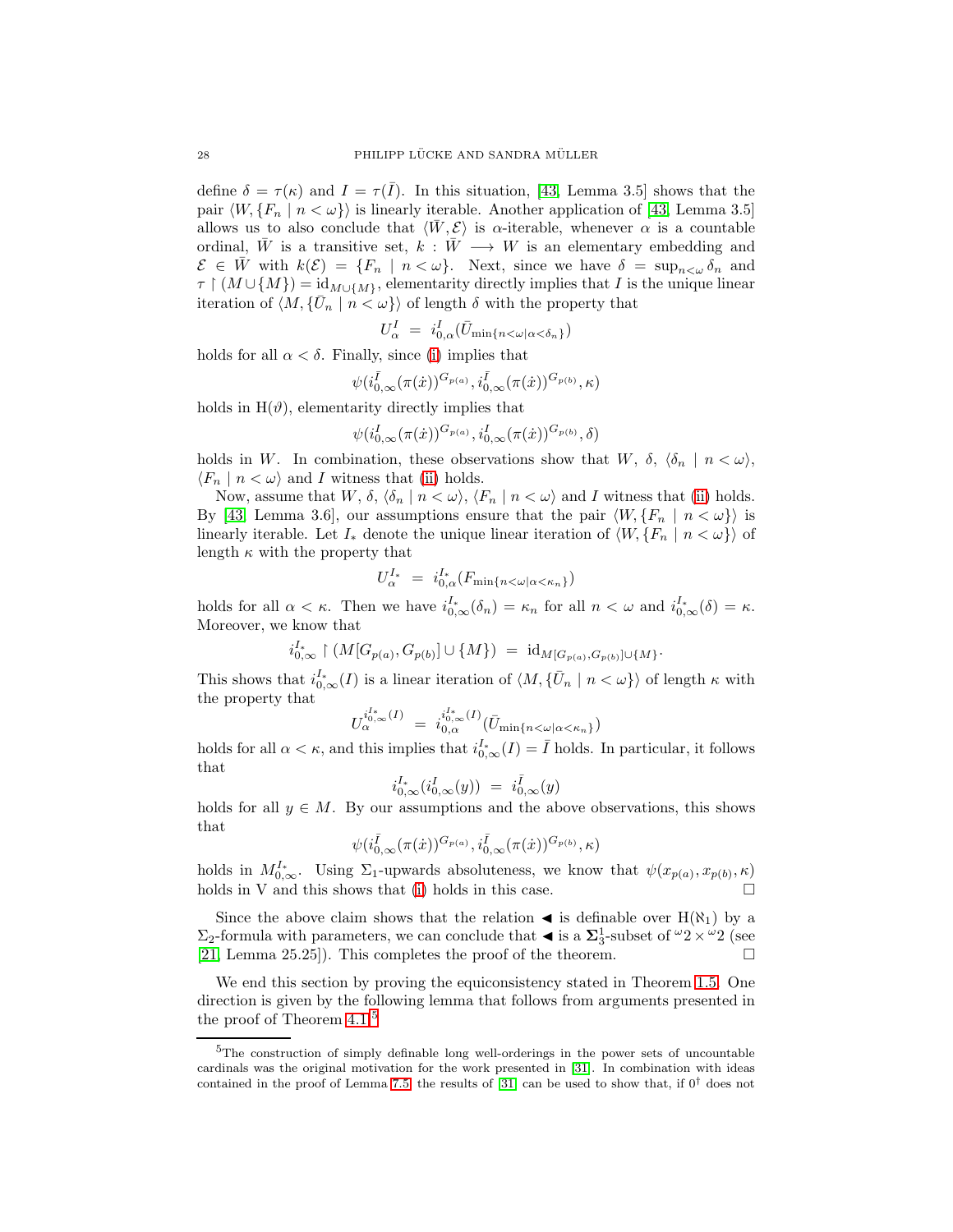<span id="page-28-0"></span>Lemma 7.5. *Assume that there is no inner model with infinitely many measurable cardinals.* If  $\kappa$  *is a singular cardinal, then there exists an injection from*  $\kappa^+$  *into*  $\mathcal{P}(\kappa)$  *that is definable by a*  $\Sigma_1$ -formula with parameters in H( $\kappa$ )  $\cup$  { $\kappa$ }.

*Proof.* As in the proof of Theorem [4.1](#page-11-1) in Section [4,](#page-11-0) we know that  $0^{\text{long}}$  does not exist and we let  $U_{can}$  denote the *canonical sequence of measures* as in [\[26\]](#page-36-2). We again set  $U = U_{can} \restriction \kappa$  and  $K = K[U]$ . Then our assumptions imply that  $U \in H(\kappa)^K$  and the results of [\[26\]](#page-36-2) show that K is an inner model of ZFC with a canonical well-ordering  $\langle K \rangle$ . Since the domain of  $U_{can}$  is finite, we can again combine [\[26,](#page-36-2) Theorem 3.9], [\[26,](#page-36-2) Theorem 3.19] and [\[26,](#page-36-2) Theorem 3.23] to show that  $\kappa^+ = (\kappa^+)^K$ .

Given  $\kappa \leq \gamma < \kappa^+$ , we let  $y_\gamma$  denote the subset of  $\kappa$  that canonically codes the  $\lt_{K}$ -least bijection between  $\kappa$  and  $\gamma$ . As in the proof of Theorem [4.1,](#page-11-1) we can now conclude that the unique injection  $\iota : \kappa^+ \longrightarrow \mathcal{P}(\kappa)$  with  $\iota \restriction \kappa = \mathrm{id}_{\kappa}$  and  $\iota(\gamma) = y_{\gamma}$ for all  $\kappa \leq \gamma < \kappa^+$  can be defined by a  $\Sigma_1$ -formula and the parameters  $\kappa$  and  $U$ .  $\Box$ 

The next lemma is needed in the converse direction of our equiconsistency proof:

<span id="page-28-1"></span>**Lemma 7.6.** Let U be a normal ultrafilter on a measurable cardinal, let  $\alpha < \delta$ , *let* E *be a set of normal ultrafilters on cardinals smaller than* α *and let* I *be an iteration of*  $\langle V, \mathcal{E} \rangle$  *of length less than*  $\alpha$ *. If*  $B \in i_{0,\infty}^I(U)$ *, then there is*  $A \in U$  *with*  $i_{0,\infty}^I(A) \subseteq B$ .

*Proof.* Using [\[23,](#page-36-3) Exercise 12], we find a function  $f : [\alpha]^{<\omega} \longrightarrow U$  with the property that  $B \in \text{ran}(i_{0,\infty}^I(f))$ . If we now define

$$
A = \bigcap \{ f(a) \mid a \in [\alpha]^{<\omega} \},
$$

then A is an element of U with the desired properties.

In order to complete the proof of Theorem 1.5, we will now use *diagonal Prikry forcing* and a characterization of generic sequences for this forcing due to Fuchs [12] to construct a model without 
$$
\Sigma_1
$$
-definable long well-orderings from an infinite sequence of measurable cardinals.

*Proof of Theorem [1.5.](#page-3-1)* Assume that  $\vec{\kappa} = \langle \kappa(n) | n \langle \omega \rangle$  is a strictly increasing sequence of measurable cardinals with limit  $\kappa$ . Pick a sequence  $\vec{U} = \langle U(n) | n < \omega \rangle$ with the property that  $U(n)$  is a normal ultrafilter on  $\kappa(n)$  for each  $n < \omega$ . Let  $\mathbb{P}_{\vec{n}}$ denote the *diagonal Prikry forcing* associated to the sequence  $\vec{U}$  (see [\[13,](#page-36-16) Section 1.3]), i.e.  $\mathbb{P}_{\vec{l}}$  is the partial order defined by the following clauses:

- Conditions in  $\mathbb{P}_{\vec{U}}$  are sequences  $p = \langle p_n | n \langle \omega \rangle$  with the property that there exists a natural number  $l_p$  such that  $p_n \in \kappa(n)$  for all  $n \lt l_p$  and  $p_n \in U(n)$  for all  $l_p \leq n < \omega$ .
- Given conditions p and q in  $\mathbb{P}_{\vec{U}}$ , we have  $p \leq_{\mathbb{P}_{\vec{U}}} q$  if and only if  $l_q \leq l_p$ ,  $p_n = q_n$  for all  $n < l_q$ ,  $q_n \in p_n$  for all  $l_q \leq n < l_p$  and  $p_n \subseteq q_n$  for all  $l_p \leq n < \omega$ .

By [\[13,](#page-36-16) Lemma 1.35], forcing with  $\mathbb{P}_{\vec{U}}$  does not add bounded subsets of  $\kappa$ .

Given a filter G on  $\mathbb{P}_{\vec{U}}$ , we let  $c_G$  denote the unique function with domain  $\sup_{p\in G}l_p\leq \omega$  and  $c_G(n)=p_n$  for all  $p\in G$  and  $n. In the other direction,$ given a sequence c contained in the set  $\prod \vec{\kappa}$  of all functions  $d \in \alpha^k$  with  $d(n) < \kappa(n)$ 

$$
\Box
$$

exist and the cardinal  $\kappa$  is either singular or weakly compact, then there exists a well-ordering of a subset of  $\mathcal{P}(\kappa)$  of order-type  $\kappa^+ \cdot \kappa$  that is definable by a  $\Sigma_1$ -formula with parameter  $\kappa$ .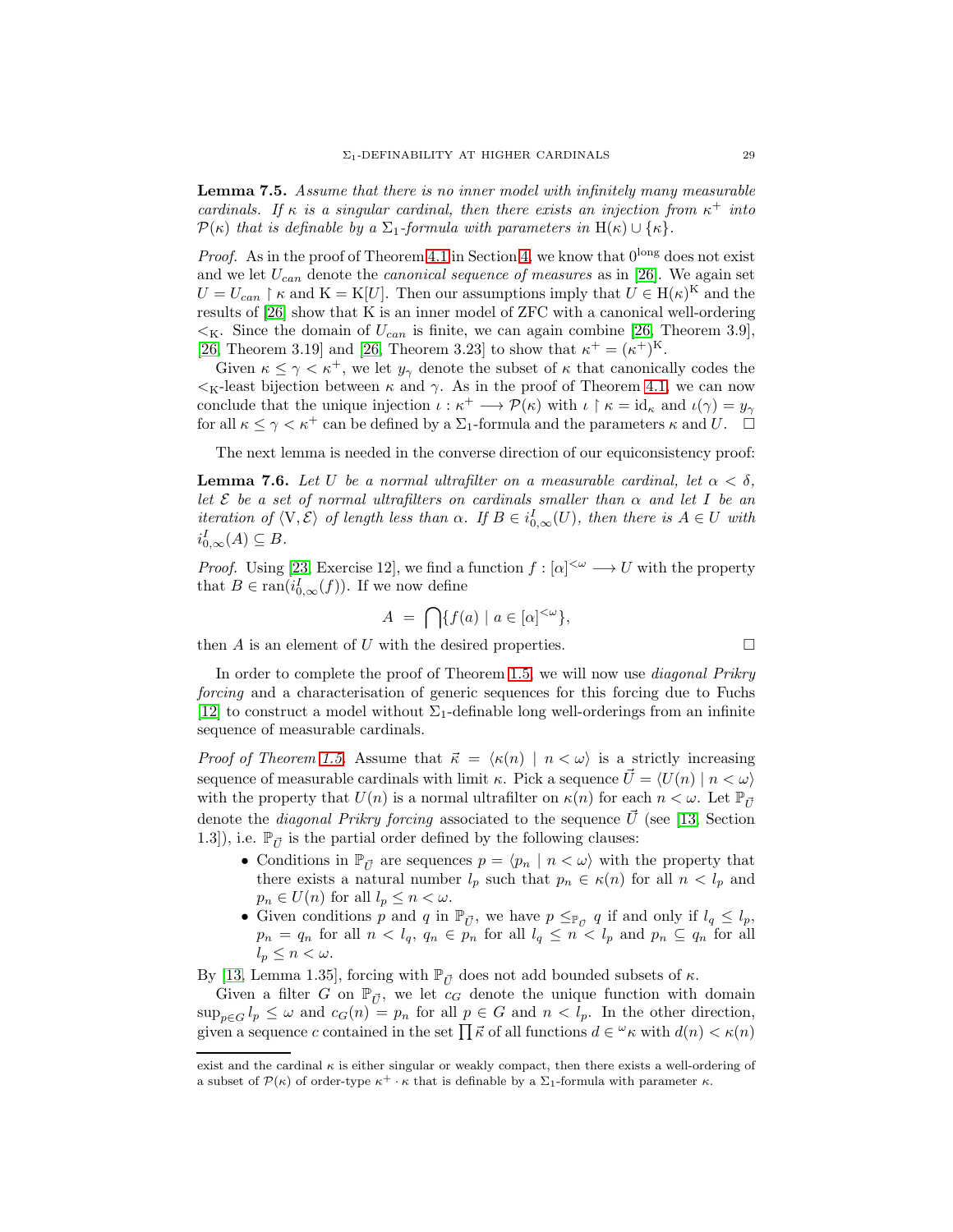for all  $n < \omega$ , we let  $G_c$  denote the set of all conditions p in  $\mathbb{P}_{U}$  with  $p_n = c(n)$ for all  $n < l_p$  and  $c(n) \in p_n$  for all  $l_p \leq n < \omega$ . It is easy to see that  $G_c$  is a filter on  $\mathbb{P}_{\vec{U}}$  with  $c_{G_c} = c$  in this situation. Given an inner model M that contains  $\vec{U}$ and  $c \in \prod \vec{\kappa}$ , we say that c is  $\vec{U}$ -generic over M if  $G_c$  is  $\mathbb{P}_{\vec{U}}$ -generic over M. The results of [\[12\]](#page-36-15) then show that a sequence  $c \in \prod \vec{\kappa}$  is  $\vec{U}$ -generic over an inner model M if and only if  $\{n < \omega \mid c(n) \in A_n\}$  is a cofinite subset of  $\omega$  for every sequence  $\langle A_n \in U(n) \mid n < \omega \rangle$  in M. Using [\[16,](#page-36-17) Theorem 3.5.1], this characterization can be used to show that the Boolean completion of  $\mathbb{P}_{\vec{l}}$  is weakly homogeneous and therefore every statement in the forcing language of  $\mathbb{P}_{\vec{U}}$  that uses only ground model elements as parameters is decided by  $\mathbbm{1}_{\mathbb{P}_{\vec{U}}}.$ 

Now, let G be  $\mathbb{P}_{\vec{U}}$ -generic over V and assume that, in V[G], there exists a wellordering  $\triangleleft$  of a subset D of  $\mathcal{P}(\kappa)$  of cardinality greater than  $\kappa$  that can be defined by a  $\Sigma_1$ -formula  $\varphi(v_0,\ldots,v_3)$ , a parameter  $z \in H(\kappa)$  and the parameter  $\kappa$ . Then we can find a  $\Sigma_1$ -formula  $\psi(v_0, v_1, v_2)$  with the property that, in V[G], the set D can be defined by the formula  $\psi$  and the parameters  $\kappa$  and z. In this situation, we know that  $z \in V$  and the homogeneity properties of  $\mathbb{P}_{\vec{U}}$  imply that  $D \subseteq V$  and

<span id="page-29-0"></span>
$$
D = \{ y \in \mathcal{P}(\kappa)^{\mathcal{V}} \mid \mathbb{1}_{\mathbb{P}_{\vec{U}}} \Vdash \psi(\check{y}, \check{z}, \check{\kappa}) \}. \tag{10}
$$

Let  $\mathcal E$  denote the set of all normal ultrafilters on cardinals smaller than  $\kappa$  in V. Apply Lemma [2.1](#page-4-7) to  $\kappa$ , z and D in V to obtain an element  $x_*$  of D, a system  $\langle \nu_s | s \in \langle \nu_\kappa \rangle$  of inaccessible cardinals smaller than  $\kappa$ , a system  $\langle \kappa_s | s \in \langle \nu_\kappa \rangle$  of measurable cardinals smaller than  $\kappa$ , a system  $\langle U_s | s \in \langle \omega \kappa \rangle$  of elements of  $\mathcal{E}$ , and a system  $\langle I_s | s \in \langle \omega_{\kappa} \rangle$  of linear iterations of  $\langle V, \mathcal{E} \rangle$  possessing the properties listed in the lemma. Next, for each  $c \in (\alpha \kappa)^{V[G]}$ , let  $I_c$  denote the unique iteration of  $\langle V, \{U_{c \upharpoonright n} \mid n < \omega\} \rangle$  of length  $\sup_{n < \omega}$   $\ln(I_{c \upharpoonright n})$  in  $V[G]$  with  $U_{\alpha}^{I_c} = U_{\alpha}^{c \upharpoonright n}$  for all  $n < \omega$ and  $\alpha < \text{lh}(I_{c\upharpoonright n})$ . Then  $M_{\text{lh}(I_{c\upharpoonright n})}^{I_c} = M_{\infty}^{I_{c\upharpoonright n}}$  and  $i_{0,\text{lh}(I_{c\upharpoonright n})}^{I_c} = i_{0,\infty}^{I_{c\upharpoonright n}}$  for all  $c \in (\alpha \kappa)^{\text{V}[G]}$ and  $n < \omega$  with  $\ln(I_{c\upharpoonright n}) < \ln(I_c)$ . Moreover, we have  $M_{\infty}^{I_c} = M_{\infty}^{I_{c\upharpoonright n}}$  and  $i_{0,\infty}^{I_c} = i_{0,\infty}^{I_{c\upharpoonright n}}$ for all  $c \in (\omega_{\kappa})^{\mathrm{V}[G]}$  and  $n < \omega$  with  $\mathrm{lh}(I_{c}{}_{n}) = \mathrm{lh}(I_{c})$ . Given  $c \in (\omega_{\kappa})^{\mathrm{V}[G]}$ , we define  $M_c = M_{\infty}^{I_c}$ ,  $\bar{c} = i_{0,\infty}^{I_c} \circ c_G$  and  $x_c = i_{0,\infty}^{I_c}(x_*)$ . In this situation, Lemma [2.2](#page-7-2) shows that  $M_c$  is well-founded for all  $c \in (\omega_K)^{V[G]}$ .

**Claim.** *If*  $c \in (\alpha \kappa)^{V[G]}$ , then  $\bar{c}$  is  $i_{0,\infty}^{\bar{l}c}(\vec{U})$ -generic over  $M_c$ .

*Proof of the Claim.* Suppose that  $i_{0,\infty}^{I_c}(\vec{U}) = \langle U''(n) | n < \omega \rangle$  and fix a sequence  $\vec{C} = \langle C_n \in U''(n) \mid n \langle \omega \rangle$  in  $M_c$ . Since  $I_c$  is an iteration of length at most  $\kappa$ , we can find  $n_0 < \omega$  and a sequence  $\vec{B} = \langle B_n \mid n < \omega \rangle$  in  $M_{\infty}^{I_{c} \nmid n_0}$  such that either  $\ln(I_c) = \ln(I_{c\upharpoonright n_0})$  and  $\vec{B} = \vec{C}$ , or  $\ln(I_c) > \ln(I_{c\upharpoonright n_0})$  and  $i_{\ln(I_{c\upharpoonright n_0}),\infty}^{I_c}(\vec{B}) = \vec{C}$ . Now, pick  $n_1 < \omega$  with  $\kappa(n) > \kappa_{c \restriction n_0}$  for all  $n_1 \leq n < \omega$ . In this situation, the conclusions of Lemma [2.1](#page-4-7) ensure that we can apply Lemma [7.6](#page-28-1) to find a sequence  $\langle A_n \in U(n) \mid n < \omega \rangle$  with  $i_{0, \ln(I_{c \restriction n_0})}^{I_c}(A_n) \subseteq B_n$  for all  $n_1 \leq n < \omega$ . Since  $c_G$  is U-generic over V, we find  $n_1 \leq n_2 < \omega$  with  $c_G(n) \in A_n$  for all  $n_2 \leq n < \omega$ . But this shows that  $\bar{c}(n) \in C_n$  holds for all  $n_2 \leq n < \omega$ . Using the characterization of generic sequences provided by [\[12\]](#page-36-15), these computations prove the statement of the claim.  $\Box$ 

**Claim.** *If*  $c \in (\alpha \kappa)^{V[G]}$ *, then*  $x_c \in D$ *.*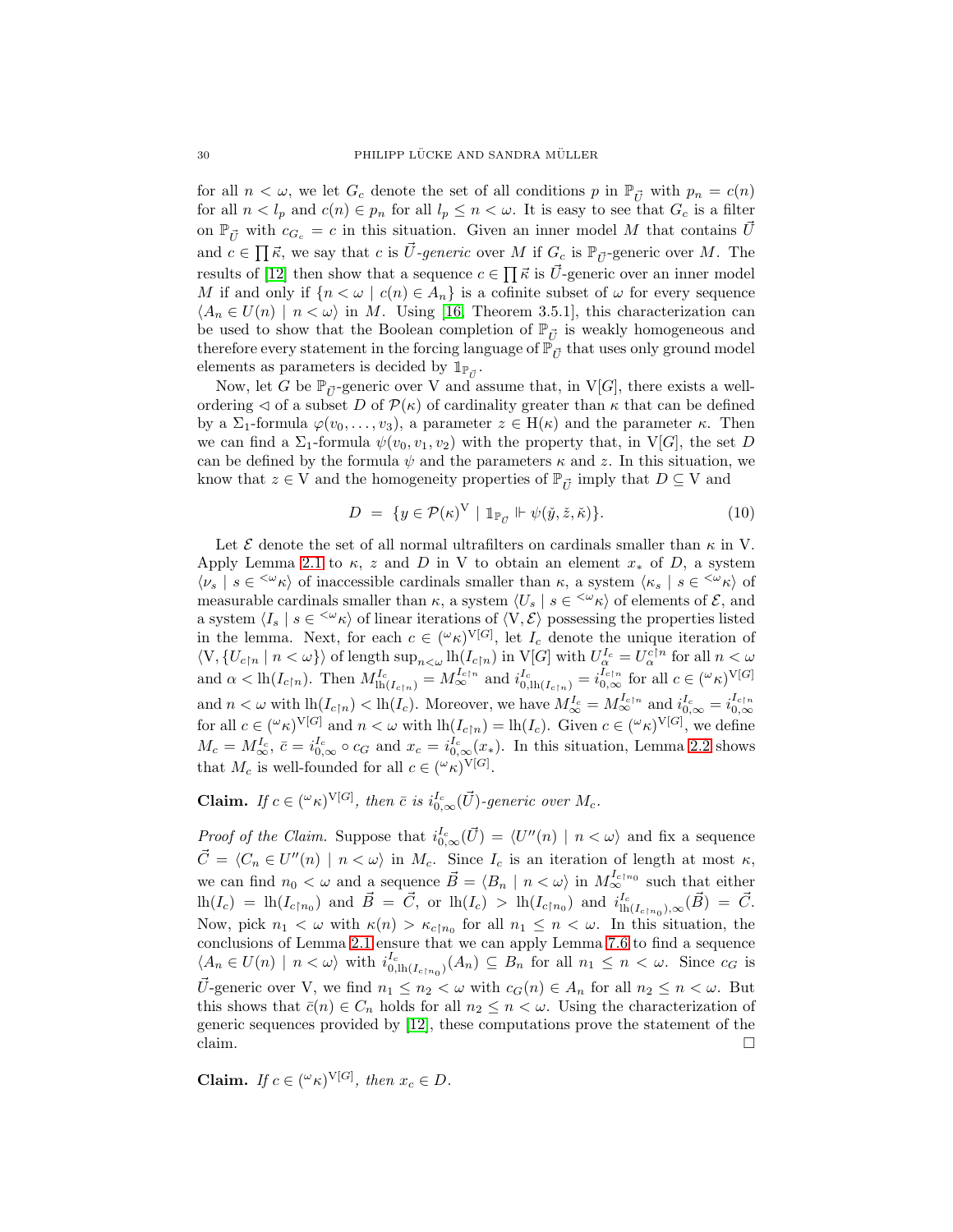*Proof of the Claim.* By the previous claim, there exists a filter H on  $i_{0,\infty}^{I_c}(\mathbb{P}_{\vec{U}})$ in V[G] that is generic over  $M_c$ . Since Lemma [2.2](#page-7-2) shows that  $i_{0,\infty}^{I_c}(\kappa) = \kappa$  and  $i_{0,\infty}^{I_c}(z) = z$ , we can use [\(10\)](#page-29-0) to show that

$$
\mathbb{1}_{i^{I_c}_{0,\infty}} \Vdash \psi(\check{x}_c,\check{z},\check{\kappa})
$$

holds in  $M_c$ . This shows that  $\psi(x_c, z, \kappa)$  holds in  $M_c[H]$  and  $\Sigma_1$ -upwards absoluteness implies that this statement also holds in  $V[G]$ .

By Lemma [2.2,](#page-7-2) our definitions ensure that the map

$$
\iota:({}^{\omega}\kappa)^{\operatorname{V}[G]}\longrightarrow D; c\longmapsto x_c
$$

is an injection that is definable in  $V[G]$  from parameters contained in the ground model V. Since  $\iota(c_G) \in D \subseteq V$ , this shows that, in V[G], the set  $\{c_G\}$  is definable from parameters in V. Using the homogeneity properties of  $\mathbb{P}_{\vec{U}}$  in V, we can now conclude that  $c_G$  is an element of V, a contradiction. conclude that  $c_G$  is an element of V, a contradiction.

# 8. LONG WELL-ORDERINGS IN  $\mathcal{P}(\omega_1)$

We now show that both strong large cardinal assumptions and strong forcing axioms cause analogues of the above results on the definability of long well-orders to hold for  $\omega_1$ . In the following, we combine well-known consequences of the *Axiom of Determinacy* AD with Woodin's analysis of  $\mathbb{P}_{max}$ -extensions of determinacy models (see [\[27\]](#page-36-18) and [\[46\]](#page-37-10)).

**Lemma 8.1** (ZF). Let  $\kappa$  be an infinite cardinal. If there is an injection from  $\kappa^+$ *into*  $\mathcal{P}(\kappa)$ *, then there is no normal ultrafilter on*  $\kappa^+$ *.* 

*Proof.* Assume, towards a contradiction, that U is a normal ultrafilter on  $\kappa^+$  and  $\iota : \kappa^+ \longrightarrow \mathcal{P}(\kappa)$  is an injection. Define

$$
c: [\kappa^+]^2 \longrightarrow \kappa; \ \{\gamma, \delta\} \longmapsto \min(\iota(\gamma)_{\Delta} \iota(\delta)).
$$

Given  $\gamma < \kappa^+$ , the interval  $(\gamma, \kappa^+)$  is equal to the disjoint union of sets of the form  $\{\delta \in (\gamma, \kappa^+) \mid c(\{\gamma, \delta\}) = \alpha\}$  with  $\alpha < \kappa$  and therefore the normality of U implies that one of these sets is contained in  $U$ . This shows that there is a unique function  $d:\kappa^+\longrightarrow \kappa$  with

$$
H_{\gamma} = \{ \delta \in (\gamma, \kappa^{+}) \mid c(\{\gamma, \delta\}) = d(\gamma) \} \in U
$$

for all  $\gamma < \kappa^+$ . Pick  $\alpha < \kappa$  with  $d^{-1}\{\alpha\} \in U$ . Define  $A_{\gamma} = H_{\gamma} \cap d^{-1}\{\alpha\}$  for all  $\gamma \in d^{-1}\{\alpha\}$  and  $A_{\gamma} = d^{-1}\{\alpha\}$  for all  $\gamma \in \kappa^+ \setminus d^{-1}\{\alpha\}$ . Then  $A_{\gamma} \in U$  for all  $\gamma < \kappa^+$ and hence  $A = \Delta_{\gamma \leq \kappa^+} A_{\gamma} \in U$ . If  $\gamma, \delta \in A$  with  $0 < \gamma < \delta$ , then we have  $\gamma \in A_0$ ,  $d(\gamma) = \alpha, \, \delta \in A_{\gamma}, \, \delta \in H_{\gamma}, \, c(\{\gamma, \delta\}) = \alpha, \, \iota(\gamma) \cap \alpha = \iota(\delta) \cap \alpha$  and  $\alpha \in \iota(\gamma)_{\Delta} \iota(\delta)$ .

But now, if  $\gamma, \delta, \varepsilon \in A$  with  $0 < \gamma < \delta < \varepsilon$ , then

$$
\alpha \in (\iota(\gamma)_{\Delta}\iota(\delta)) \,\cap\, (\iota(\gamma)_{\Delta}\iota(\varepsilon)) \,\cap\, (\iota(\delta)_{\Delta}\iota(\varepsilon)) \,=\, \emptyset,
$$

a contradiction.  $\hfill \square$ 

<span id="page-30-0"></span>**Corollary 8.2** (ZF+DC+AD). *There is no injection from* 
$$
\omega_2
$$
 *into*  $\mathcal{P}(\omega_1)$ .

*Proof.* By results of Kleinberg and Martin–Paris (see [\[24,](#page-36-19) Section 13]), the restriction of the closed unbounded filter on  $\omega_2$  to the set of all ordinals of countable cofinality is a normal ultrafilter on  $\omega_2$ .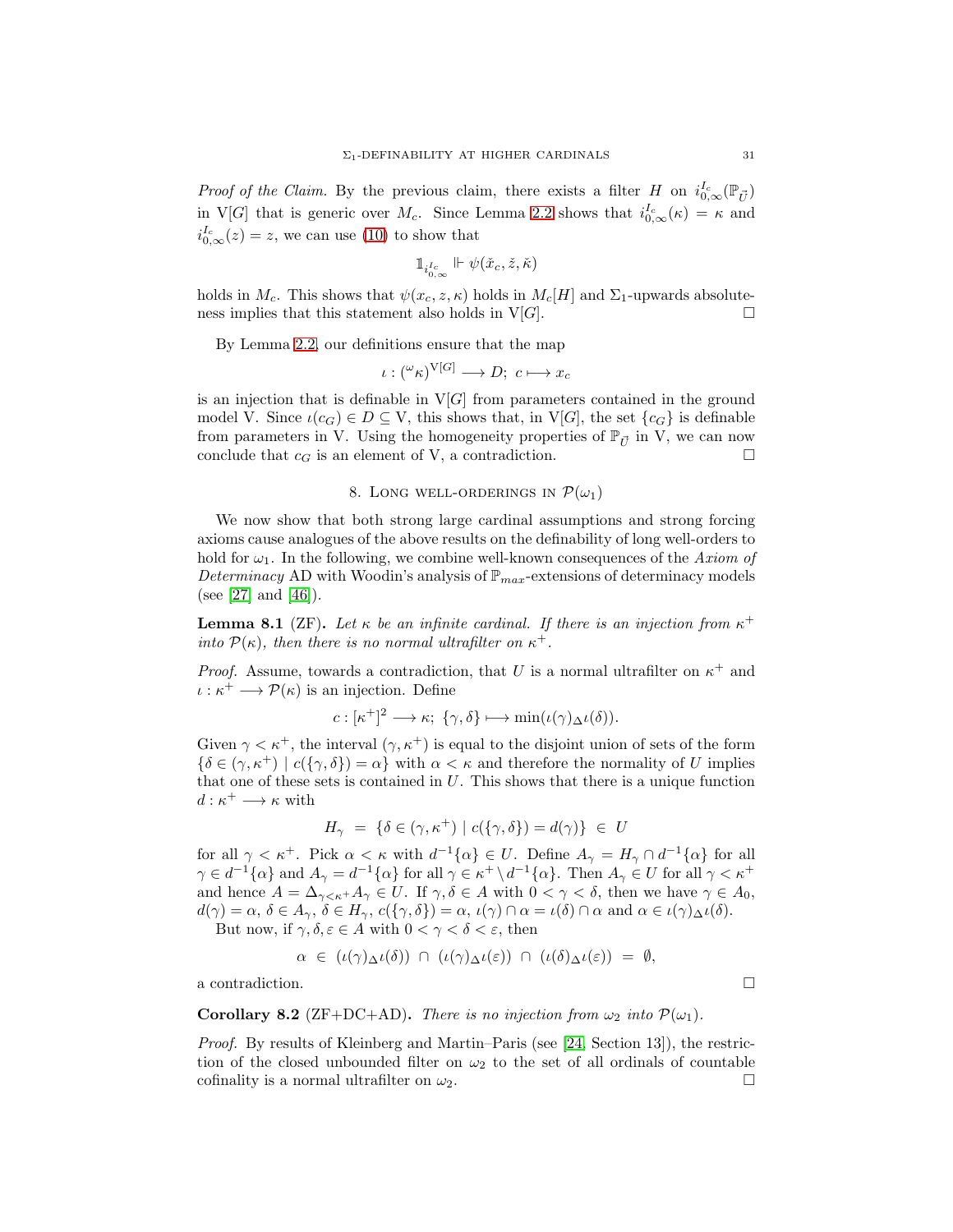The following lemma will allow us to use the theory developed in [\[46\]](#page-37-10) to prove Theorem [1.6.](#page-3-2)[\(i\)](#page-3-3).

<span id="page-31-1"></span>**Lemma 8.3.** Assume that AD holds in  $L(\mathbb{R})$  and V is a  $\mathbb{P}_{max}$ -generic extension *of*  $L(\mathbb{R})$ *. Then no well-ordering of a subset of*  $\mathcal{P}(\omega_1)$  *of cardinality greater than*  $\aleph_1$ *is contained in* OD(R)*.*

*Proof.* Assume, towards a contradiction, that there exists a subset D of  $\mathcal{P}(\omega_1)$ of cardinality greater than  $\aleph_1$  and a well-orderding  $\triangleleft$  of D that is contained in OD(R). Then the homogeneity of  $\mathbb{P}_{max}$  in  $L(\mathbb{R})$  (see [\[46,](#page-37-10) Lemma 4.38] and [46, Lemma 4.43)) directly implies that D and  $\triangleleft$  are both contained in L(R). But this shows that  $L(\mathbb{R})$  is a model of  $ZF + DC + AD$  that contains an injection from  $\omega_2$ into  $\mathcal{P}(\omega_1)$ , contradicting Corollary [8.2.](#page-30-0)

*Proof of Theorem [1.6.](#page-3-2)*[\(i\)](#page-3-3). Let  $\triangleleft$  be a well-ordering of a subset of  $\mathcal{P}(\omega_1)$  of cardinality greater than  $\aleph_1$  that is definable by a  $\Sigma_1$ -formula  $\varphi(v_0, \ldots, v_3)$  and parameters  $\omega_1$  and  $z \in H(\aleph_1)$ .

First, assume that Woodin's Axiom  $(*)$  holds. Then AD holds in  $L(\mathbb{R})$  and  $L(\mathcal{P}(\omega_1))$  is a  $\mathbb{P}_{max}$ -generic extension of  $L(\mathbb{R})$ . We now know that  $\triangleleft$  and its domain are both elements of  $OD(\mathbb{R})^{\mathbb{L}(\mathcal{P}(\omega_1))}$ , because  $\Sigma_1$ -statements with parameters in  $H(\aleph_2)$  are absolute between  $L(\mathcal{P}(\omega_1))$  and V. Since the domain of  $\triangleleft$  has cardinality greater than  $\aleph_1$  in  $L(\mathcal{P}(\omega_1))$ , we can now use Lemma [8.3](#page-31-1) to derive a contradiction.

Now, assume that there is a measurable cardinal above infinitely many Woodin cardinals. Then AD holds in  $L(\mathbb{R})$ . Note that the formula  $\varphi$  and the parameters  $\omega_1$ and z also define  $\lhd$  in H( $\aleph_2$ ), and this statement can be formulated by a  $\Pi_2$ -formula with parameter z in the structure  $\langle H(\aleph_2), \in \rangle$  Let G be  $\mathbb{P}_{max}$ -generic over L(R). Then the  $\Pi_2$ -maximality of  $L(\mathbb{R})[G]$  (see [\[27,](#page-36-18) Theorem 7.3]) implies that the formula  $\varphi$  and the parameters  $\omega_1$  and z also define a well-ordering of a subset of  $\mathcal{P}(\omega_1)$  of cardinality greater than  $\aleph_1$  in the structure  $\langle H(\aleph_2)^{L(\mathbb{R})[G]}, \in \rangle$ . In particular, such a well-ordering is contained in  $OD(\mathbb{R})^{\mathbb{L}(\mathbb{R})[G]}$ , again contradicting Lemma [8.3.](#page-31-1)  $\Box$ 

### 9. ALMOST DISJOINT FAMILIES IN  $\mathcal{P}(\omega_1)$

<span id="page-31-3"></span>Following the structure of the arguments in the previous section, we now show that both large cardinals and forcing axioms imply that large almost disjoint families of subsets of  $\omega_1$  are not simply definable. The first step in these proofs is the following unpublished result of William Chan, Stephen Jackson and Nam Trang whose proof we include with their permission. This result is an application of their work on the validity of the *Kurepa Hypothesis* in determinacy models and continues a line of groundbreaking results on definable combinatorics at  $\omega_1$  (see, for example, [\[6\]](#page-36-20), [\[7\]](#page-36-21) and [\[8\]](#page-36-22)).

<span id="page-31-0"></span>**Theorem 9.1** (Chan–Jackson–Trang,  $ZF+DC_{\mathbb{R}}+AD^+$ ). Assume that  $V = L(\mathcal{P}(\mathbb{R}))$ *holds.* If A is a set of cofinal subsets of  $\omega_1$ , then one of the following statements *holds:*

- *(i)* A can be well-ordered and its cardinality is less than or equal to  $\aleph_1$ .
- *(ii)* There are distinct  $x, y \in A$  such that  $x \cap y$  is unbounded in  $\omega_1$ *.*

The proof of this result makes use of the following topological fact:

<span id="page-31-2"></span>**Proposition 9.2** (ZF+DC). *If* X *is a Polish space and*  $\langle A_{\alpha} | \alpha < \omega_1 \rangle$  *is a sequence of pairwise disjoint non-meager subsets of* X, then there is an  $\alpha < \omega_1$  such that the *subset*  $A_{\alpha}$  *does not have the property of Baire.*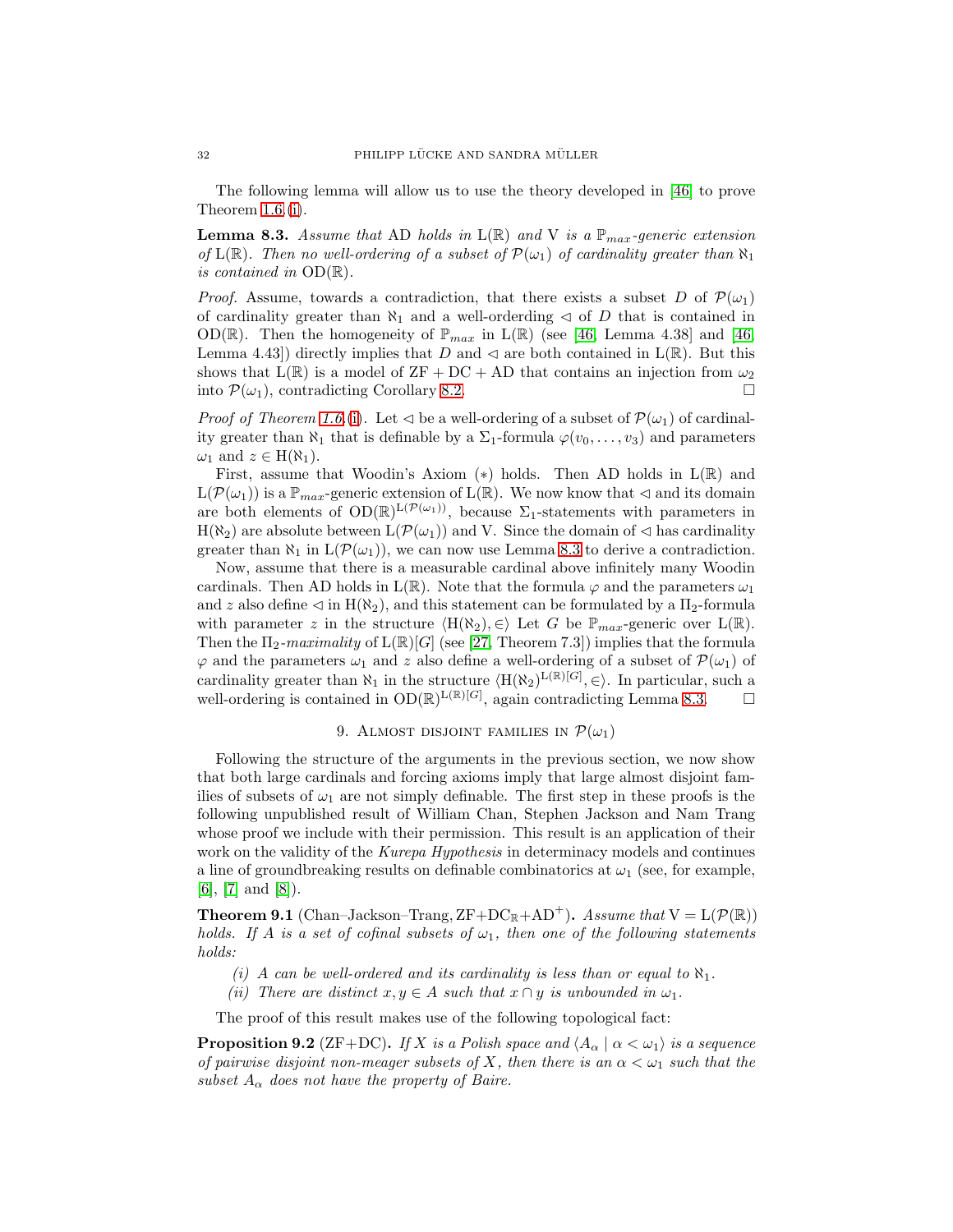*Proof.* Assume, towards a contradiction, that  $A_{\alpha}$  has the property of Baire for all  $\alpha < \omega_1$ . Given  $\alpha < \omega_1$ , our assumption implies that there is a non-empty open set U with the property that  $U\setminus A_\alpha$  is meager. Hence, there is a sequence  $\langle N_\alpha | \alpha < \omega_1 \rangle$ of non-empty basic open subsets of X such that  $N_{\alpha} \setminus A_{\alpha}$  is meager. Pick  $\alpha < \beta < \omega_1$ with  $N_{\alpha} = N_{\beta}$ . Then  $N_{\alpha} \setminus (A_{\alpha} \cap A_{\beta}) = (N_{\alpha} \setminus A_{\alpha}) \cup (N_{\alpha} \setminus A_{\beta})$  is meager and hence  $A_{\alpha} \cap A_{\beta} \neq \emptyset$ , a contradiction

*Proof of Theorem [9.1.](#page-31-0)* Assume, towards a contradiction, that both conclusions fail.

Claim. *The set* A *cannot be well-ordered.*

*Proof of the Claim.* Assume, towards a contradiction, that A can be well-ordered. Then our assumptions imply that it has cardinality greater than  $\aleph_1$  and hence we obtain an injection of  $\omega_2$  into  $\mathcal{P}(\omega_1)$ . But this yields a contradiction, because the assumption of Corollary [8.2](#page-30-0) are satisfied in our setting.  $\Box$ 

By combining the above claim with [\[4,](#page-36-23) Theorem 1.4], we now obtain an injection  $\iota : \mathbb{R} \longrightarrow A$ . Our assumptions then ensure that the function

 $c : [\mathbb{R}]^2 \longrightarrow \omega_1; \ \{x, y\} \longmapsto \min\{\alpha < \omega_1 \mid \iota(x) \cap \iota(y) \subseteq \alpha\}$ 

is well-defined. Given  $\alpha < \omega_1$ , set  $E_\alpha = c^{-1}\{\alpha\} \subseteq \mathbb{R} \times \mathbb{R}$ . Then  $\bigcup \{E_\alpha \mid \alpha < \omega_1\}$  is dense open in  $\mathbb{R} \times \mathbb{R}$ .

**Claim.** *There is a*  $\lambda < \omega_1$  *such that the set*  $\bigcup \{ E_\alpha \mid \alpha < \lambda \}$  *is comeager in*  $\mathbb{R} \times \mathbb{R}$ *.* 

*Proof of the Claim.* Assume that there is no  $\lambda < \omega_1$  with the property that the set  $\bigcup \{E_\alpha \mid \alpha < \lambda\}$  is comeager. Since the ideal of meager subsets of  $\mathbb{R} \times \mathbb{R}$  is closed under well-ordered unions in our setting, our assumption yields a strictly increasing function  $f: \omega_1 \longrightarrow \omega_1$  with the property that  $E_{f(\alpha)}$  is a non-meager subset of  $\mathbb{R} \times \mathbb{R}$ for all  $\alpha < \omega_1$ . In this situation, the sequence  $\langle E_{f(\alpha)} | \alpha < \omega_1 \rangle$  consists of pairwise disjoint non-meager subsets of  $\mathbb{R} \times \mathbb{R}$  and, since we assume that AD holds, all of these sets possess the property of Baire. This contradicts Proposition [9.2.](#page-31-2)  $\Box$ 

By a classical result of Mycielski (see [\[25,](#page-36-9) Theorem 19.1]), we can now find an injection  $e : \mathbb{R} \longrightarrow \mathbb{R}$  such that for all  $x, y \in \mathbb{R}$  with  $x \neq y$ , there is an  $\alpha < \lambda$  with  $\langle e(x), e(y) \rangle \in E_\alpha$ . In this situation, we know that

$$
(\iota \circ e)(x) \cap (\iota \circ e)(y) \subseteq \lambda
$$

holds for all  $x, y \in \mathbb{R}$  with  $x \neq y$ . In particular, since the set A consists of unbounded subsets of  $\omega_1$ , we know that the map

$$
i : \mathbb{R} \longrightarrow \omega_1; \ x \longmapsto \min((\iota \circ e)(x) \setminus \lambda)
$$

is an injection. But this shows that the reals can be well-ordered, contradicting our assumptions.  $\square$ 

In order to transfer the above result to models of the form HOD( $\mathbb{R}$ ) of  $\mathbb{P}_{max}$ extensions, we make use of another axiom introduced by Woodin, called  $\binom{*}{*}$  (see [\[46,](#page-37-10) Definition 5.69]).

<span id="page-32-0"></span>**Lemma 9.3.** Assume that AD holds in  $L(\mathbb{R})$  and V is a  $\mathbb{P}_{max}$ -generic extension *of*  $L(\mathbb{R})$ *. If*  $A \in OD(\mathbb{R})$  *is a set of cardinality greater than*  $\aleph_1$  *that consists of unbounded subsets of*  $\omega_1$ *, then there are distinct*  $x, y \in A$  *with the property that*  $x \cap y$  *is unbounded in*  $\omega_1$ *.* 

*Proof.* Assume, towards a contradiction, that the above conclusion fails.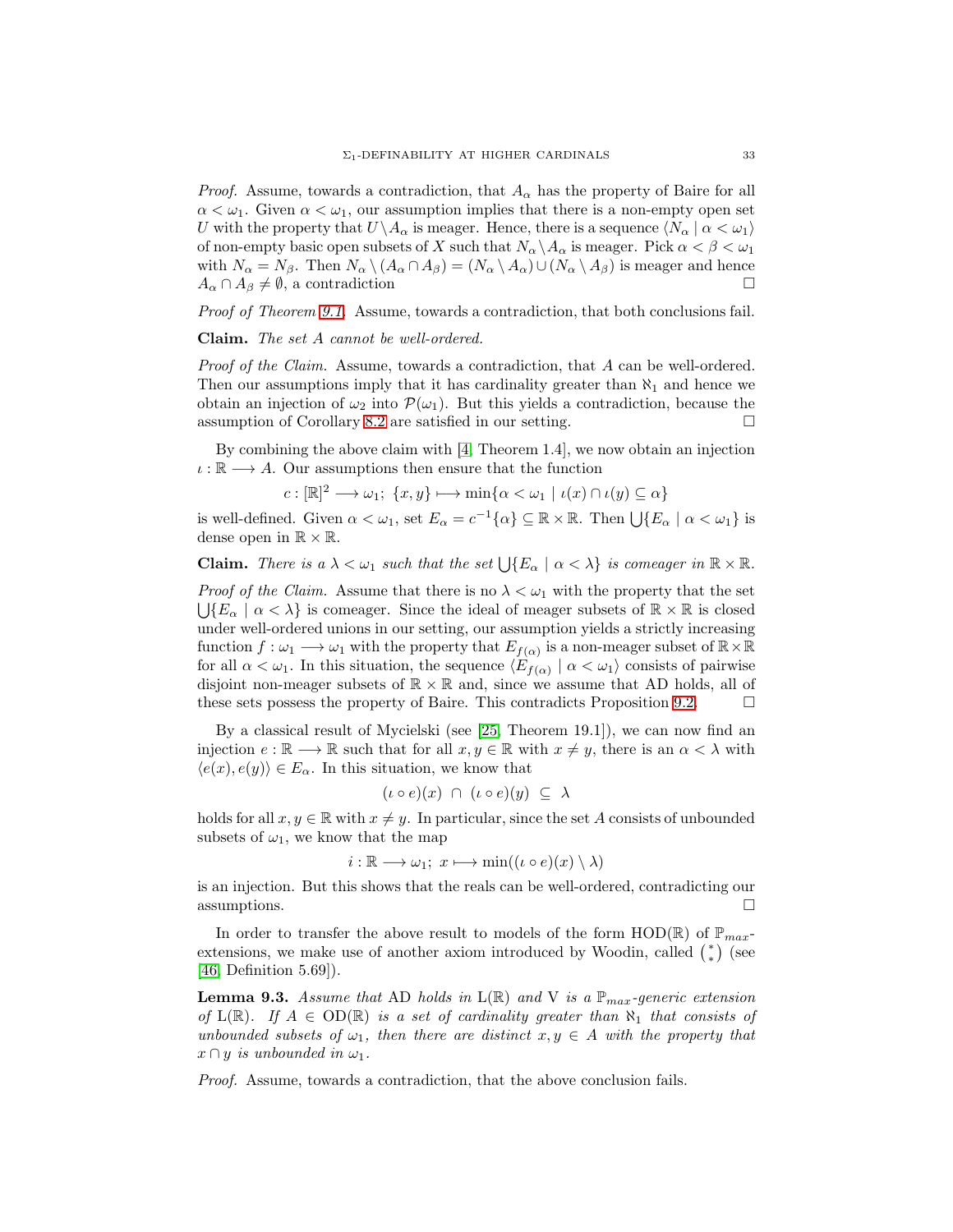## Claim.  $A \subseteq L(\mathbb{R})$ .

*Proof of the Claim.* Assume that  $A \nsubseteq L(\mathbb{R})$ . Since  $V = L(\mathcal{P}(\omega_1))$  holds and [\[46,](#page-37-10) Corollary 5.83] shows that our assumptions imply that  $\binom{*}{*}$  holds, we can apply [\[46,](#page-37-10) Theorem 5.84] to find an unbounded subset U of  $\omega_1$  and a function  $\pi:$  <sup> $\leq \omega_1$ </sup>2  $\longrightarrow$  $[\omega_1]^\omega$  such that the following statements hold:

- (i) If  $s, t \in \infty$ <sup>2</sup> with  $s \subseteq t$ , then  $\pi(s) \subseteq \pi(t)$  and  $\pi(s) \cap \alpha = \pi(t) \cap \alpha$  for all  $\alpha \in \pi(s)$ .
- (ii) Given  $s \in \langle \omega_1 2 \text{ and } \alpha \in \text{dom}(s) \cap U$ , we have  $\alpha \in \pi(s)$  if and only if  $s(\alpha) = 1.$
- (iii) If  $x \in \mathbb{Z}^2$ , then  $\overline{\pi}(x) = \bigcup \{ \pi(x \restriction \alpha) \mid \alpha < \omega_1 \} \in A$ .

Pick  $x, y \in \mathbb{Z}^2$  such that x has constant value 1 and y is the characteristic function of  $U \setminus \{\min(U)\}\$ . Since  $\overline{\pi}(x), \overline{\pi}(y) \in A$  and  $U \setminus \{\min(U)\}\subseteq \overline{\pi}(x) \cap \overline{\pi}(y)$ , we know that  $\bar{\pi}(x) = \bar{\pi}(y)$  as  $\bar{\pi}(x) \cap \bar{\pi}(y)$  is unbounded in  $\omega_1$ . But  $\min(U) \in \bar{\pi}(x) \setminus \bar{\pi}(y)$ , a contradiction.

# Claim.  $A \in L(\mathbb{R})$ .

*Proof of the Claim.* Using the homogeneity of  $\mathbb{P}_{max}$  in  $L(\mathbb{R})$ , this statement follows directly from the previous claim and the fact that the set  $A$  is contained in the class  $OD(\mathbb{R})$ .

Since [\[4,](#page-36-23) Corollary 2.16] shows that  $L(\mathbb{R})$  is a model of  $DC + AD^+$ , we can use Theorem [9.1](#page-31-0) in  $L(\mathbb{R})$  to conclude that, in  $L(\mathbb{R})$ , the set A can be well-ordered and its cardinality is smaller than or equal to  $\aleph_1$ . But this shows that the cardinality of A in V is at most  $\aleph_1$ , a contradiction.

*Proof of Theorem [1.6.](#page-3-2)*[\(ii\)](#page-3-4). Let A be a set of cardinality greater than  $\aleph_1$  that consists of unbounded subsets of  $\omega_1$  and is definable by a  $\Sigma_1$ -formula  $\varphi(v_0, v_1, v_2)$  and parameters  $\omega_1$  and  $z \in H(\aleph_1)$ .

First, assume that Woodin's Axiom (\*) holds. Then the  $\Sigma_1$ -Reflection Principle implies that the formula  $\varphi$  and the parameters  $\omega_1$  and z also define the set A in  $L(\mathcal{P}(\omega_1))$ . But this shows that  $A \in OD(\mathbb{R})^{L(\mathcal{P}(\omega_1))}$  and, since AD holds in  $L(\mathbb{R})$ and  $L(\mathcal{P}(\omega_1))$  is a  $\mathbb{P}_{max}$ -generic extension of  $L(\mathbb{R})$ , we can now apply Lemma [9.3](#page-32-0) in  $L(\mathcal{P}(\omega_1))$  to find distinct  $x, y \in A$  with  $x \cap y$  unbounded in  $\omega_1$ .

Next, assume that there is a measurable cardinal above infinitely many Woodin cardinals. Then AD holds in  $L(\mathbb{R})$ . Note that the formula  $\varphi$  and the parameters  $\omega_1$ and z also define A in the structure  $\langle H(\omega_2), \in \rangle$ . Assume, towards a contradiction, that  $x \cap y$  is bounded in  $\omega_1$  for all distinct  $x, y \in A$ . Note that, in  $\langle H(\omega_2), \in \rangle$ , the statement that  $\varphi$ ,  $\omega_1$  and z define a set of cardinality greater than  $\aleph_1$  that consists of unbounded subsets of  $\omega_1$  whose pairwise intersections are countable can be expressed by a  $\Pi_2$ -formula with parameter z. Let G be  $\mathbb{P}_{max}$ -generic over  $L(\mathbb{R})$ . Then the  $\Pi_2$ -maximality of  $L(\mathbb{R})[G]$  implies that, in the structure  $\langle H(\aleph_2)^{L(\mathbb{R})[G]}, \in \rangle$ , the formula  $\varphi$  and the parameters  $\omega_1$  and  $z$  define a set of cardinality greater than  $\aleph_1$ that consists of unbounded subsets of  $\omega_1$  whose pairwise intersections are countable. In particular, such a subset of  $\mathcal{P}(\omega_1)$  exists in  $\text{OD}(\mathbb{R})^{\text{L}(\mathbb{R})[G]}$ , contradicting Lemma  $9.3.$ 

#### 10. Concluding remarks and open questions

In the following, we discuss several questions raised by the above results, starting with questions about the optimality of the assumption of Theorem [1.1.](#page-1-1) By Theorem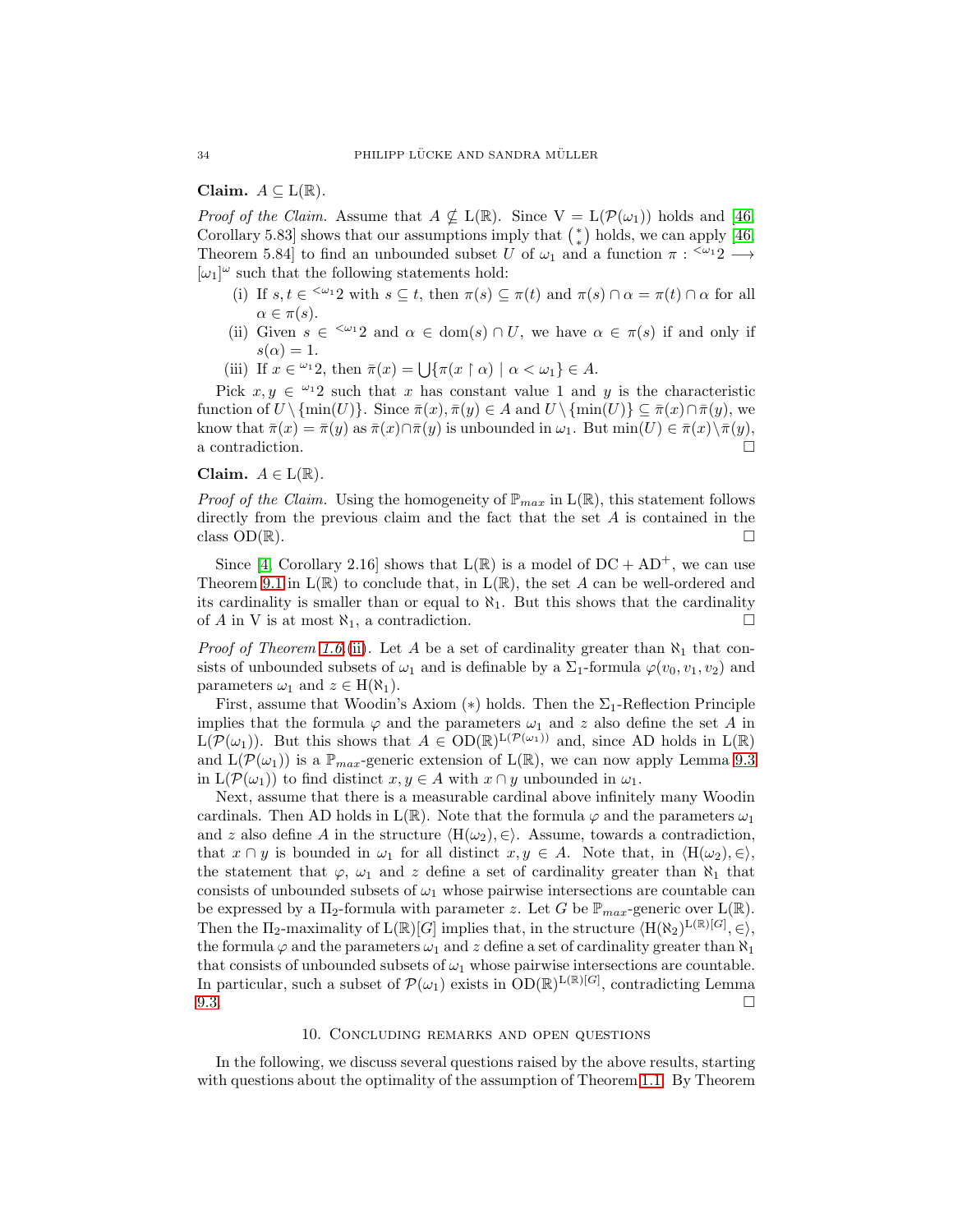[1.2,](#page-1-2) the consistency strength of this assumption is optimal in the case of singular cardinals. In contrast, results of Schlicht in [\[38\]](#page-37-15) show that, if  $\kappa$  is an uncountable regular cardinal,  $\theta > \kappa$  is inaccessible and G is Col $(\kappa, \langle \theta \rangle)$ -generic over V, then, in V[G], every subset of  $\kappa$  in OD(<sup> $\kappa$ </sup>On) either has cardinality  $\kappa$  or contains a closed subset homeomorphic to <sup> $k$ </sup>2. In particular, if  $\kappa$  is not weakly compact in V, then, in  $V[G]$ , the cardinal  $\kappa$  is not weakly compact, the spaces  ${}^{\kappa}2$  and  ${}^{\kappa}\kappa$  are homeomorphic (see, for example, [\[30,](#page-36-24) Corollary 2.3]) and for every subset D of  $\mathcal{P}(\kappa)$  of cardinality greater than  $\kappa$  that is definable by a  $\Sigma_1$ -formula with parameters in H( $\kappa$ ) ∪  $\{\kappa\},\$ there is a perfect embedding  $\iota: {}^{\kappa} \kappa \longrightarrow \mathcal{P}(\kappa)$  with  $\text{ran}(\iota) \subseteq D$ . This shows that our question is only interesting when we also assume that the given cardinal  $\kappa$  possesses certain large cardinal properties.[6](#page-34-0)

**Question 10.1.** Assume that  $\kappa$  is a weakly compact cardinal with the property that for every subset D of  $\mathcal{P}(\kappa)$  of cardinality greater than  $\kappa$  that is definable by a  $\Sigma_1$ formula with parameters in H( $\kappa$ ) $\cup$ { $\kappa$ }, there is a perfect embedding  $\iota : \kappa \to \mathcal{P}(\kappa)$ with ran( $\iota$ )  $\subseteq$  D. Is there an inner model that contains a weakly compact limit of measurable cardinals?

In contrast to the singular case, we may also ask whether the conclusion of Theorem [1.1](#page-1-1) can be established from a sequences of measurable cardinals that are bounded in a regular cardinal, but whose order type is equal their minimum.

Question 10.2. Does the assumption of Question [1.1](#page-1-1) imply the existence of a set-sized transitive model of ZFC containing a weakly compact cardinal  $\delta$  and a sequence S of measurable cardinals less than  $\delta$  of order-type min $(S)$ ?

We now consider the possibility to strengthen Theorem [1.4.](#page-2-1) Since the existence of infinitely many measurable cardinals is compatible with the existence of a  $\Sigma_3^1$ well-ordering of the reals (see [\[36,](#page-37-16) Theorem 3.6]), it is natural to ask whether the assumption of this theorem is actually consistent. The model constructed in [\[36,](#page-37-16) Section 1] should be the natural candidate to look for an affirmative answer to the following question.

**Question 10.3.** Is it consistent that there exists a limit  $\kappa$  of  $\omega$ -many measurable cardinals and a well-ordering of a subset of  $\mathcal{P}(\kappa)$  of cardinality greater than  $\kappa$  that is definable by a  $\Sigma_1$ -formula with parameter  $\kappa$ ?

In addition, the equiconsistency given by Theorem [1.5](#page-3-1) motivates the question whether such implications can be extended to cardinals of higher cofinalities.

**Question 10.4.** Is it consistent that there exists a limit of measurable cardinals  $\kappa$ and a well-ordering of a subset of  $\mathcal{P}(\kappa)$  of cardinality greater than  $\kappa$  that is definable by a  $\Sigma_1$ -formula with parameters in H( $\kappa$ ) ∪ { $\kappa$ }?

Next, we consider simply definable almost disjoint families. The statements of Theorem [1.3](#page-2-0) and Theorem [1.6.](#page-3-2)[\(ii\)](#page-3-4) are motivated by a classical result of Mathias in [\[34\]](#page-37-3) showing that no maximal almost disjoint family in  $\mathcal{P}(\omega)$  is analytic. In contrast, Miller [\[35\]](#page-37-4) showed that that the existence of coanalytic maximal disjoint families in  $\mathcal{P}(\omega)$  is consistent. This motivates the following questions:

<span id="page-34-0"></span><sup>&</sup>lt;sup>6</sup>Note that the assumption that the weak compactness of a cardinal  $\kappa$  is preserved by forcing with partial orders of the form  $Col(\kappa, <\theta)$  has high consistency strength (see, for example, [\[18\]](#page-36-10) and [\[22\]](#page-36-25)).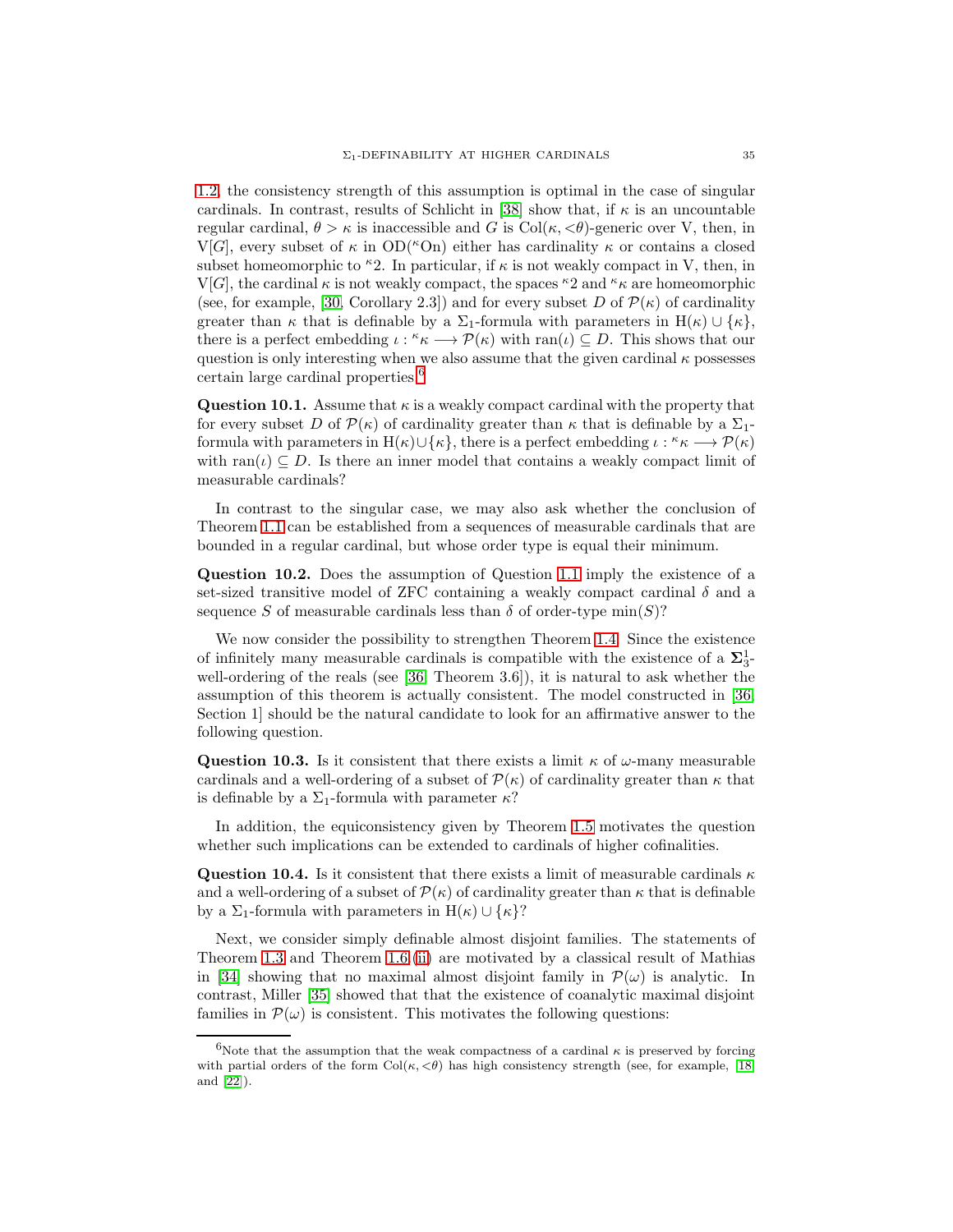- Question 10.5. (i) Does the existence of sufficiently strong large cardinals imply that no almost disjoint family of cardinality greater than  $\aleph_1$  in  $\mathcal{P}(\omega_1)$ is definable by a  $\Pi_1$ -formula with parameters in  $H(\aleph_1) \cup {\omega_1}$ ?
	- (ii) Do sufficiently strong large cardinal properties of a cardinal  $\kappa$  imply that no almost disjoint family of cardinality greater than  $\kappa$  in  $\mathcal{P}(\kappa)$  is definable by a  $\Pi_1$ -formula with parameters in  $H(\kappa) \cup {\kappa}$ ?

It should be noted that our proof of Theorem [1.6.](#page-3-2)[\(ii\)](#page-3-4) in Section [9](#page-31-3) already shows that Woodin's Axiom (∗) (and therefore strong forcing axioms, see [\[2\]](#page-35-0)) implies that no almost disjoint family of cardinality greater than  $\aleph_1$  in  $\mathcal{P}(\omega_1)$  is definable in the structure  $\langle H(\aleph_2), \in \rangle$  by a formula with parameters in  $H(\aleph_1) \cup \omega_2$ , because all such families are elements of  $OD(\mathbb{R})^{L(\mathcal{P}(\omega_1))}$ . In particular, no such family is definable by a  $\Pi_1$ -formula with parameters in  $H(\aleph_1) \cup {\omega_1}$  in this setting.

Finally, we consider the questions whether analogues of the above results hold for other types of uncountable cardinals. The following observation uses ideas from [\[29,](#page-36-0) Section 6] to show that the results of Section [9](#page-31-3) cannot be generalized from  $\omega_1$ to  $\omega_2$ . Moreover, it shows that forcing axioms outright imply the  $\Sigma_1$ -definability of pathological objects at  $\omega_2$ .

- Proposition 10.6. *(i) If the* Bounded Proper Forcing Axiom BPFA *holds, then there exists an almost disjoint family of cardinality*  $2^{\aleph_2}$  *in*  $\mathcal{P}(\omega_2)$  *that is definable by a*  $\Sigma_1$ -formula with parameters in H( $\aleph_2$ ) ∪  $\{\omega_2\}$ .
	- *(ii) If there is a supercompact cardinal, then, in a generic extension of the* ground model, there exists an almost disjoint family of cardinality  $2^{\aleph_2}$  in  $\mathcal{P}(\omega_2)$  *that is definable by a*  $\Sigma_1$ -formula and the parameter  $\omega_2$ .

*Proof.* (i) By [\[5,](#page-36-26) Theorem 2], our assumption implies the existence of a well-ordering of H( $\aleph_2$ ) of order-type  $\omega_2$  that is definable by a  $\Sigma_1$ -formula that only uses a subset of  $\omega_1$  as a parameter. In particular, there exists an injection  $\iota : H(\aleph_2) \longrightarrow \omega_2$  that is definable in the structure  $\langle H(\aleph_2), \in \rangle$  by a formula with parameters. Since [\[29,](#page-36-0) Lemma 6.4] shows that our assumption implies that the set  ${H(\aleph_2)}$  is definable by a  $\Sigma_1$ -formula with parameter  $\omega_2$ , we know that  $\iota$  is definable by a  $\Sigma_1$ -formula with parameters in  $H(\aleph_2) \cup \{\omega_2\}$ . Given  $x \in \omega^2$ , we now define

$$
\bar{x} = \{ \iota(x \restriction \gamma) \mid \gamma < \omega_2 \} \in \mathcal{P}(\omega_2).
$$

The above computations now show that the set  $A = \{\bar{x} \mid x \in \omega^2 2\}$  is definable by a  $\Sigma_1$ -formula with parameters in  $H(\aleph_2) \cup {\omega_2}$  and it is easy to see that A is an almost disjoint family of cardinality  $2^{\aleph_2}$  in  $\mathcal{P}(\omega_2)$ .

(ii) By [\[1,](#page-35-1) Theorem 5.2], it is possible to start in a model containing a supercompact cardinal and force the validity of BPFA together with the existence of a well-ordering of H( $\aleph_2$ ) of order-type  $\omega_2$  that is definable in  $\langle H(\aleph_2), \in \rangle$  by a formula without parameters. We can now proceed as in (i) to obtain an almost disjoint family of cardinality  $2^{\aleph_2}$  in  $\mathcal{P}(\omega_2)$  that is definable by a  $\Sigma_1$ -formula with parameter  $\omega_2$  in this generic extension.

#### **REFERENCES**

<span id="page-35-1"></span><sup>[1]</sup> David Asperó. Guessing and non-guessing of canonical functions. *Annals of Pure and Applied Logic*, 146(2-3):150–179, 2007.

<span id="page-35-0"></span><sup>[2]</sup> David Asper´o and Ralf Schindler. Martin's Maximum++ implies Woodin's axiom (∗). *Ann. of Math. (2)*, 193(3):793–835, 2021.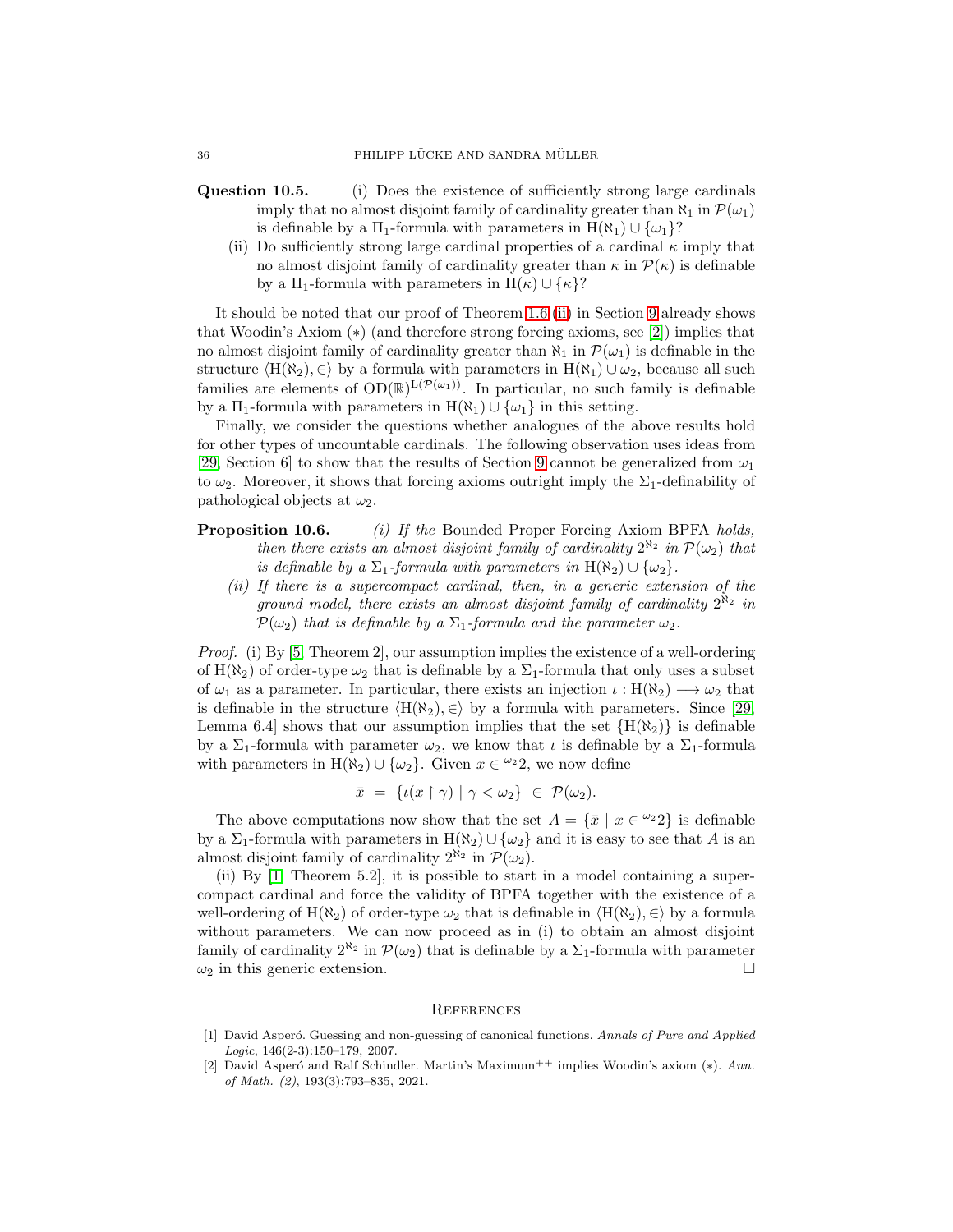- [3] Karen Bakke Haga, David Schrittesser, and Asger Törnquist. Maximal almost disjoint families, determinacy, and forcing. To appear in the *Journal of Mathematical Logic*.
- <span id="page-36-23"></span>[4] Andrés Eduardo Caicedo and Richard Ketchersid. A trichotomy theorem in natural models of AD+. In *Set theory and its applications*, volume 533 of *Contemp. Math.*, pages 227–258. Amer. Math. Soc., Providence, RI, 2011.
- <span id="page-36-26"></span>[5] Andrés Eduardo Caicedo and Boban Veličković. The bounded proper forcing axiom and well orderings of the reals. *Mathematical Research Letters*, 13(2-3):393–408, 2006.
- <span id="page-36-20"></span>[6] William Chan and Stephen Jackson. L(R) with determinacy satisfies the Suslin Hypothesis. *Advances in Mathematics*, 346:305–328, 2019.
- <span id="page-36-21"></span>[7] William Chan and Stephen Jackson. Definable combinatorics at the first uncountable cardinal. *Transactions of the American Mathematical Society*, 374(3):2035–2056, 2021.
- <span id="page-36-22"></span>[8] William Chan, Stephen Jackson, and Nam Trang. The size of the class of countable sequences of ordinals. Preprint.
- <span id="page-36-11"></span>[9] Sean Cox. Covering theorems for the core model, and an application to stationary set reflection. *Ann. Pure Appl. Logic*, 161(1):66–93, 2009.
- <span id="page-36-8"></span><span id="page-36-4"></span>[10] Patrick Dehornoy. Iterated ultrapowers and Prikry forcing. *Ann. Math. Logic*, 15(2):109–160, 1978.
- [11] Vera Fischer, David Schrittesser, and Thilo Weinert. Definable mad families and forcing axioms. *Annals of Pure and Applied Logic*, 172(5):102909, 2021. 50 Years of Set theory in Toronto.
- <span id="page-36-15"></span>[12] Gunter Fuchs. A characterization of generalized Pˇr´ıkr´y sequences. *Arch. Math. Logic*, 44(8):935–971, 2005.
- <span id="page-36-16"></span>[13] Moti Gitik. Prikry-type forcings. In *Handbook of set theory. Vols. 1, 2, 3*, pages 1351–1447. Springer, Dordrecht, 2010.
- <span id="page-36-7"></span><span id="page-36-6"></span>[14] Victoria Gitman. Ramsey-like cardinals. *J. Symbolic Logic*, 76(2):519–540, 2011.
- <span id="page-36-17"></span>[15] Victoria Gitman and P. D. Welch. Ramsey-like cardinals II. *J. Symbolic Logic*, 76(2):541–560, 2011.
- [16] Serge Grigorieff. Intermediate submodels and generic extensions in set theory. *Annals of Mathematics (2)*, 101:447–490, 1975.
- <span id="page-36-14"></span>[17] Kai Hauser. Indescribable cardinals and elementary embeddings. *J. Symbolic Logic*, 56(2):439–457, 1991.
- <span id="page-36-10"></span>[18] Yair Hayut and Sandra Müller. Perfect subtree property for weakly compact cardinals. To appear in the *Israel Journal of Mathematics*, 2021.
- <span id="page-36-5"></span>[19] Haim Horowitz and Saharon Shelah. On the non-existence of mad families. *Arch. Math. Logic*, 58(3-4):325–338, 2019.
- <span id="page-36-13"></span><span id="page-36-12"></span>[20] Thomas J. Jech. Trees. *J. Symbolic Logic*, 36:1–14, 1971.
- [21] Thomas J. Jech. *Set theory*. Springer Monographs in Mathematics. Springer-Verlag, Berlin, 2003. The third millennium edition, revised and expanded.
- <span id="page-36-25"></span>[22] Ronald Jensen, Ernest Schimmerling, Ralf Schindler, and John Steel. Stacking mice. *J. Symbolic Logic*, 74(1):315–335, 2009.
- <span id="page-36-3"></span>[23] Akihiro Kanamori. *The higher infinite*. Springer Monographs in Mathematics. Springer-Verlag, Berlin, second edition, 2003. Large cardinals in set theory from their beginnings.
- <span id="page-36-19"></span>[24] Alexander S. Kechris. AD and projective ordinals. In *Cabal Seminar 76–77 (Proc. Caltech-UCLA Logic Sem., 1976–77)*, volume 689 of *Lecture Notes in Math.*, pages 91–132. Springer, Berlin, 1978.
- <span id="page-36-9"></span>[25] Alexander S. Kechris. *Classical descriptive set theory*, volume 156 of *Graduate Texts in Mathematics*. Springer-Verlag, New York, 1995.
- <span id="page-36-18"></span><span id="page-36-2"></span>[26] Peter Koepke. Some applications of short core models. *Ann. Pure Appl. Logic*, 37(2):179–204, 1988.
- [27] Paul B. Larson. Forcing over models of determinacy. In *Handbook of set theory. Vols. 1, 2, 3*, pages 2121–2177. Springer, Dordrecht, 2010.
- <span id="page-36-1"></span>[28] Philipp Lücke.  $\Sigma^1_1$ -definability at uncountable regular cardinals. *J. Symbolic Logic*, 77(3):1011–1046, 2012.
- <span id="page-36-0"></span>[29] Philipp Lücke. Partition properties for simply definable colourings. *Israel Journal of Mathematics*, 236(2):841–898, 2020.
- <span id="page-36-24"></span>[30] Philipp Lücke, Luca Motto Ros, and Philipp Schlicht. The Hurewicz dichotomy for generalized Baire spaces. *Israel J. Math.*, 216(2):973–1022, 2016.